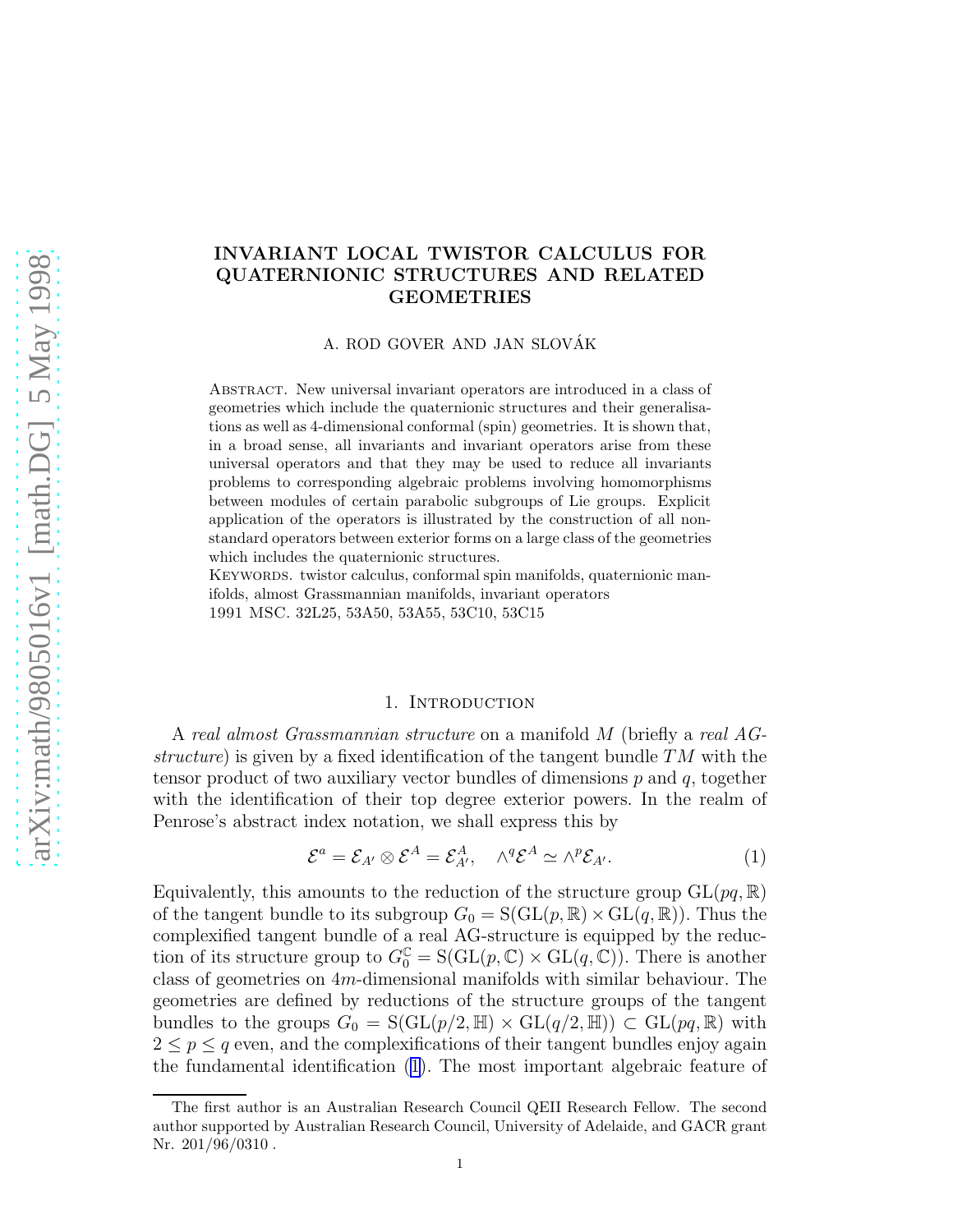the two types of the structures above is that, for each pair  $p, q$ , their respective structure groups  $G_0$  are the maximal reductive parts of certain maximal parabolic subgroups  $P$  in two different real forms  $G$  of the same complex semisimple group  $G^{\mathbb{C}} = SL(p+q, \mathbb{C})$ . A geometry will be called an AG-structure if it has a structure group  $G_0$  where  $G_0$  is a maximal reductive part of a parabolic  $P \subset G$  such that  $P = G \cap P^{\tilde{C}}$  with  $G^{\mathbb{C}} = SL(p+q, \tilde{C})$  and where  $P^{\mathbb{C}}$  is the maximal parabolic in  $G^{\mathbb{C}}$  such that  $G^{\mathbb{C}}/P^{\mathbb{C}}$  is the Grassmannian of complex p-planes in  $\mathbb{C}^{p+q}$  (with  $2 \leq p \leq q$ ). Thus the members of the list of all AG-structures are named by such pairs  $(G, P)$  and in fact the real group G is one of the following:  $G = SL(p+q, \mathbb{R})$  with  $2 \leq p \leq q$ ,  $G = SL(p/2 + q/2, \mathbb{H})$ and p, q are even, or  $G = SU(p, p)$ , see [A](#page-0-0)ppendix A for more details. Henceforth G and P will indicate such a pair and  $G_0$  will be the reductive part of P. The identification [\(1](#page-0-0)) of the complexified tangent spaces is given for all the AG-structures. The complex almost Grassmannian structures on complex manifolds were studied in [\[1](#page-42-0)] under the name 'paraconformal manifolds'. Similar objects were introduced earlier in[[12\]](#page-42-0), see also[[11](#page-42-0)].

The most well known examples of such structures are 4-dimensional conformal spin structures (here  $G_0 = \mathbb{R} \cdot \text{Spin}(p, q, \mathbb{R}) \subset \text{Spin}(p + 1, q + 1, \mathbb{R}),$  $p + q = 4$ , and the complexification Spin $(6, \mathbb{C}) \simeq SL(4, \mathbb{C})$ . We will extend the term 'spinor' from that case and in all cases deem the auxiliary bundles  $\mathcal{E}_{A'}$  and  $\mathcal{E}^{A}$  to be *spinor bundles*.

The almost quaternionic structures on manifolds are classical 1st order Gstructures, such that their structure group  $G_0$  is the subgroup  $GL(m, \mathbb{H}) \times_{\mathbb{Z}_2}$  $Sp(1) \subset GL(4m, \mathbb{R})$  $Sp(1) \subset GL(4m, \mathbb{R})$  $Sp(1) \subset GL(4m, \mathbb{R})$ , see [[21\]](#page-42-0). We have to notice that the action of  $G_0$  on  $\mathbb{H}^m$ (i.e. the indicated embedding into the real general linear group) is defined by the adjoint action of the block-diagonal matrices in  $GL(1+m, \mathbb{H})$  on the block below the diagonal. The group  $\tilde{G}_0 = S(\text{GL}(1, \mathbb{H}) \times \text{GL}(m, \mathbb{H}))$  is the universal cover of  $G_0$  and the choice of the structure group  $\tilde{G}_0$  makes no difference locally. In particular, the almost quaternionic structures belong to our class of AG-structures. They are called quaternionic if they admit a torsion-free connection. It was pointed out in[[21](#page-42-0)], and worked out in much detail in [\[1](#page-42-0)], [[3](#page-42-0)], that these structures fit into a larger class of geometries coming from the so called |1|-graded semi-simple Lie algebras. This is exactly our point of view and the corresponding entry in our list of pairs  $(G, P)$  is that with  $G = SL(1 + q/2, \mathbb{H}), q \geq 2$  even.

Despite the very transparent geometric differences between, for example, the real almost Grassmannian structures and the almost quaternionic structures, we will treat all these cases simultaneously. In the cases corresponding to the 'split real form'  $G = SL(p + q, \mathbb{R})$  we will write TM to mean the usual tangent bundle while for the other cases TM will mean the complexification of the tangent bundle. Similarly for P-modules, and the bundles they induce, we will take these to be real for the geometries of the split real forms but complex for the geometries corresponding to the other groups. With this understood we will suppress explicit reference to the scalars concerned and write, for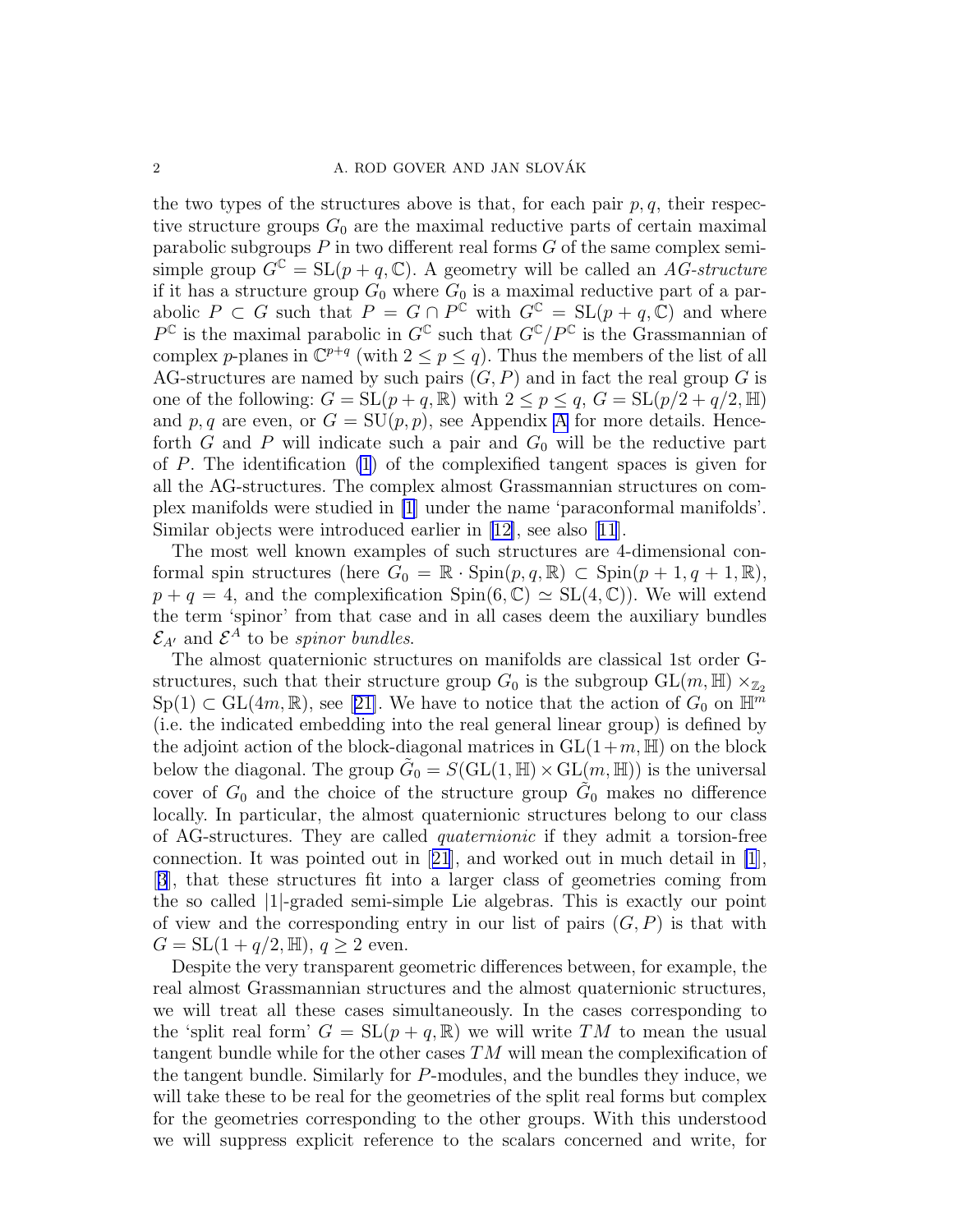example,  $SL(m)$  for either the real or complex special linear group as required by context. These conventions will enable us to use the same index formalism for all these geometries and also enable us to avoid complexifying except where necessary.

Treating all such AG-structures simultaneously, the main results we obtain are as follows:

• We construct a new invariant first order differential operator that we call a twistor-D operator – see definition [3.1](#page-12-0). This operator may be viewed as an analogue, for these structures, of the Levi-Civita connection of Riemannian geometry.

• Via the twistor-D operator we construct curved analogues of all the nonstandard operators between exterior differential forms on a class of AG-structures that includes all the quaternionic geometries – see theorem [5.1.](#page-24-0)

• We use the twistor-D operator to construct a module for an appropriate parabolic subgroup P such that all invariant differential operators (linear and polynomial and up to any chosen order) and invariants of AG-structures are equivalent to P-homomorphisms from this module to irreducible P-modules. See in particular theorem [4.4](#page-22-0). The implications of this are discussed below.

We should also point out that considerable detail of a 'calculus' to enable manipulation and application of the twistor-D operator and its accompanying machinery is presented. Most of this is strictly needed to establish the results mentioned. However we have attempted to present this in an explicit form that could be directly used by readers as we believe that there are many potential applications of these tools in mathematical-physics, especially since they include new tools for the 4-dimensional conformal structures and their associated twistor theory. For example the twistor-D operator should be particularly useful for the construction and study of conformally invariant spinor equations in 4-dimensions. In addition to the main results there are other observations and results along the way. In particular, in section [6](#page-28-0) we observe an obvious extension to Salamon's complex, we relate the twistor-D operator to the so called tractor-D operator of conformal geometry and we also generalise the latter to a class of AG-structures.

Underlying our constructions here is the result that a manifold with an almost Grassmannian structure comes equipped with a canonical Cartan bun $de \mathcal{G} \to M$  and associated canonical Cartan connection. In each case  $\mathcal{G}$  is a principal fibre bundle with structure group  $P$  where this is a maximal parabolic subgroup of a Lie group  $G$  as above. The canonical *(normal)* Cartan connection  $\omega$  is a special 1-form on G which takes values in the Lie algebra g of G and gives a complete parallelisation of  $\mathcal G$  (see [A](#page-0-0)ppendix A, [\[3](#page-42-0)] and [\[7](#page-42-0)], for more deails). The Cartan bundle may be regarded as a deformation of the homogeneous situation where one has  $G$  as principal bundle with fibre  $P$  over  $G/P$  and in this latter picture the Cartan connection reduces to the Maurer Cartan form. As in the homogeneous case each  $P$ -module V gives rise to an induced or *natural bundle V*. Moreover, in the special case of a  $G$ -module W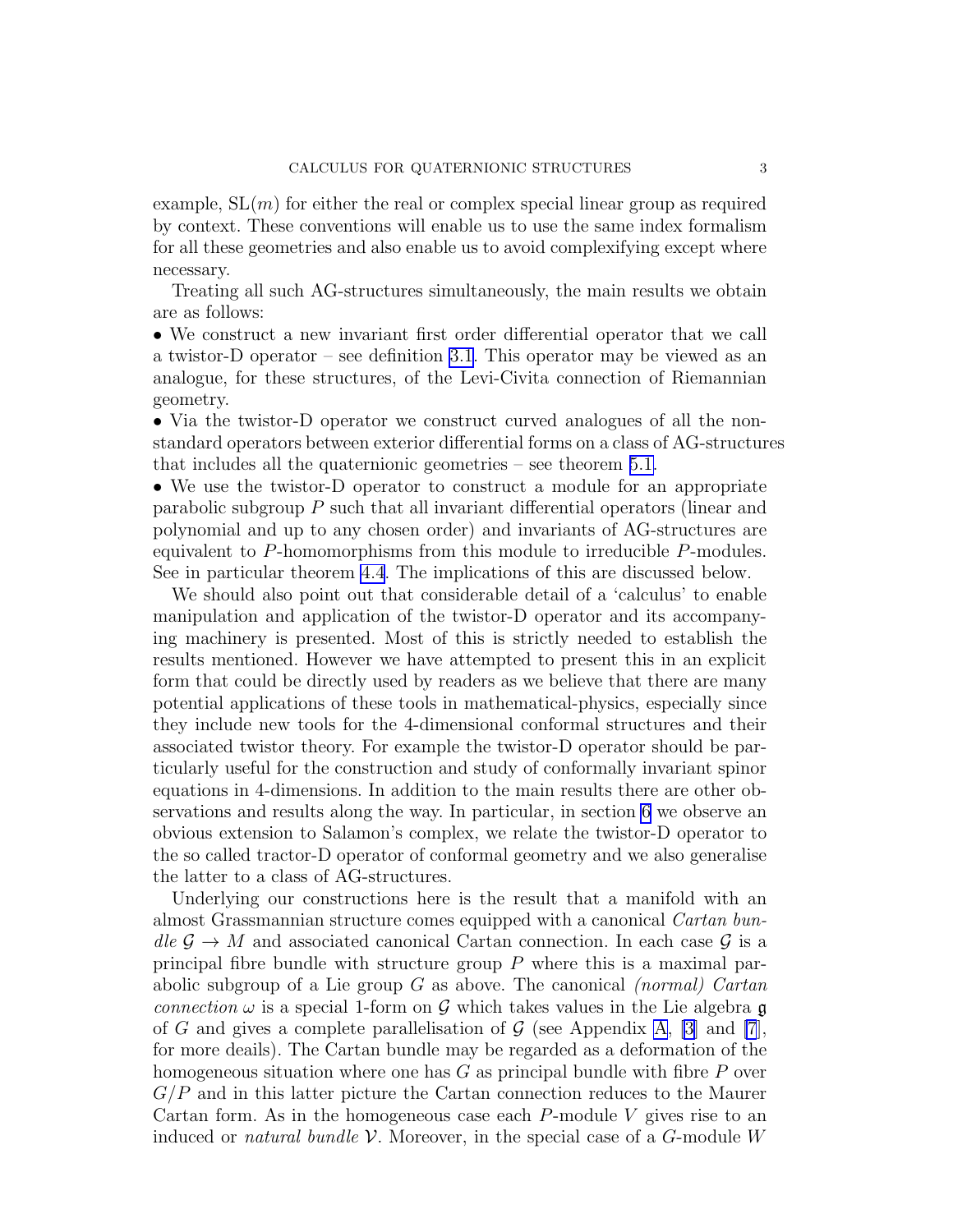the corresponding natural bundle  $\mathcal W$  comes equipped with a canonical linear connection (also denoted by  $\omega$ ). Such bundles will be described here by what will be called *(local)* twistor bundles and their canonical connections will be viewed as twistor connections. Since, in the current work, we are concerned with the production of explicit operators on  $M$  we avoid a detailed discussion of the Cartan bundle and work directly on these induced natural bundles and their connections. Indeed most of the work can be understood without a deep understanding of the inducing Cartan bundles. However we would like to point out that many of the 'background results' can be recovered most efficiently from the principal bundle point of view and Appendix [A](#page-0-0) is dedicated to extracting from the general theory of Cartan bundles and their connections (as in for example[[6\]](#page-42-0)) the results required for the current work.

Calculus similar to the twistor calculus we develop here has been successfully applied to other related geometries. For example in[[13](#page-42-0)] a first order invariant tractor-D operator (rediscovered in [\[2](#page-42-0)] but originally due to Tracey Thomas), and some calculus based around this, is used to construct all density valued invariants of projective geometries. In [\[14\]](#page-42-0) a similar programme is in place to produce a complete invariant theory for conformal geometries and there are already many new results in this. Such calculus has also been used to proliferate invariant operators on conformal, projective and CR structures. As with the AG-structures studied here, these geometries are all 'parabolic geometries' which may be viewed as deformations of homogeneous structures  $G/P$  where G is semi-simple and P a parabolic subgroup. It turns out that at each point of such a structure  $P$  acts on the jet information (jets of the geometric structure itself or jets of a field on the structure). Understanding and dealing with this action is the key problem. This is difficult and subtle in general and many papers have discussed similar problems, see e.g. [[3\]](#page-42-0), [\[6](#page-42-0)], [[23](#page-42-0)], and the references therein. Roughly speaking the programme here, as with the tractor calculus, is to use the twistor-D operator to package this jet information into 'parcels' which are P-submodules of irreducible G-modules. This is a huge step since at least the latter G-modules are understood and can be dealt with by classical techniques such as Weyl's invariant theory. (A discussion of the general programme, in the context of tractor calculus, as well as other results are described in [\[15\]](#page-42-0).) Then invariants and invariant operators may be proliferated by identifying the relevant  $P$ -submodules of irreducible G-modules.That all invariants and invariant operators are equivalent to the corresponding P-homorphisms is the content of theorem [4.4](#page-22-0). A more intuitive interpretation of this result is that all invariants arise from the twistor-D operator (and its concatenations – the universal invariant  $D^{(k)}$  operators of section [3](#page-11-0)). As far as we know this is the first theorem of its sort and thus far there is no corresponding theorem established for the tractor operators. This theorem leaves open the question of whether the remaining P-submodule problems are tractable. Evidence that in many important cases they are is the success of the analogous tractor calculus, as mentioned above, and more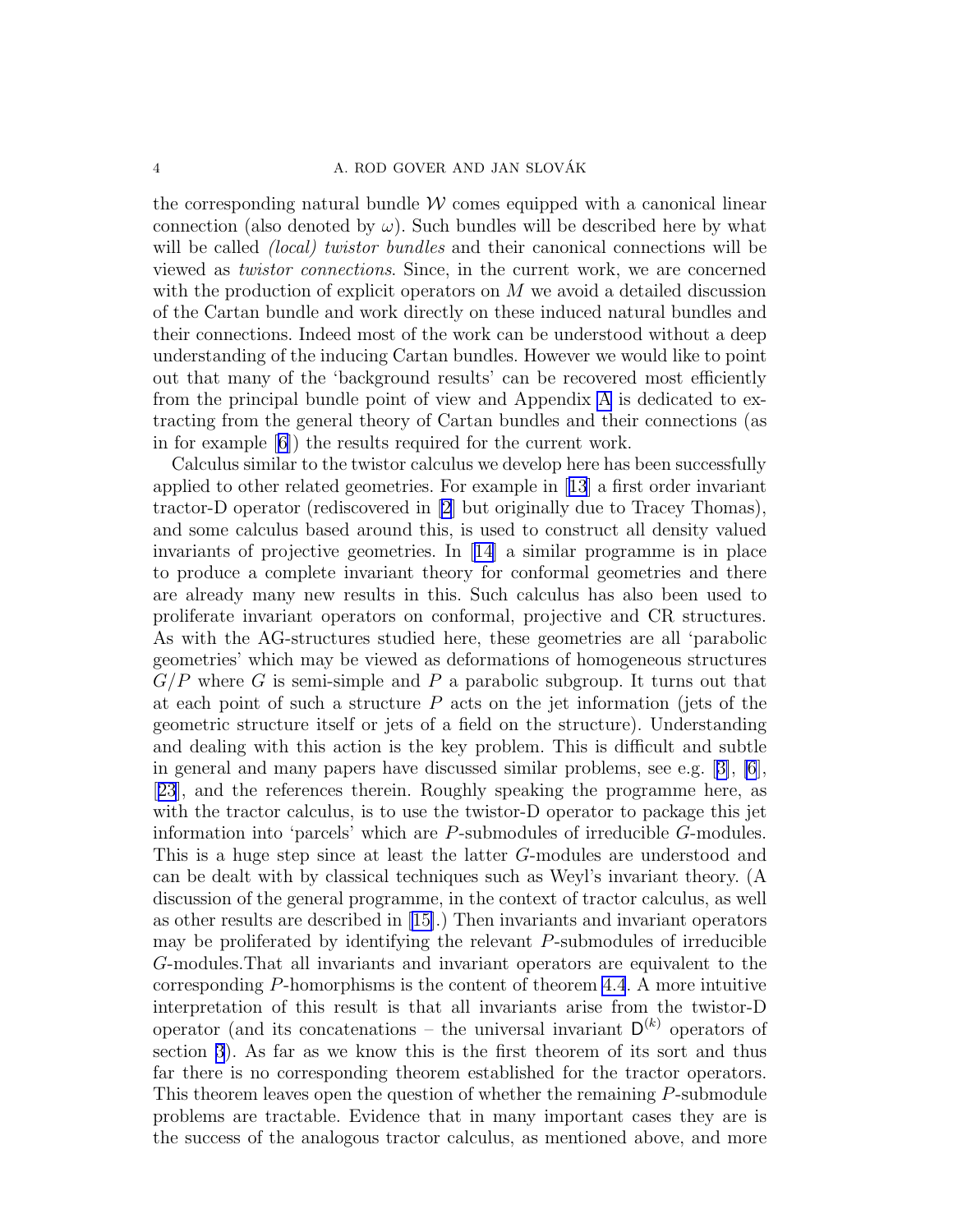<span id="page-4-0"></span>importantly for this case the application of the twistor-D operator to produce the new family of invariant differential operators in section [5](#page-23-0). For future work in this direction, as well as to develop some results needed here, appendix [C](#page-11-0) discusses the composition series of submodules in a rather general setting.

The plan of the paper goes as follows. After setting notation and outlining some further preliminaries in the next section, we introduce the twistor-D operators. The fourth section is devoted to the main Theorem [4.4](#page-22-0) the proof of which relies on an explicit description of the normal forms of the AGstructures, cf. Appendix B. Then we proceed with our main application, the curved analogues of the non-standard operators on exterior forms. These are fourth order and include analogies to the square of the Laplacian in fourdimensional conformal geometries. Further observations, as mentioned above, in Section [6,](#page-28-0) are followed by the three Appendices.

Acknowledgements. Discussions with Andreas Cap and Michael Eastwood were important. Experimenting with Brian Boe's computer program for computing the classification lists of homomorphisms between generalized Verma modules has been also very useful (cf.[[4\]](#page-42-0)). Essential parts of the research were done during the second author's stays at the University of Adelaide and QUT in Brisbane, and the first author's stay at Masaryk University in Brno. Some writing was also done during the authors' visit at Erwin Schrödinger Institute in Vienna.

## 2. Preliminaries

Here we review some important technicalities and introduce our notational conventions. We omit explicit verifications of most of the claims as they follow easily from the general theory as reviewed in Appendix [A,](#page-0-0) see also[[6](#page-42-0)]. For an explicit development (although in the complex setting) with notation and conventions very similar to those here see [\[1\]](#page-42-0).

Index formalism. Except where otherwise indicated we use Penrose's abstract index notation [\[19](#page-42-0)] which allows for easy explicit calculations without involving a choice of basis. Thus we may write,  $v^A$  or  $v^B$  for a section of the unprimed fundamental spinor bundle  $\mathcal{E}^{A}$ . Similarly  $w_{A'}$  could denote a section of the primed fundamental spinor bundle  $\mathcal{E}_{A'}$ . We write  $\mathcal{E}_A$  for the dual bundle to  $\mathcal{E}^A$  and  $\mathcal{E}^{A'}$  for the dual to  $\mathcal{E}_{A'}$ . The tensor products of these bundles yield the general spinor objects such as  $\mathcal{E}_{AB} := \mathcal{E}_A \otimes \mathcal{E}_B$ ,  $\mathcal{E}_{A'B'}^{ABC'}$  and so forth. The tensorial indices are also abstract indices. Recall (see above) that  $\mathcal{E}^a = \mathcal{E}_{A'}^A$  is the tangent bundle, so  $\mathcal{E}_a = \mathcal{E}_A^{A'}$  is the cotangent bundle and we may use the terms 'spinor' or 'section of a spinor bundle' to describe tensor fields.

A spinor object on which some indices have been contracted will be termed a contraction (of the underlying spinor). For example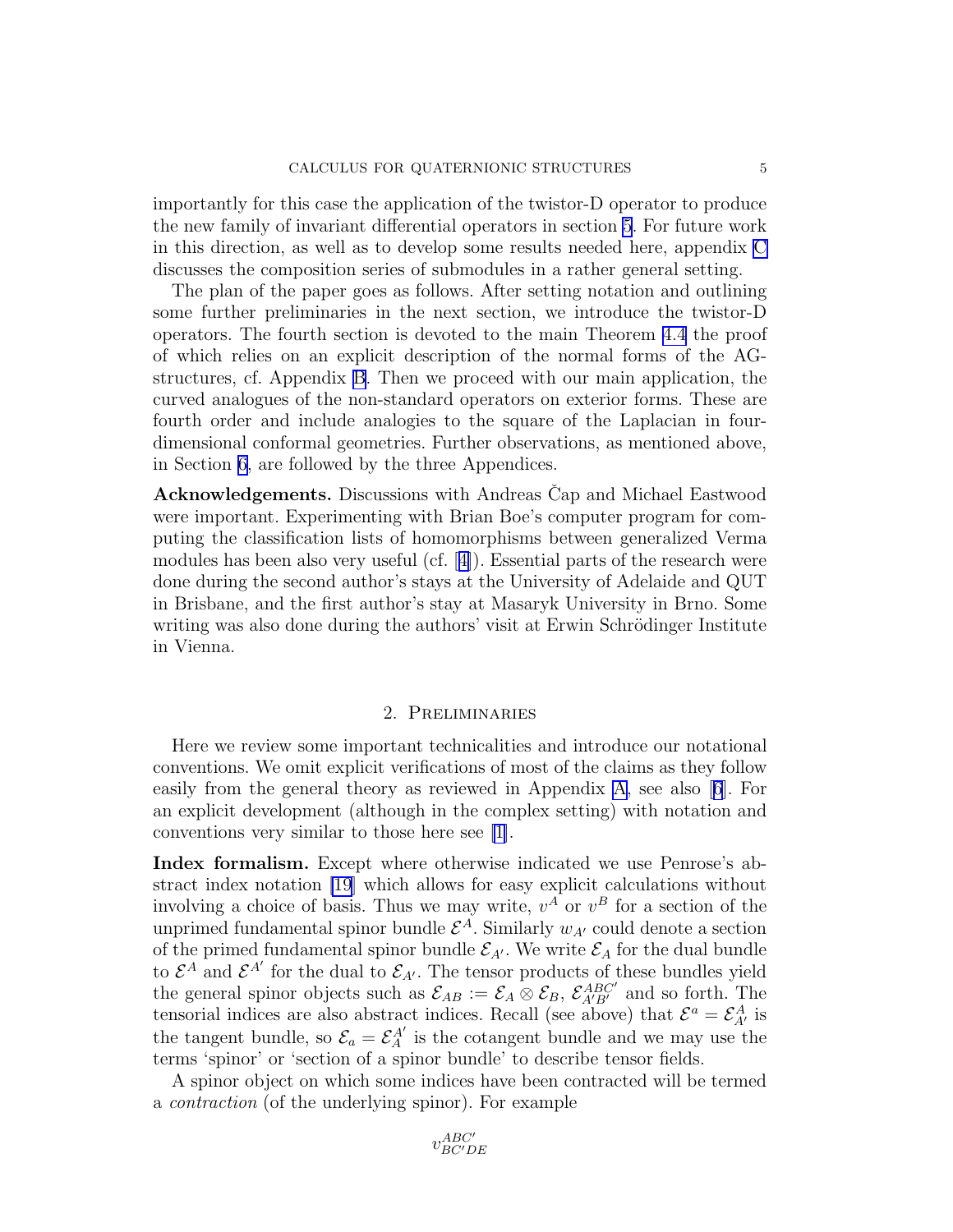<span id="page-5-0"></span>is a contraction of  $v_{DD'EF}^{ABC'}$ . In many cases the underlying spinor of interest is a tensor product of lower valence spinors. For example

$$
v^{AB} w_B^{C'} u_{ACD}
$$

is a contraction of  $v^{AB}w_C^{C'}u_{DEF}$ . The same conventions are used for the tensor indices and the twistor indices; the latter are to introduced below. Standard notation is also used for the symmetrizations and antisymmetrizations over some indices.

Weights and scales. We define line bundles of densities or *weighted functions* as follows. The weight  $-1$  line bundle  $\mathcal{E}[-1]$  over M is identified with

$$
\overbrace{\mathcal{E}^{[A'B'\cdots C']}}^{p}.
$$

Then, for integral w, the weight w line bundle  $\mathcal{E}[w]$  is defined to be  $(\mathcal{E}[-1])^{-w}$ . In fact in the case of AG-geometries corresponding to the real-split form  $SL(p+$ q, R) we can (locally) extend this definition to weights  $w \in \mathbb{R}$  by locally selecting a ray fibre subbundle of  $\mathcal{E}[-1]$ . Calling this say  $\mathcal{E}_+[-1]$  we can then define the ray bundles  $\mathcal{E}_+[w] := (\mathcal{E}[-1])^{-w}$ . Finally these may be canonically extended to line bundles in the obvious way. In any case we write  $\mathcal{E}^{A'}[w]$  for  $\mathcal{E}^{A'} \otimes \mathcal{E}[w]$  and so on, whenever defined. In view of the defining isomorphism

$$
h: \wedge^q \mathcal{E}^A \xrightarrow{\sim} \wedge^p \mathcal{E}_{A'} \tag{2}
$$

we also have

$$
\mathcal{E}[-1] \cong \underbrace{\mathcal{E}_{[AB\cdots C]}}, \quad \mathcal{E}[1] \cong \underbrace{\mathcal{E}^{[AB\cdots C]}}_{p} \cong \underbrace{\mathcal{E}_{[A'\cdots C']}}.
$$

We write  $\epsilon^{A'B'\cdots C'}$  for the tautological section of  $\mathcal{E}^{[A'B'\cdots C']}[1]$  giving the mapping  $\mathcal{E}[-1] \xrightarrow{\simeq} \wedge^p \mathcal{E}^{A'}$  by

$$
f \mapsto f \epsilon^{A'B'\cdots C'},\tag{3}
$$

and  $\epsilon_{D\cdots E}$  for similar object giving  $\mathcal{E}[-1] \cong \wedge^q \mathcal{E}_A$ . A scale for the AGstructure is a nowhere vanishing section  $\xi$  of  $\mathcal{E}[1]$ . Note that such a choice is equivalent to a choice of spinor 'volume' form

$$
\epsilon_{\xi}^{A'\cdots C'}:=\xi^{-1}\epsilon^{A'\cdots C'},
$$

or to a choice of form,

$$
\epsilon_{D\cdots E}^\xi:=\xi^{-1}\epsilon_{D\cdots E}.
$$

Distinguished connections. A connection  $\nabla_a$  on M belongs to the given AG-structure (this really means  $\nabla_a$  comes from a principal connection on the bundle  $\mathcal{G}_0$  described below) if and only if it satisfies two conditions:

- $\nabla_a$  is the tensor product of linear connections (both of which we shall also denote  $\nabla_a$ ) on the spinor bundles  $\mathcal{E}^A$  and  $\mathcal{E}_{A'}$ ,
- the defining isomorphism h in (2) is covariantly constant, i.e.  $\nabla_a h = 0$ .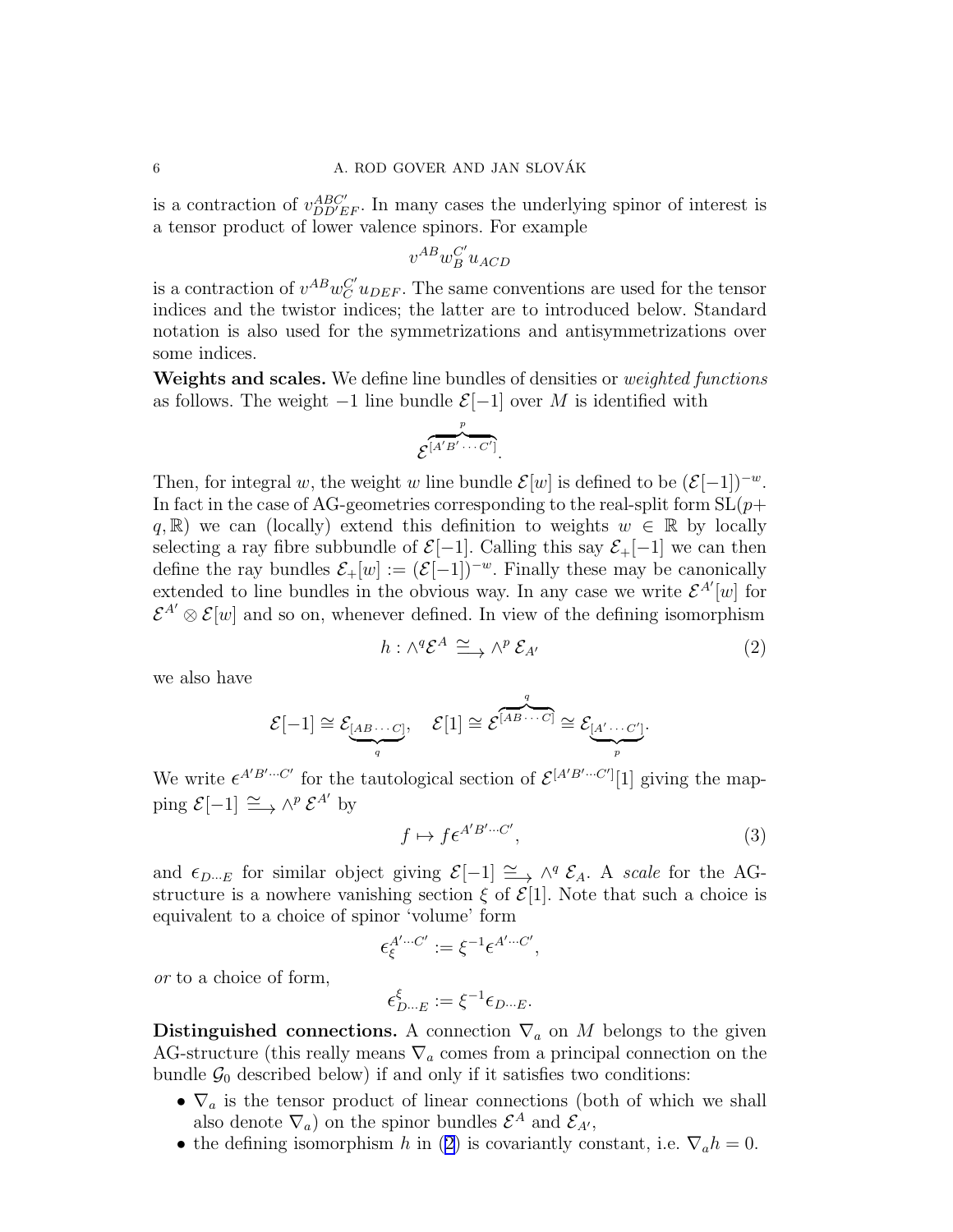Our conventions for the torsion  $T_{ab}^c$  and curvature  $R_{ab}^c$  of a connection  $\nabla_a$ on the tangent bundle  $TM$  are determined by the following equation,

$$
2\nabla_{[a}\nabla_{b]}v^c = T_{ab}{}^d\nabla_d v^c + R_{ab}{}^c_d v^d.
$$

Since  $T_{ab}^c$  is skew on its lower indices,  $T_{ab}^c = T_{[ab]}^c$ , it can be written as a sum of two terms

$$
T_{ab}{}^c = F_{ab}{}^c + \tilde{F}_{ab}{}^c
$$

where

$$
F_{ab}^{\ c} =: F_{ABC'}^{A'B'C} = F_{(AB)C'}^{[A'B']C}
$$
 and  $\tilde{F}_{ab}^{\ c} =: \tilde{F}_{ABC'}^{A'B'C} = F_{[AB]C'}^{(A'B')C}$ .

The Cartan bundle G over the manifold M has the quotient  $\mathcal{G}_0$ , a principal fibre bundle with structure group  $G_0$ . By the general theory, each  $G_0$ -equivariant section  $\sigma : \mathcal{G}_0 \to \mathcal{G}$  of the quotient projection defines the distinguished principal connection on  $\mathcal{G}_0$ , the pullback of the  $\mathfrak{g}_0$ -part of  $\omega$ . The whole class of these connections consists precisely of connections on  $\mathcal{G}_0$  with the unique torsion taking values in the kernel of  $\partial^*$ . A straightforward computation shows that the latter condition is equivalent to the condition that both  $\tilde{F}$  and F be com-pletely trace-free (cf. Appendix [A\)](#page-0-0). Each principal connection on  $\mathcal{G}_0$  induces the induced connection on the bundle  $\mathcal{E}[1] \setminus \{0\}$  which is associated to  $\mathcal{G}_0$  and, moreover, the resulting correspondence between the sections  $\sigma$  and the latter connections is bijective. In particular, each section  $\xi$  of the bundle  $\mathcal{E}[1] \setminus \{0\}$ defines uniquely a reduction  $\sigma$ , such that the corresponding distinguished connection leaves  $\xi$  horizontal. Altogether we have recovered Theorems 2.2, 2.4 of[[1\]](#page-42-0). We rephrase these here for convenience:

**Theorem 2.1.** Given a scale  $\xi$  on an AG-structure there are unique connections on  $\mathcal{E}^A$  and  $\mathcal{E}_{A'}$  such that  $F_{ABC'}^{A'B'C}$  and  $\tilde{F}_{ABC'}^{A'B'C}$  are totally trace-free, the induced covariant derivative preserves the isomorphism h of [\(2](#page-5-0)), and  $\nabla_a \xi = 0$ . The torsion components  $F_{ab}^c$  and  $\tilde{F}_{ab}^c$  of the induced connection on TM are invariants of the AG-structures.

Notice that in the special case of the four-dimensional conformal geometries, there is always a connection with vanishing torsion on  $\mathcal{G}_0$  and so both F and  $\tilde{F}$ are zero. The scales correspond to a choice of metric from the conformal class while the general distinguished connections (corresponding to the reduction parameter  $\sigma$  being not necessarily exact) are just the Weyl geometries.

We may write  $\nabla_a^{\xi}$  to indicate a connection as determined by the theorem, although mostly we will omit the  $\xi$ . Thus we might write  $\nabla_{a}^{\hat{\xi}}$  or simply  $\hat{\nabla}_{a}$ to indicate the connection corresponding to a scale  $\hat{\xi}$  and similar conventions will be used for other operators and tensors that depend on  $\xi$ .

In what follows, for the purpose of explicit calculations, we shall often choose a scale and work with the corresponding connections. Objects are then well defined, or invariant, on the AG-structure if they are independent of the choice of scale. Note that if we change the scale according to  $\xi \mapsto \hat{\xi} = \Omega^{-1} \xi$ , where  $\Omega$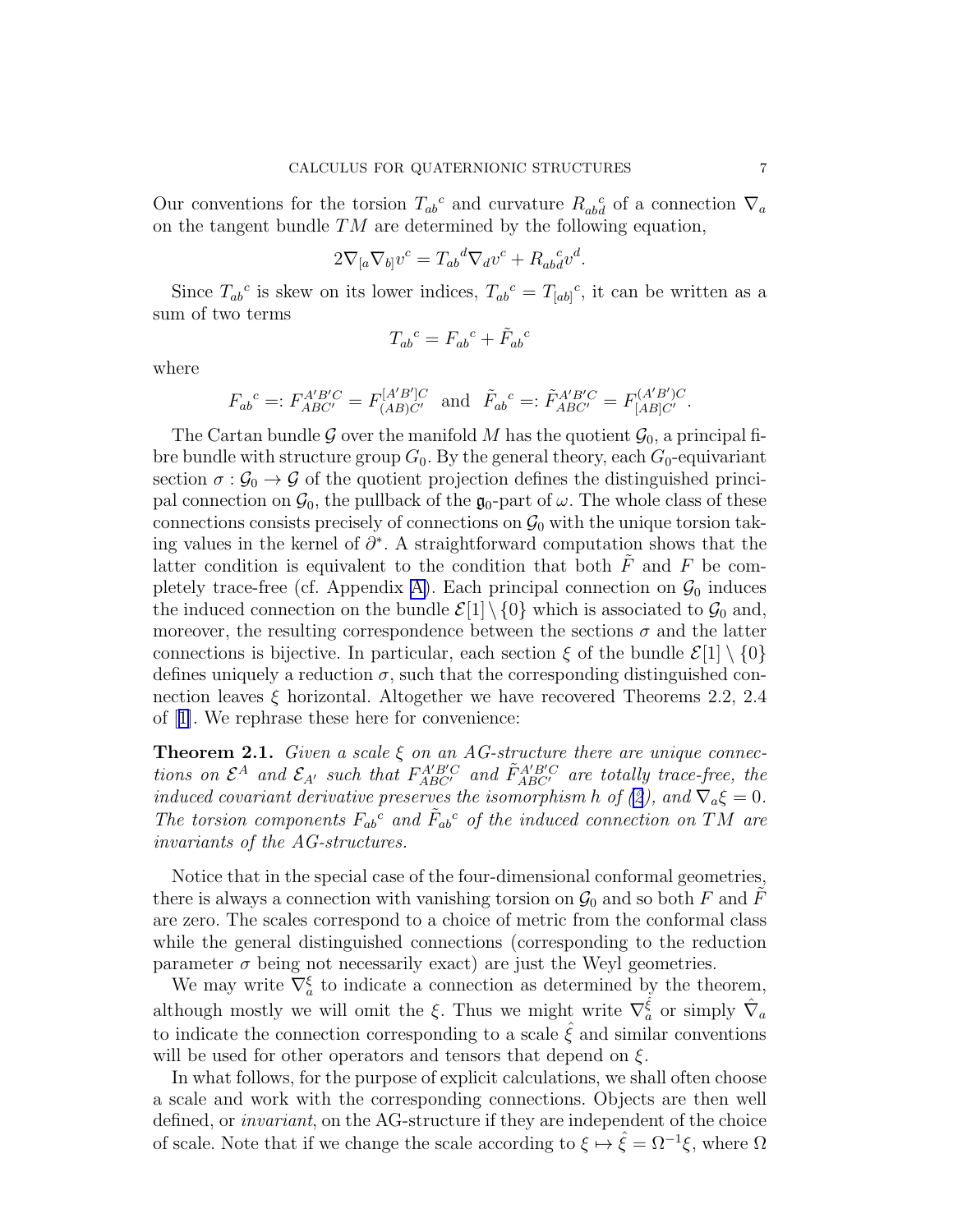<span id="page-7-0"></span>is a smooth non-vanishing function, then the connection transforms as follows:

$$
\mathcal{E}^{A} : \hat{\nabla}_{A}^{A'} u^{C} = \nabla_{A}^{A'} u^{C} + \delta_{A}^{C} \Upsilon_{B}^{A'} u^{B}
$$
\n
$$
\mathcal{E}_{A'} : \hat{\nabla}_{A}^{A'} u_{C'} = \nabla_{A}^{A'} u_{C'} + \delta_{C'}^{A'} \Upsilon_{A}^{B'} u_{B'}
$$
\n
$$
\mathcal{E}_{B} : \hat{\nabla}_{A}^{A'} v_{B} = \nabla_{A}^{A'} v_{B} - \Upsilon_{B}^{A'} v_{A}
$$
\n
$$
\mathcal{E}^{B'} : \hat{\nabla}_{A}^{A'} v^{B'} = \nabla_{A}^{A'} v^{B'} - \Upsilon_{A}^{B'} v^{A'}
$$
\n(4)

where  $\Upsilon_a := \Omega^{-1} \nabla_a \Omega$ . Consequently

$$
\nabla_a f = \nabla_a f + w \Upsilon_a f \tag{5}
$$

if  $f \in \mathcal{E}[w]$ . All these formulae follow from the general discussion in Appendix [A](#page-0-0), but they are also easily checked directly.

Given a choice of scale  $\xi$ , we will write  $R_{ab}^{\quad C}_{ab}$  (or  $R_{ab}^{(\xi)}$  $\alpha_{ab}^{(\xi)}$  to emphasise the choice of scale) for the curvature of  $\nabla_a$  on  $\mathcal{E}^A$  and  $R_{ab}^{\alpha b}_{D'}$  for the curvature of  $\nabla_a$  on  $\mathcal{E}_{A'}$ , that is

$$
(2\nabla_{[a}\nabla_{b]} - T_{ab}{}^e \nabla_e) v^C = R_{ab}{}^C_{D} v^D, \ (2\nabla_{[a}\nabla_{b]} - T_{ab}{}^e \nabla_e) w_{D'} = -R_{ab}{}^C_{D'} w_{C'}.
$$

Then the curvature of the induced linear connection on TM is

$$
R_{abd}^{~~c} = R_{abD'}^{~~C'} \delta_D^C + R_{abD}^{~~C} \delta_{D'}^{C'}.
$$

Observe that since  $\nabla_a$  preserves the volume forms  $\epsilon_{A'\cdots C'}^{\xi}$  and  $\epsilon_{D\cdots E}^{\xi}$  it follows that  $R_{abD}^C$  and  $R_{abD'}^C$  are trace-free on the spinor indices displayed. Thus the equations

$$
R_{abD}^{~~C}=U_{abD}^{~~C}-\delta_B^C\mathsf{P}^{A'B'}_{AD}+\delta_A^C\mathsf{P}^{B'A'}_{BD}
$$

and

$$
R_{abD'}^{C'} = U_{abD'}^{C'} + \delta_{D'}^{B'} \mathsf{P}_{AB}^{A'C'} - \delta_{D'}^{A'} \mathsf{P}_{BA}^{B'C'}
$$

determine the objects  $U_{abD}^{C}$ ,  $U_{abD}^{C'}$  and the *Rho-tensor*,  $P_{ab}$ , if we require that  $U_{ACD}^{A'B'C} = 0 = U_{ABD'}^{A'D'C'}$ . In this notation we have,

$$
R_{abd}^{c} = U_{abd}^{c} + \delta_{C'}^{D'} \delta_A^{C} P_{BD}^{B'A'} - \delta_{C'}^{D'} \delta_B^{C} P_{AD}^{A'B'} - \delta_D^{C} \delta_{C'}^{A'} P_{BA}^{B'D'} + \delta_D^{C} \delta_{C'}^{B'} P_{AB}^{A'D'} \tag{6}
$$

where

$$
U_{ab}^{\quad c} = U_{ab}^{\quad C} \delta_{C'}^{D'} + U_{ab}^{\quad D'} \delta_{D}^{C}.\tag{7}
$$

In the case of  $p = 2 = q$  this agrees with the usual decomposition of the curvature of the Levi-Civita connection into the conformally invariant (and trace-free) Weyl tensor part and the remaining part given by the Rho-tensor (see e.g. [\[2](#page-42-0)]). All these equations also follow from the general definitions of the U's and P's in [\(37](#page-34-0)). Note that U's are two-forms valued in  $\mathfrak{g}_0$  coming from the curvature of the canonical Cartan connection and so they are in the kernel of ∂<sup>\*</sup>. This is the source of the condition on the trace, but they are not trace-free in general:

$$
U_{abC}^{~~C} = -U_{abC'}^{~~C'} = 2P_{[ab]}.
$$
\n(8)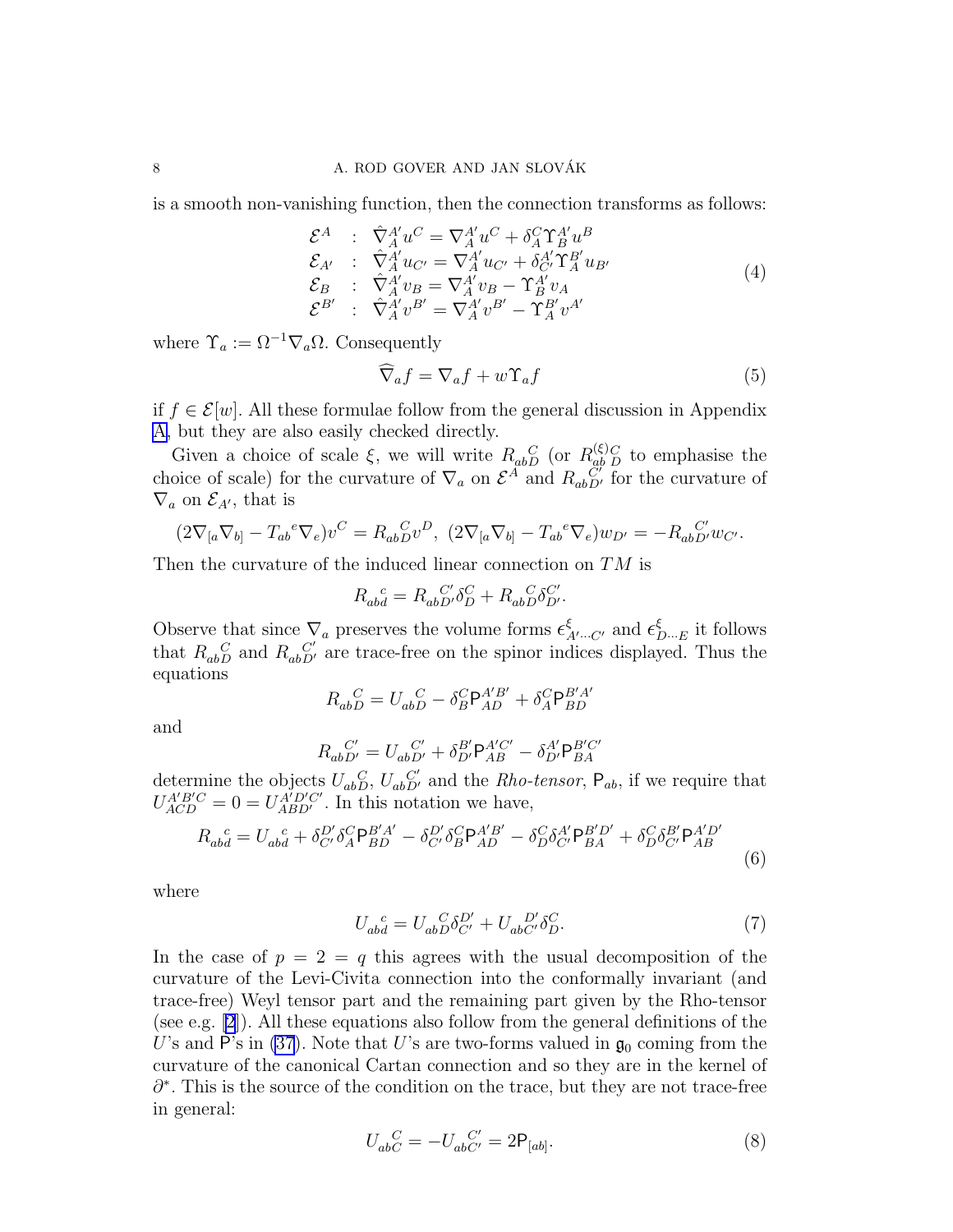<span id="page-8-0"></span>On the other hand, it follows from the Bianchi identity,

$$
R_{[abc]}^{\quad d} + \nabla_{[a} T_{bc]}^{\quad d} + T_{[ab}^{\quad e} T_{c]e}^{\quad d} = 0,
$$

that

$$
2(p+q)\mathsf{P}_{[ab]} = -\nabla_c T_{ab}{}^c.
$$
\n(9)

The Rho-tensor  $P_{ab}$  has the transformation equation

$$
\hat{\mathsf{P}}_{AB}^{A'B'} = \mathsf{P}_{AB}^{A'B'} - \nabla_A^{A'} \Upsilon_B^{B'} + \Upsilon_A^{B'} \Upsilon_B^{A'}.
$$
\n(10)

Again, this can be easily checked directly but we give a general explanation in([36](#page-34-0)).

We are most interested in the special case  $p = 2$ . Then the whole component  $F_{ab}^c$  is irreducible and so it vanishes by our condition on the trace, while the other component  $\tilde{F}_{ab}{}^c$  of the torsion, together with the trace-free part of  $U_{(ABC)}^{[A'B']D}$  $(ABC)$  are the only local invariants of the structures (i.e. the AG-structure is locally flat if and only if these two vanish). In all other cases  $2 < p \leq q$ , the two components of the torsion are the only invariants, cf. the end of Appendix [A](#page-0-0).

The totally symmetrized covariant derivatives of the Rho-tensors will play a special role. We will use the notation

$$
S_{a\cdots b} := \underbrace{\nabla_{(a}\nabla_b \cdots \nabla_d P_{ef})}_{s}
$$

for  $s = 2, 3 \cdots$ .

**Twistors.** Via the Cartan bundle G over M any P-module V gives rise to a natural bundle (or induced bundle)  $\mathcal V$ . Sections of  $\mathcal V$  are identified with functions  $f : \mathcal{G} \to V$  such that  $f(x,p) = \rho(p^{-1})f(x)$ , where  $x \mapsto x.p$  gives the action of  $p \in P$  on  $x \in \mathcal{G}$  while  $\rho$  is the action defining the P-module structure.

Recall also that the Cartan bundle is equipped with a canonical connection, the so called normal Cartan connection  $\omega$ . In view of this it is in our interests to work, where possible, with natural bundles  $\mathcal V$  induced from V where this is not merely a P-module but in fact a G-module. Then the Cartan connection induces an invariant linear connection on  $\mathcal V$ . Let us write  $V^{\alpha}$  for the module corresponding to the standard representation of G on  $\mathbb{R}^{p+q}$  and write  $V_{\alpha}$  for the dual module. The index  $\alpha$  is another Penrose-type abstract index and we write  $\mathcal{E}^{\alpha}$  and  $\mathcal{E}_{\alpha}$  for the respective bundles induced by these G-modules. All finite dimensional G-modules are submodules in tensor products of the fundamental representations  $V^{\alpha}$  and  $V_{\alpha}$ . Thus the bundles  $\mathcal{E}^{\alpha}$  and  $\mathcal{E}_{\alpha}$  play a special role and we term these (local) twistor bundles (c.f. [\[1](#page-42-0), [20\]](#page-42-0)). In fact in line with the use of the word "tensor" we will also describe any explicit subbundle of a tensor product of these bundles as a twistor bundle and sections of such bundles as local twistors. In particular observe that there is a canonical completely skew local-twistor  $(p+q)$ -form  $h_{\alpha\beta\cdots\gamma}$  on  $\mathcal{E}^{\alpha}$  which is equivalent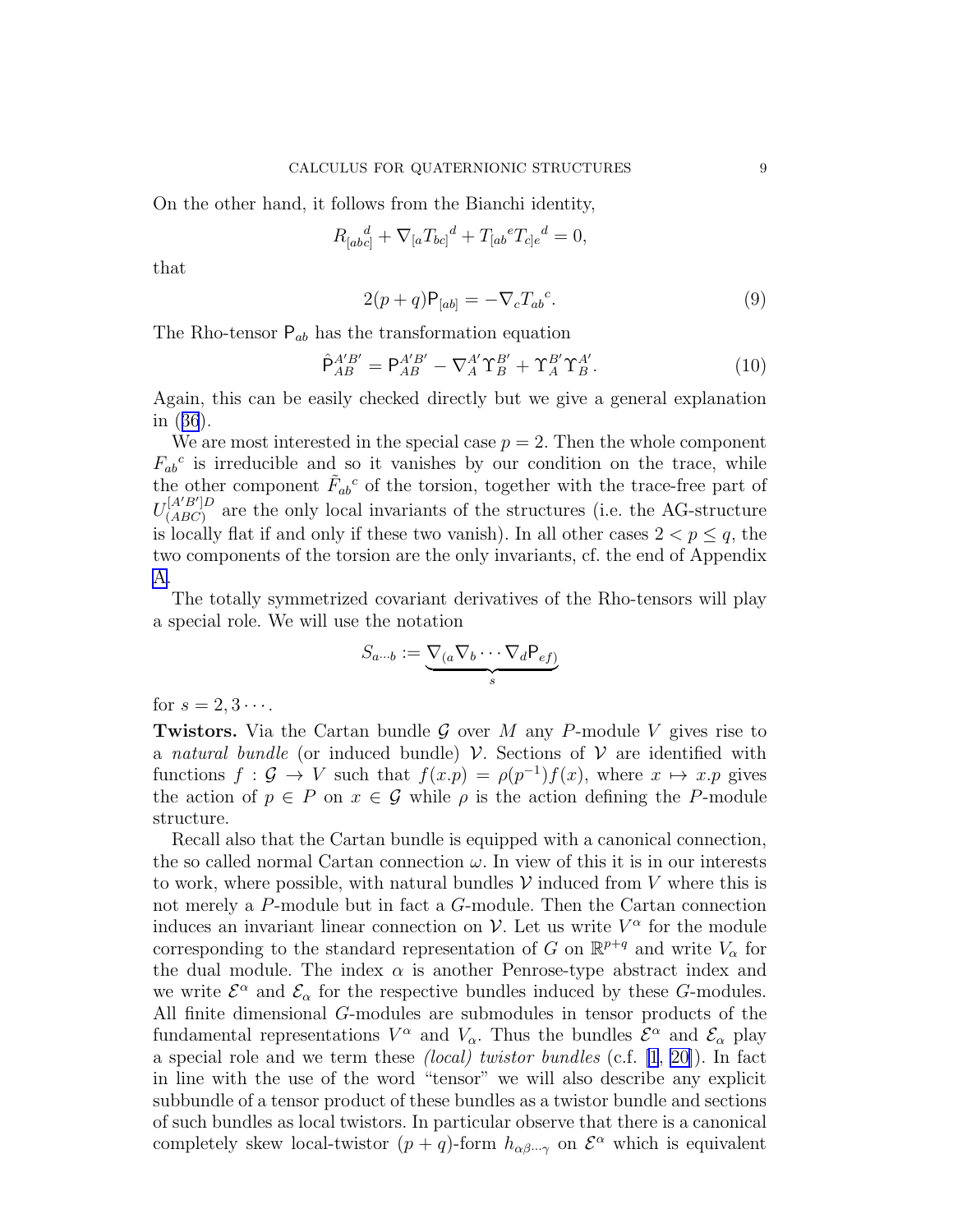<span id="page-9-0"></span>tothe isomorphism ([2](#page-5-0)). We write  $h^{\alpha\beta\cdots\gamma}$  for the dual completely skew twistor satisfying  $h^{\alpha\beta\cdots\gamma}h_{\alpha\beta\cdots\gamma} = (p+q)!$ .

All finite dimensional P-modules enjoy filtrations which split completely as  $G_0$ -modules.  $V^{\alpha}$  and  $V_{\alpha}$ , give the simplest cases and, as P-modules, admit filtrations

$$
V^{\alpha} = V^A + V^{A'}, \quad V_{\alpha} = V_{A'} + V_A.
$$

(Our notational convention is that the 'right ends' in the formal sums are submodules while the 'left ends' are quotients.) These determine filtrations of the twistor bundles

$$
\mathcal{E}^{\alpha}=\mathcal{E}^{A}+\mathcal{E}^{A'},\quad \mathcal{E}_{\alpha}=\mathcal{E}_{A'}+\mathcal{E}_{A}.
$$

We write  $X^{\alpha}_{A'}$  for the canonical section of  $\mathcal{E}^{\alpha}_{A'}$  which gives the injecting morphism  $\mathcal{E}^{A'} \rightarrow \mathcal{E}^{\alpha}$  via

$$
v^{A'} \mapsto X_{A'}^{\alpha} v^{A'}.\tag{11}
$$

Similarly  $Y^A_\alpha$  describes the injection of  $\mathcal{E}_A$  into dual twistors,

$$
\mathcal{E}_A \ni u_A \mapsto Y_\alpha^A u_A \in \mathcal{E}_\alpha. \tag{12}
$$

It follows from standard representation theory that a choice of splitting of the exact sequence,

$$
0 \to V^{A'} \to V^\alpha \to V^A \to 0
$$

is equivalent to the choice of subgroup of  $P$  which is isomorphic to  $G_0$ . It follows immediately that a choice of splitting of the twistor bundle  $\mathcal{E}^{\alpha}$  is equivalent to a reduction from  $G$  to  $G_0$ . Such a splitting is a  $G_0$ -equivariant homomorphism  $\xi : \mathcal{E}^{\alpha} \to \mathcal{E}^{A'}$ . We can regard  $\xi$  here as a section of  $\mathcal{E}_{\alpha} \otimes \mathcal{E}^{A'} = \mathcal{E}_{\alpha}^{A'}$  and then in our index notation the homomorphism is determined by  $v^{\alpha} \mapsto \xi_{\alpha}^{A'} v^{\alpha}$ , for any section  $v^{\alpha}$  of  $\mathcal{E}^{\alpha}$ . The composition of  $\xi$  with the monomorphism  $\mathcal{E}^{A'} \to \mathcal{E}^{\alpha}$  must be the identity so we have,

$$
\xi_{\beta}^{A'} X_{B'}^{\beta} = \delta_{B'}^{A'}.
$$

A splitting  $\xi^{\mathcal{A}'}_{\alpha}$  of  $\mathcal{E}^{\alpha}$  determines a dual splitting  $\lambda^{\alpha}_{A}$  of  $\mathcal{E}_{\alpha}$ ,  $\lambda^{\alpha}_{A}$ :  $\mathcal{E}_{\alpha} \to \mathcal{E}_{A}$ . Given such splittings we have  $\mathcal{E}_{\alpha} = \mathcal{E}^{A} \oplus \mathcal{E}^{A'}$  and  $\mathcal{E}_{\alpha} = \mathcal{E}_{A'} \oplus \mathcal{E}_{A}^{A}$ , so we may write sections of these bundles as a "matrices" such as

$$
[u^{\alpha}]_{\xi} = \begin{pmatrix} u^A \\ u^{A'} \end{pmatrix} \in [\Gamma \mathcal{E}^{\alpha}]_{\xi} \quad [v_{\alpha}]_{\xi} = (v_A \ v_{A'}) \in [\Gamma \mathcal{E}_{\alpha}]_{\xi}.
$$

We will always work with splittings determined by a choice of scale  $\xi \in \mathcal{E}[1]$ , as discussed earlier. (That we have used the same symbol as used for the kernel part of the symbol for the splitting is of course no accident. In fact the direct connection between the scale  $\xi$  and the corresponding section  $\xi_{\alpha}^{A'}$  is given explicitly on page [14](#page-13-0).) If  $u^{\alpha}$  and  $v_{\alpha}$ , as displayed, are expressed by such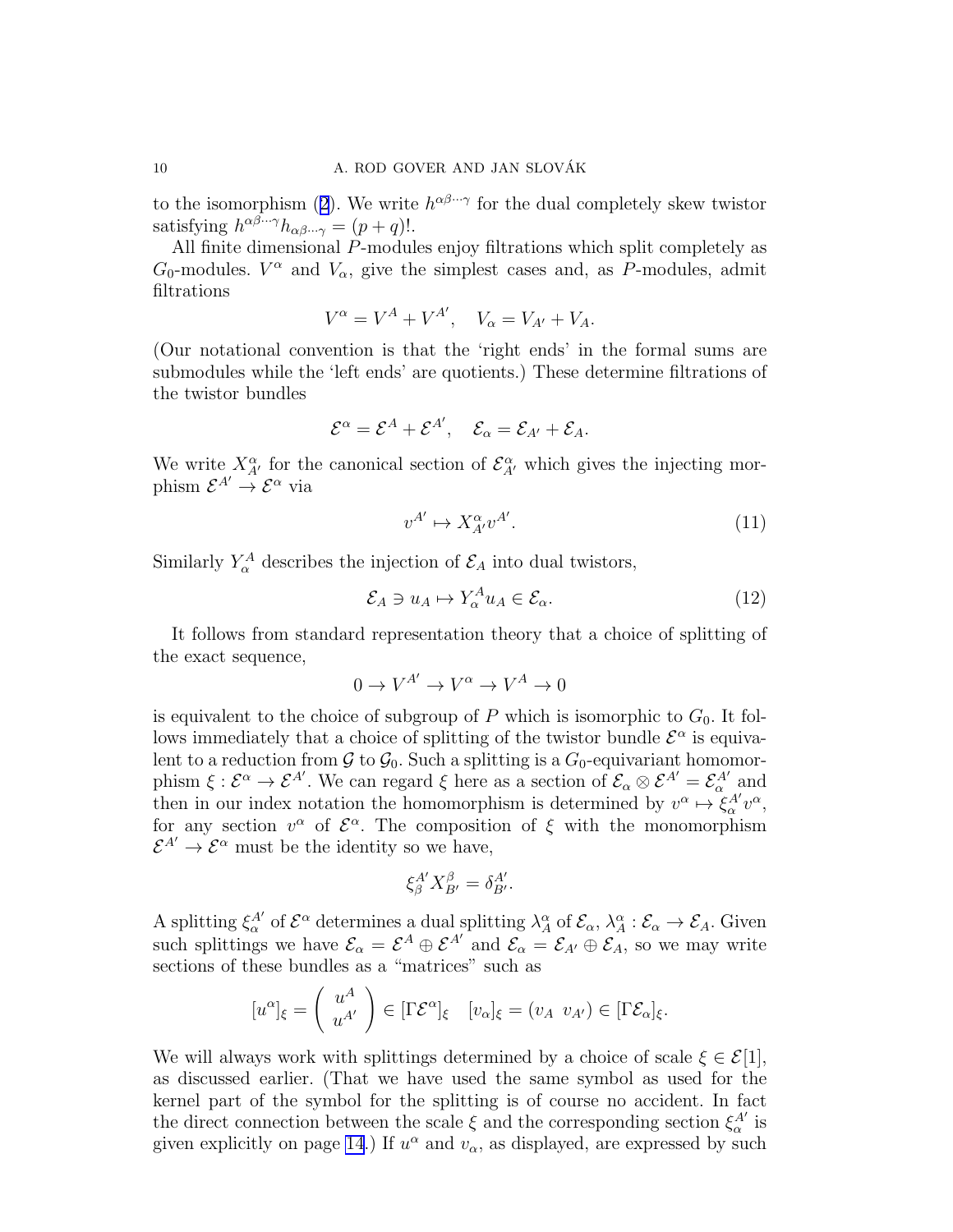<span id="page-10-0"></span>a scale then the change of scale  $\xi \mapsto \hat{\xi} = \Omega^{-1} \xi$  yields a transformation of these splittings. For example  $[u^{\alpha}] \mapsto [u^{\alpha}]_{\widehat{\xi}}$  where

$$
[u^{\alpha}]_{\widehat{\xi}} = \begin{pmatrix} \hat{u}^A \\ \hat{u}^{A'} \end{pmatrix} = \begin{pmatrix} u^A \\ u^{A'} - \Upsilon_B^{A'} u^B \end{pmatrix}.
$$

With this understood we will henceforth drop the notation  $[\cdot]_{\xi}$  and simply write, for example,  $v_{\alpha} \mapsto \hat{v}_{\alpha}$  where

$$
\hat{v}_{\alpha} = (\hat{v}_A \ \hat{v}_{A'}) = (v_A + \Upsilon_A^{B'} v_{B'} \ v_{A'}),
$$

for the corresponding transformation of  $v^{\alpha}$ . In particular, the objects  $\xi_{\alpha}^{B'}$ ,  $\lambda_{A}^{\beta}$ A are not invariant and

$$
\hat{\xi}_{\alpha}^{B'} = \xi_{\alpha}^{B'} - Y_{\alpha}^{A} \Upsilon_A^{B'}
$$
\n
$$
\hat{\lambda}_{A}^{\beta} = \lambda_{A}^{\beta} + X_{B'}^{\beta} \Upsilon_A^{B'}.
$$

However, note that, in the splittings they determine,  $\xi_{\alpha}^{B'}$  and  $\lambda_{A}^{\beta}$  are given

$$
\xi_{\alpha}^{B'} = \begin{pmatrix} 0 & \delta_{A'}^{B'} \end{pmatrix} \quad \lambda_A^{\beta} = \begin{pmatrix} \delta_A^B \\ 0 \end{pmatrix}.
$$

In any such splitting the invariant objects  $X_{B'}^{\alpha}$  and  $Y_{\beta}^A$  are given by

$$
X_{B'}^{\alpha} = \begin{pmatrix} 0 \\ \delta_{B'}^{A'} \end{pmatrix} Y_{\beta}^{A} = \begin{pmatrix} \delta_{B}^{A} & 0 \end{pmatrix}.
$$

The first four identities of the following display are immediate, while the final two items are useful definitions:

$$
Y^A_{\beta} X^A_{A'} = 0 \qquad \xi^{A'}_{\beta} \lambda^A_{A} = 0
$$
  
\n
$$
Y^A_{\beta} \lambda^B_{B} = \delta^A_{B} \qquad \xi^{A'}_{\beta} X^B_{B'} = \delta^{A'}_{B'}
$$
  
\n
$$
Y^A_{\beta} \lambda^{\gamma}_{A} =: \lambda^{\gamma}_{\beta} \qquad \xi^{A'}_{\beta} X^{\gamma}_{A'} =: \xi^{\gamma}_{\beta}
$$
\n(13)

We shall mostly deal with weighted twistors, i.e. tensor products of the form  $\mathcal{E}_{\gamma...\delta}^{\alpha...\beta}[w] = \mathcal{E}_{\gamma...\delta}^{\alpha...\beta} \otimes \mathcal{E}[w]$ . All the above algebraic machinery works for the weighted twistors. In fact we shall often omit the word 'weighted' even though, of course, these bundles do not come from G-modules for  $w \neq 0$ .

Finally, we observe that via this machinery any spinorial quantity may be identified with a (weighted) twistor. For example valence 1 spinors in  $\mathcal{E}^{A'}[w_1]$ or $\mathcal{E}_A[w_2]$  may be dealt with via ([11\)](#page-9-0) or ([12](#page-9-0)) respectively. This determines an identification for tensor powers by treating each factor in this way. This does all cases since, via([3\)](#page-5-0),

$$
\mathcal{E}^A \cong \underbrace{\mathcal{E}_{[B\cdots D]}[1]}_{q-1}, \quad \mathcal{E}_{A'} \cong \mathcal{E}^{[B'\cdots C']}[-1].
$$

Now, any irreducible representation of  $G_0$  is given as a tensor product of two irreducible components in tensor products of the fundamental spinors (viewed as representations of the special linear groups, adjusted by a weight). Applying the corresponding Young symmetrizers [\[19, 10](#page-42-0)] to the tensor products of  $\mathcal{E}_{\alpha}$ and  $\mathcal{E}^{\beta}$ , we obtain the explicit realization of each irreducible spinor bundle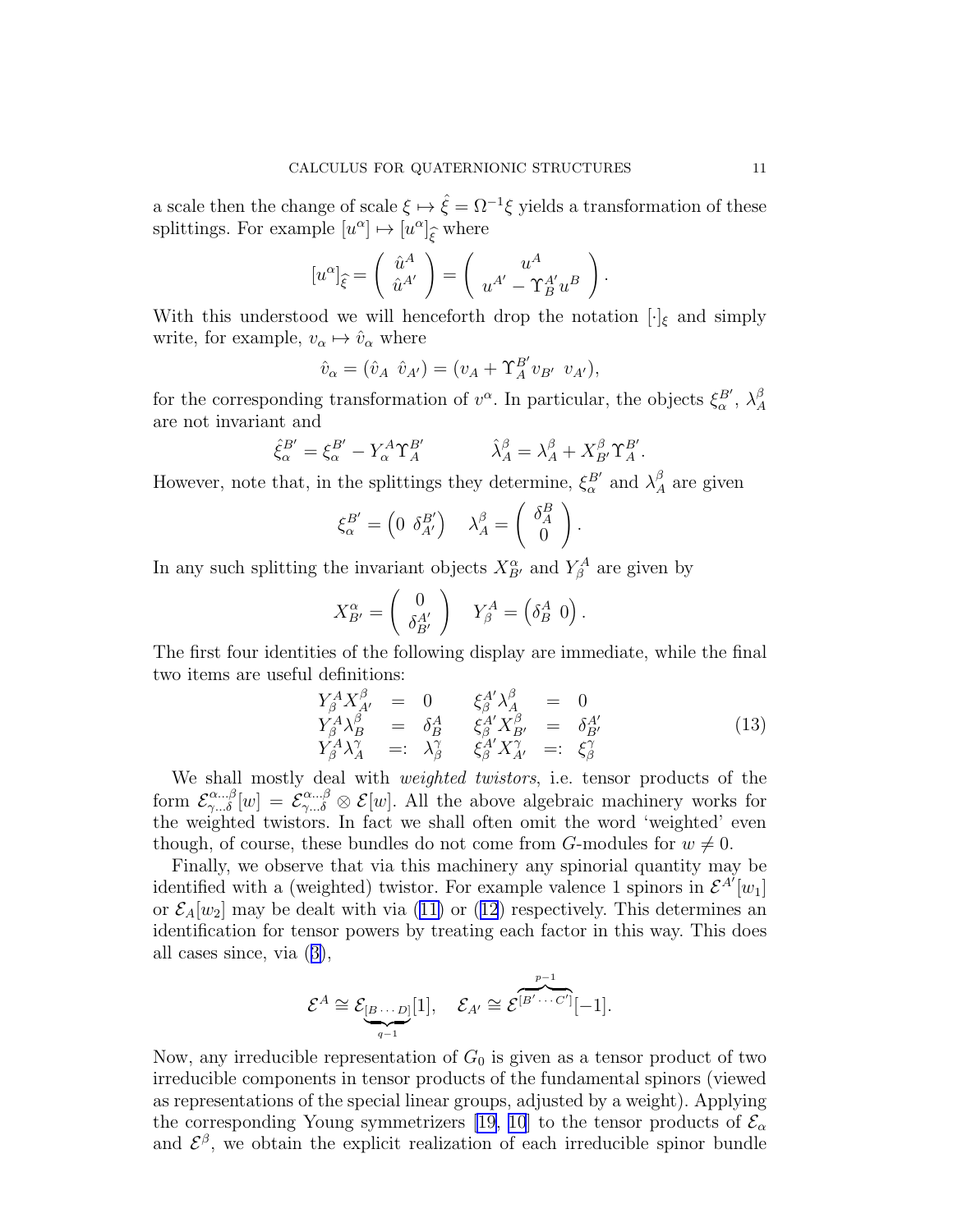#### 12 A. ROD GOVER AND JAN SLOVÁK

as the subbundle of the (weighted) twistor bundle which is isomorphic to the injecting part (in the composition series – see appendix C) of the twistor bundle. Thus a section of a weighted irreducible spinor bundle  $V$  may be identified with a twistor object which is zero in all its composition factors except the first. So, in fact, this non-zero factor is also the projecting part of the twistor. We write V for this twistor (sub-)bundle satisfying  $\mathcal{V} \cong \mathcal{V}$ . Altogether, we have established the following result.

**Lemma 2.2.** Any irreducible spinor object v can be identified with the twistor  $\tilde{v}$  which has the spinor as its projecting part. This identification is provided in a canonical algebraic way.

In this connection we may also talk about the algebraic construction providing the twistor bundle  $\mathcal V$ . In any concrete case the identifications may be described explicitly and in a rather obvious way using the projectors  $X, Y, \lambda, \xi$ .

## 3. Twistor calculus

Given a choice of scale  $\xi$ , a *twistor connection*  $\nabla_a$  on  $\mathcal{E}^{\alpha}$  and  $\mathcal{E}_{\alpha}$  is given by the following formulae:

$$
\nabla_A^{P'} \left( \begin{array}{c} v^B \\ v^{B'} \end{array} \right) = \left( \begin{array}{c} \nabla_A^{P'} v^B + \delta_A^B v^{P'} \\ \nabla_A^{P'} v^{B'} - \mathsf{P}_{AB}^{P'B'} v^B \end{array} \right) \tag{14}
$$

and

$$
\nabla_A^{P'}(u_B \ u_{B'}) = (\nabla_A^{P'} u_B + \mathsf{P}_{AB}^{P'B'} u_{B'} \ \nabla_A^{P'} u_{B'} - \delta_{B'}^{P'} u_A), \tag{15}
$$

(c.f.[[18](#page-42-0), [9, 1](#page-42-0)]). Notice that whereas on the left hand side  $\nabla$  indicates the twistor connection, on the right hand side the symbol  $\nabla$  indicates the usual spinor connection determined by the choice of scale. Although we have fixed a choice of scale to present explicit formulae for these connections, it is easily verified directly using the formulae([4](#page-7-0)) that the twistor connections are in fact independent of the choice of scale and so are invariant operators on the AG-structure.

An easy calculation reveals that

$$
\begin{aligned} ([\nabla_a, \nabla_b] - T_{ab}{}^d \nabla_d) \left( \begin{array}{c} v^C \\ v^{C'} \end{array} \right) &= \\ &= \left( \begin{array}{c} U_{ab}{}^C_D v^D - T_{ab}{}^C_D v^{D'} \\ -2 \nabla_{[a} \mathsf{P}_{b]D}{}^{C'} v^D + T_{ab}{}^E_{E'} \mathsf{P}_{ED}^{E'C'} v^D + U_{ab}{}^{C'}_{D'} v^{D'} \end{array} \right). \end{aligned}
$$

Thus the curvature of the twistor connection is given, in this scale, by

$$
W_{ab\delta}^{\ \ \gamma} = \begin{pmatrix} U_{abD}^{\ C} & -T_{abD'}^{\ C} \\ -2Q_{abD}^{\ C'} & U_{abD'}^{\ C'} \end{pmatrix},\tag{16}
$$

where

$$
Q_{abc} := \nabla_{[a} \mathsf{P}_{b]c} - \frac{1}{2} T_{ab}{}^e \mathsf{P}_{ec}.
$$

<span id="page-11-0"></span>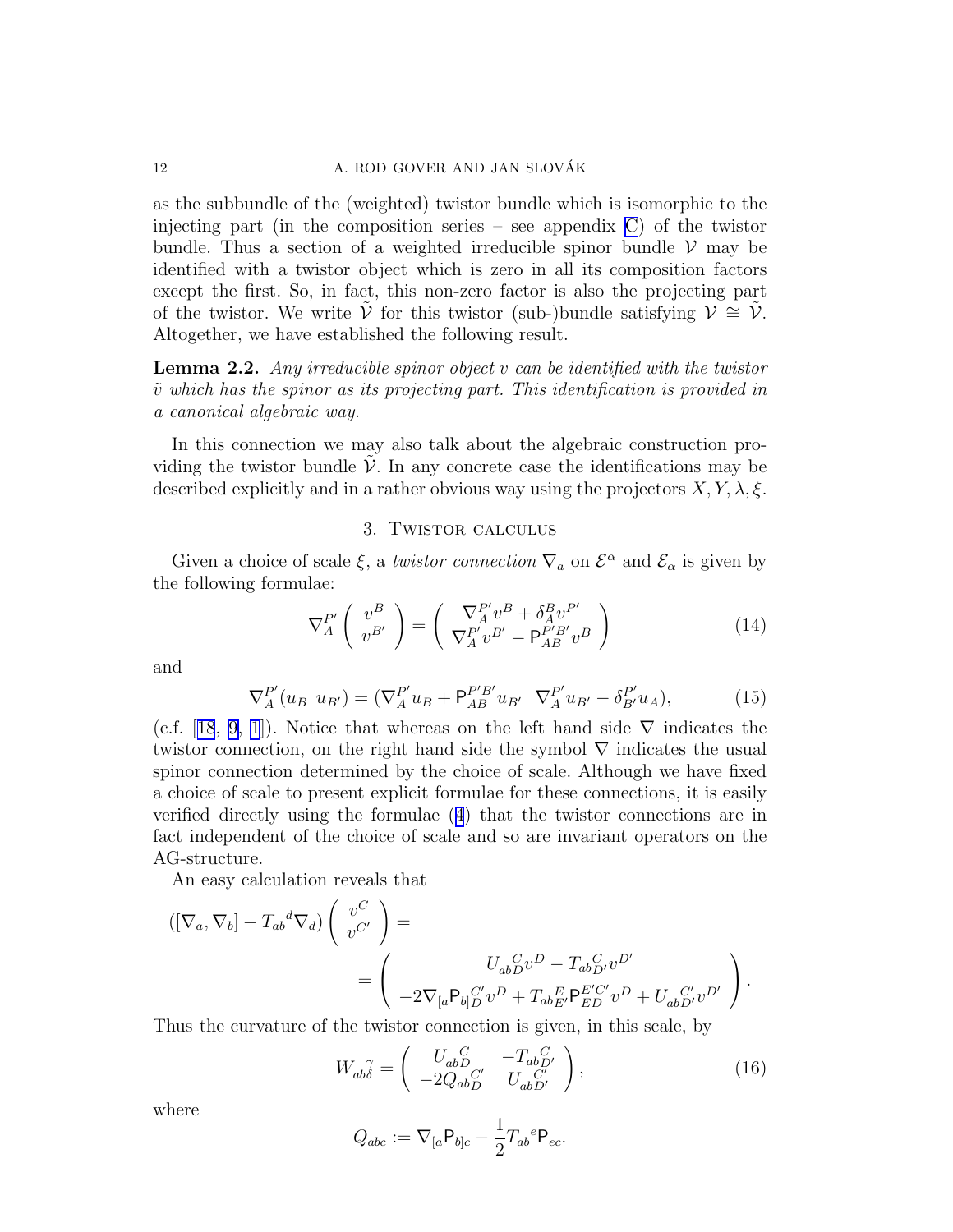<span id="page-12-0"></span>Note that since the twistor connection is invariant it follows that this twistor curvature  $W_{ab}^{\quad \gamma}$  $\gamma$  is invariant. In fact, viewed as a  $\mathfrak{g}\text{-valued}$  2-form on the Cartan bundle  $\mathcal{G}$ , this is just the curvature of the normal Cartan connection. In particular, we know that the structures are torsion-free (in the sense of the Cartan connection) if and only if the torsion part  $T_{ab}^c$  vanishes and they are locally flat if and only if the whole  $W_{ab}^{\ \ \gamma}$  vanishes.

The D-operators. Observe that if  $f \in \mathcal{E}[w]$  then it follows easily from [\(5](#page-7-0)) that the spinor-twistor object

$$
D_{\beta}^{A'}f := (\nabla_{B}^{A'}f \ w \delta_{B'}^{A'}f)
$$

is invariant. We may regard this as an injecting part of the invariant twistor object  $D^{\alpha}_{\beta} f := X^{\alpha}_{A'} D^{\beta'}_{\beta} f$ . By regarding, in this formula for  $D^{\alpha}_{\beta}$ ,  $\nabla$  to be the coupled twistor-spinor connection it is easily verified that the operator  $D^{\alpha}_{\beta}$  is well defined and invariant on sections of the weighted twistor bundles  $\mathcal{E}_{\alpha \cdots \gamma}^{\rho \cdots \mu}[\omega]$ .

**Definition 3.1.** The invariant operators  $D^{\alpha}_{\beta}$  :  $\mathcal{E}^{\rho\cdots\mu}_{\delta\cdots\gamma}$  $\mathcal{E}_{\delta\cdots\gamma}^{\rho\cdots\mu}[w] \to \mathcal{E}_{\beta\delta\cdots\gamma}^{\alpha\rho\cdots\mu}[w]$  are called the <u>twistor- $D$ </u> operators.

For many calculations, where a choice of scale is made, it is useful to allow  $D^{\alpha}_{\beta}$  to operate on spinors and their tensor products, although in this case the result is not independent of the scale. For example, if  $v_C \in \mathcal{E}_C[w]$  then

$$
D^{A'}_{\beta}v_C := (\nabla^{A'}_{B}v_C \ w \delta^{A'}_{B'}v_C).
$$

Since the operator  $D^{\alpha}_{\beta}$  and its concatenations will have an important role in the following discussions we develop notation for their target spaces. First let  $\mathcal{F}^{\rho}$  be defined as follows,

$$
\mathcal{F}^{\rho} := \ker(Y_{\rho}^{A} : \mathcal{E}^{\rho} \to \mathcal{E}^{A}).
$$

Then we write

$$
\mathcal{F}_{\alpha\cdots\beta}^{\rho\cdots\sigma}:=\mathcal{F}^\rho\otimes\cdots\otimes\mathcal{F}^\sigma\otimes\mathcal{E}_\alpha\otimes\cdots\otimes\mathcal{E}_\beta,
$$

and  $\mathcal{F}_{\alpha \cdots \beta}^{\rho \cdots \sigma}$  $\mathcal{F}_{\alpha \cdots \beta}^{\rho \cdots \sigma}[w] = \mathcal{F}_{\alpha \cdots \beta}^{\rho \cdots \sigma} \otimes \mathcal{E}[w]$ . Finally let

$$
\underbrace{\mathcal{S}^{\rho\cdots\sigma}_{\alpha\cdots\beta}}_{\textbf{k}}[w] := (\odot^k \mathcal{F}^{\rho}_{\alpha}) \otimes \mathcal{E}[w].
$$

Note that sections of  $\mathcal{F}_{\rho}^{\alpha}$  (=  $\mathcal{S}_{\rho}^{\alpha}$ ) are not generally trace-free, but that  $\mathcal{F}_{\rho}^{\alpha}$  is in a complement to the trace-part of  $\mathcal{E}_{\rho}^{\alpha}$ .

Now if  $f \in \mathcal{E}[w]$  then  $D_{\alpha}^{\rho} f \in \mathcal{F}_{\alpha}^{\rho}[w]$ . Similarly observe that if  $v^{\sigma} \in \mathcal{F}^{\sigma}$  then  $D^{\rho}_{\alpha}v^{\sigma} - \delta^{\sigma}_{\alpha}v^{\rho}$ 

is in  $\mathcal{F}_{\alpha}^{\rho\sigma}$ . Thus

$$
\mathsf{D}^{\rho\sigma}_{\alpha\beta} := \frac{1}{2} (D^\rho_\alpha D^\sigma_\beta + D^\sigma_\beta D^\rho_\alpha - \delta^\sigma_\alpha D^\rho_\beta - \delta^\rho_\beta D^\sigma_\alpha)
$$

gives an invariant operator

$$
\mathsf D_{\alpha\beta}^{\rho\sigma}: \mathcal E_{\gamma\cdots\delta}^{\mu\cdots\nu}[w] \to \mathcal S_{\alpha\beta}^{\rho\sigma}\otimes \mathcal E_{\gamma\cdots\delta}^{\mu\cdots\nu}[w].
$$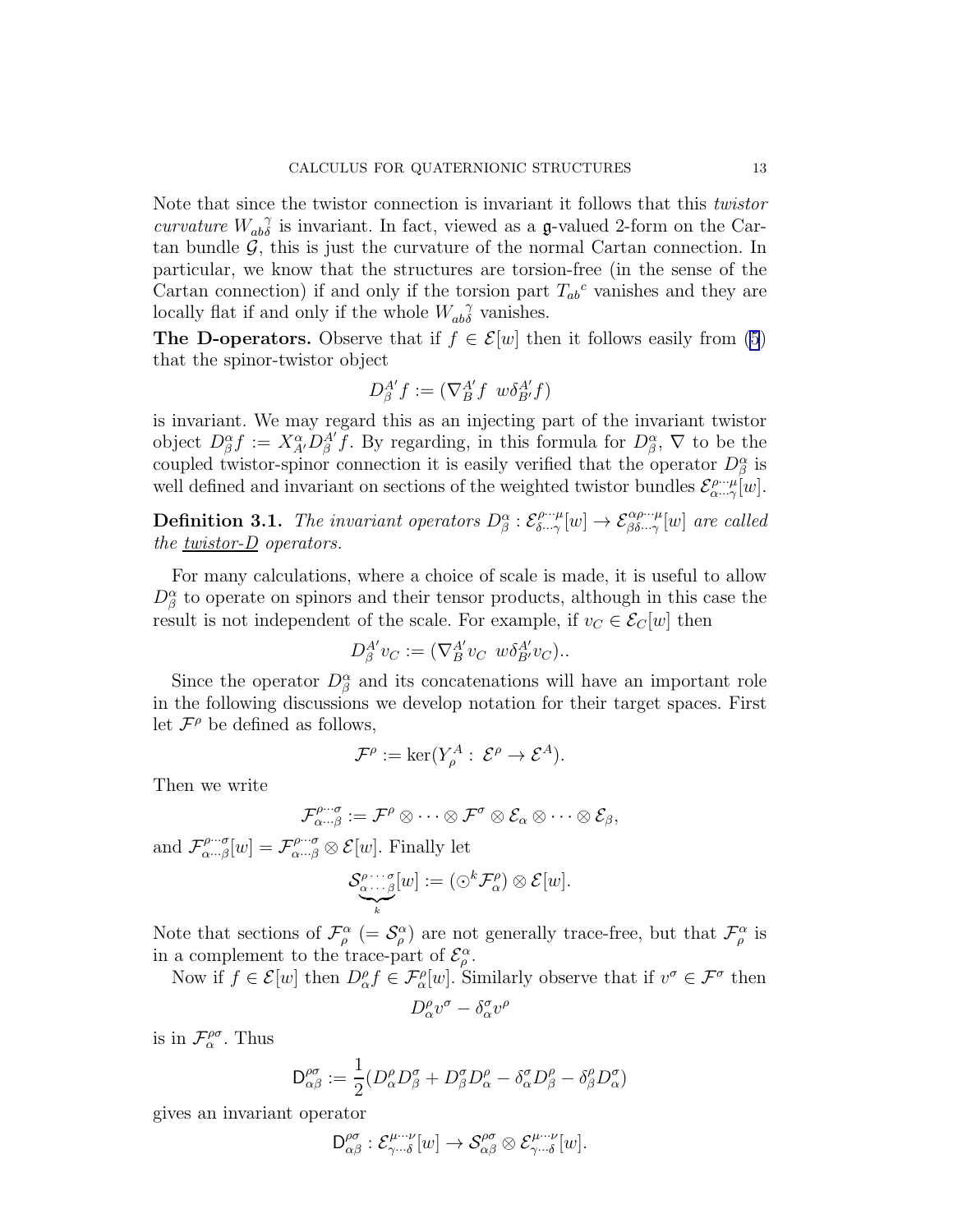<span id="page-13-0"></span>Similarly we define  $D^{\rho\sigma\mu}_{\alpha\beta\gamma}$  by

$$
\mathsf{D}^{\rho\sigma\mu}_{\alpha\beta\gamma}:=\frac{1}{3}((D^\rho_\alpha\mathsf{D}^{\sigma\mu}_{\beta\gamma}+D^\sigma_\beta\mathsf{D}^{\rho\mu}_{\alpha\gamma}+D^\mu_\gamma\mathsf{D}^{\rho\sigma}_{\alpha\beta}-\delta^\rho_\alpha\mathsf{D}^{\sigma\mu}_{\beta\gamma}-\delta^\sigma_\beta\mathsf{D}^{\rho\mu}_{\alpha\gamma}-\delta^\mu_\gamma\mathsf{D}^{\rho\sigma}_{\alpha\beta})
$$

and so on for  $D_{\rho\cdots\nu}^{\alpha\cdots\delta}$  $\alpha \rightarrow \beta \rightarrow \nu$ . Notice that the construction of these is designed in such a way that the resulting operators are annihilated if composed (contracted) with  $Y^B_\nu$  on any index.

The Splitting Machinery. In terms of the algebraic projectors and embeddings introduced in the last section, the twistor-D operator is given by

$$
D_{\alpha}^{\rho} f = X_{R'}^{\rho} Y_{\alpha}^{A} \nabla_A^{R'} f + w \xi_{\alpha}^{\rho} f,\tag{17}
$$

where  $f$  is any weighted twistor-spinor object. Using this and the expressions ([14\)](#page-11-0),([15\)](#page-11-0) for the twistor connection, the following identities are easily established:

$$
D^{\rho}_{\alpha} X^{\beta}_{C'} = X^{\rho}_{C'} \lambda^{\beta}_{K} Y^K_{\alpha} \t D^{\rho}_{\alpha} Y^C_{\beta} = -Y^C_{\alpha} X^{\rho}_{K'} \xi^K_{\beta'}
$$
  
\n
$$
D^{\rho}_{\alpha} \xi^S_{\beta} = P^{\rho S'}_{\alpha \beta} \t D^{\rho}_{\alpha} \lambda^{\sigma}_{B} = -P^{\rho \sigma}_{\alpha B}
$$
  
\n
$$
X^{\alpha}_{B'} D^{\gamma}_{\alpha} f = w X^{\gamma}_{B'} f \t Y^B_{\gamma} D^{\gamma}_{\alpha} f = 0
$$
  
\n
$$
\xi^B_{\gamma} D^{\gamma}_{\alpha} f = D^B_{\alpha} f \t \lambda^{\alpha}_{B} D^B_{\alpha} f = \nabla^B_{B} f,
$$
\n(18)

where, again,  $f$  is any weighted twistor-spinor and we write  $\mathsf{P}^{\rho\sigma}_{\alpha\beta}:=\mathsf{P}^{R'S'}_{AB}X^{\rho}_{R'}X^{\sigma}_{S'}Y^A_{\alpha}Y^B_{\beta},~\mathsf{P}^{\rho S'}_{\alpha\beta}:=\mathsf{P}^{R'S'}_{AB}X^{\rho}_{R'}Y^A_{\alpha}Y^B_{\beta},~\mathsf{P}^{\rho\sigma}_{\alpha B}:=\mathsf{P}^{R'S'}_{AB}X^{\rho}_{R'}X^{\sigma}_{S'}Y^A_{\alpha},$ etcetera.

Notice also that the objects  $\xi_{\alpha}^{B'}$  and  $\lambda_{A}^{\beta}$  describing the splitting of the twistors can be viewed as the projecting parts of  $\xi_{\alpha}^{\beta} := \xi^{-1} D_{\alpha}^{\beta} \xi$  and  $\delta_{\alpha}^{\beta} - \xi_{\alpha}^{\beta}$ , respectively.

D-Curvature. For  $f \in \mathcal{E}[w]$  the projecting part of  $D^{\rho}_{\alpha} f$  is  $\frac{1}{p} X^{\alpha}_{P'} D^{P'}_{\alpha}$  $a^{\prime\prime}f=wf.$ Although this is 0th order in f, this part of  $D_{\alpha}^{\rho} f$  behaves like a first order operator because of the weight factor, w. In particular  $\frac{1}{p} X_{P'}^{\alpha} D_{\alpha}^{P'}$  $\frac{P'}{\alpha}$  satisfies a Leibniz rule and so therefore so does  $D_{\alpha}^{\rho}$ . It follows immediately that, acting on  $\mathcal{E}^{\mu}[w], [D_{\alpha}^{\rho}, D_{\beta}^{\sigma}]$  decomposes into a 0th order curvature part and a 1st order torsion part. In fact it is an elementary exercise using the identities [\(8\)](#page-7-0) and (18) to verify that

$$
[D^{\rho}_{\alpha}, D^{\sigma}_{\beta}]v^{\mu} = W^{\rho\sigma\mu}_{\alpha\beta\gamma}v^{\gamma} - W^{\rho\sigma\nu}_{\alpha\beta\gamma}D^{\gamma}_{\nu}v^{\mu} + \delta^{\sigma}_{\alpha}D^{\rho}_{\beta}v^{\mu} - \delta^{\rho}_{\beta}D^{\sigma}_{\alpha}v^{\mu}, \qquad (19)
$$

where,

$$
W^{\rho\sigma\mu}_{\alpha\beta\gamma} = X^{\rho}_{A'} X^{\sigma}_{B'} Y^A_{\alpha} Y^B_{\beta} W^{A'B'\mu}_{AB\gamma}.
$$
 (20)

# 4. Invariant Theory

Recall that each choice of scale determines the linear connection  $\nabla^{\xi}$  on  $\mathcal{G}_0$ . We shall write  $\Gamma_{(\xi)}$  for the coefficients of this connection  $\nabla^{\xi}$  in some coordinate frame. The linear connections  $\nabla^{\xi}$  are clearly expressed through the normal Cartan connection  $\omega$  on  $\mathcal G$  and vice versa (this is one of the important aspects of the Rho-tensor  $P_{ab}$ , cf. [A](#page-0-0)ppendix A). Thus we use the explicit definition of invariance given below. We use this approach for simplicity, but we should like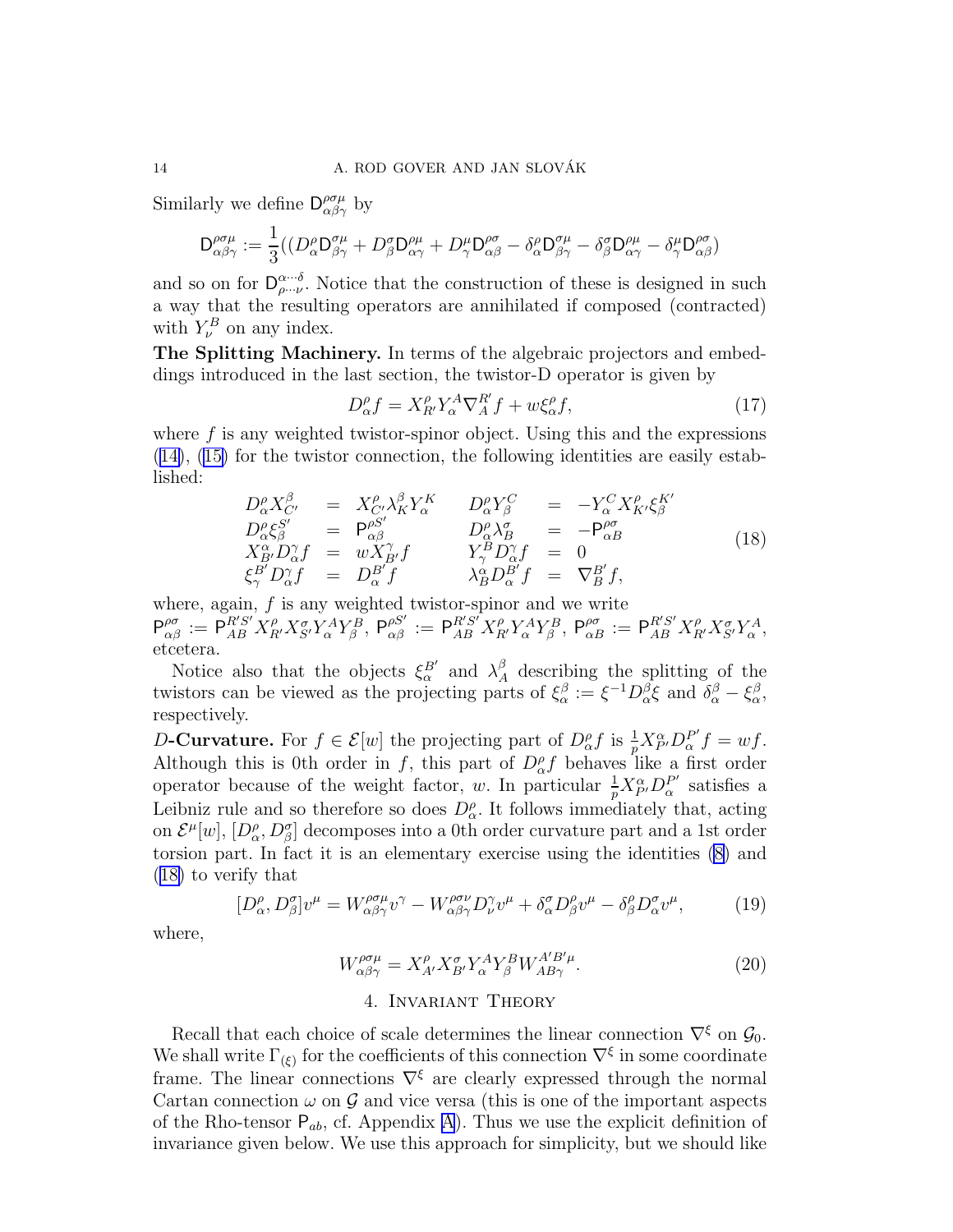to point out that there are more natural points of view fitting nicely into the general concepts as developed in[[17\]](#page-42-0). In particular, some of our polynomiality assumptions follow then automatically.

**Invariant operators.** Let  $V$  and  $U$  be finite dimensional  $P$ -modules with V irreducible. A *(coupled)* invariant operator on V taking values in U is a well defined differential operator  $V \rightarrow U$  which may depend polynomially on the finite jets of the functions  $\Gamma_{(\xi)}$  as well as polynomially on the finite jets of  $V$  and which is independent of the choice of local coordinate frame and scale  $\xi$ . By the very definition, such an invariant must be intrinsic to the AGstructure and so, when evaluated, depends only on the section of  $V$  and the normal Cartan connection  $\omega$  of the structure. It is clearly sufficient to deal with the case that the invariant is homogeneous in  $\mathcal V$  and we shall henceforth assume that coupled invariants are homogeneous in this way.

We say an invariant (and semi-invariants as described below) has order  $(\ell, m)$  if, in some scale  $\xi$ , it is:

(1) of order  $\ell$  as an operator on  $v \in \Gamma(\mathcal{V})$  and,

(2) in any coordinates, as an operator on the functions  $\Gamma_{(\xi)}$ , it is of order  $\geq m$ with equality in some set of coordinates.

We will also describe such an invariant as being of order k where  $k := max(\ell, m)$ . In the special case that the invariant is homogeneous of degree 0 in the section v then it is an invariant of the structure. On the other hand if the invariant is of degree 1 in  $v$  then it is a linear invariant operator on  $v$ .

If the invariant takes values in  $U$  where U is an irreducible P-module we will describe the invariant as an *irreducible invariant*. We may also restrict the definition of our operators to some subcategory of the structures in question. For example we may require they are locally flat, or torsion free, etc.

We will show below that the twistor-D operator is a universal invariant differential operator in the sense that all coupled invariant operators arise in an appropriate sense from concatenations of this operator and its curvature.

Some Examples. Note that the invariance of the exterior derivative on functions is implicit in the definition of the twistor-D operator. If  $f \in \mathcal{E}$  then  $D_{\alpha}^{P'}f = (\nabla_A^P f \, 0)$  so the projecting part of  $D_{\alpha}^{\rho} f$  is  $\nabla_A^P f$  and thus this is invariant. Similarly on

$$
\left(\begin{array}{c}v^A\\v^{A'}\end{array}\right)=v^\alpha\in\mathcal{E}^\alpha,
$$

 $D_{\alpha}^{P'}$  $P'_{\alpha}v^{\beta} = (\nabla_A^{P'}v^{\beta} 0)$  and so the projecting part of  $D_{\alpha}^{\rho}v^{\beta}$  is  $\nabla_A^{P'}v^B + \delta_A^B v^{P'}$ . The equation obtained by setting this to zero is the usual twistor equation[[1\]](#page-42-0).

For a second order example consider  $D_{\alpha\beta}^{\rho\sigma}f$  for  $f \in \Gamma \mathcal{E}[w]$  (or  $f \in \Gamma \mathcal{E}_{\alpha \cdots \gamma}^{\rho \cdots \mu}[w],$ with indices suppressed). It is easily established that

$$
\mathsf{D}_{A\beta}^{P'\sigma}f=\left(\begin{array}{cc}0&0\\(\nabla^P_A\nabla^S_B)f+w\mathsf{S}^{P'S'}_{AB}f&w\delta^{S'}_{B'}\nabla^{P'}_Af-\delta^{P'}_{B'}\nabla^{S'}_Af\end{array}\right)
$$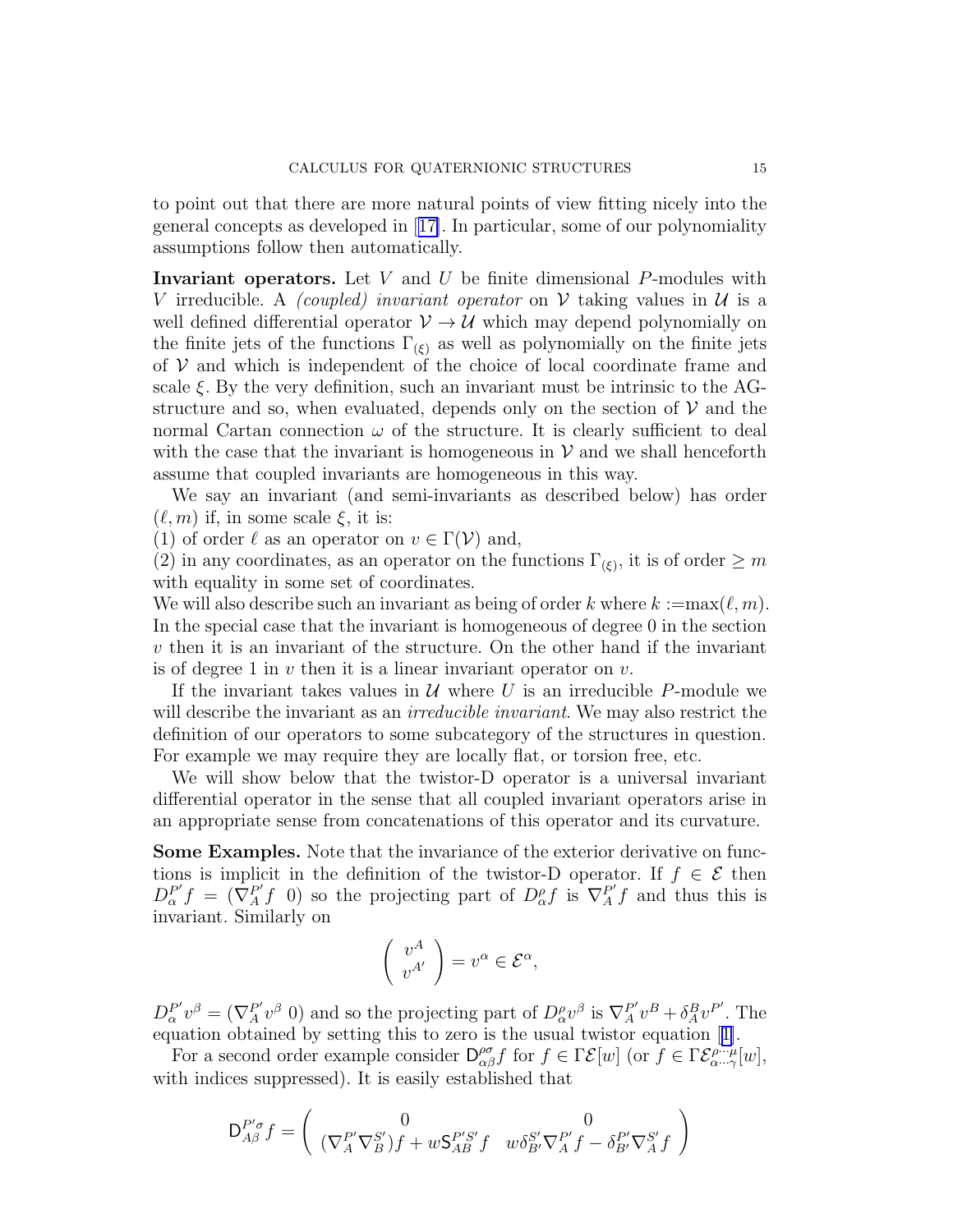and

$$
\mathsf{D}^{P'\sigma}_{A'\beta}f = \left(\begin{array}{cc} 0 & 0 \\ w\delta_{A'}^{P'}\nabla_{B}^{S'}f - \delta_{A'}^{S'}\nabla_{B}^{P'}f & w(w\delta_{A'}^{P'}\delta_{B'}^{S'} - \delta_{A'}^{S'}\delta_{B'}^{P'})f \end{array}\right)
$$

and these two "matrices" display all the non-vanishing parts of  $D^{\rho\sigma}_{\alpha\beta}f$ . Here, and below,  $(\nabla_a \nabla_b)$  means  $\nabla_{(a} \nabla_{b)}$  and, recall,  $S_{ab} := \mathsf{P}_{(ab)}$ . If  $w = 0$  the projecting part of this is  $\nabla_B^{P'} f$ . On the other hand if  $w = 1$  then the projecting part of  $\mathsf{D}^{(\rho\sigma)}_{\alpha\beta}f$  is

$$
(\nabla^{P'}_{(A}\nabla^{S'}_{B)})f+\mathsf{S}^{P'S'}_{(AB)}f
$$

and so this is an invariant operator. Similarly if  $w = -1$  then clearly the projecting part of  $D_{\alpha\beta}^{[\rho\sigma]}f$  is the invariant operator

$$
(\nabla^{P'}_{[A}\nabla^{S'}_{B]})f - \mathsf{S}^{P'S'}_{[AB]}f.
$$

In the case that  $p = 2$  we may contract this with  $\epsilon_{P'S'}$  to yield the invariant operator

$$
\Box_{AB} f := \epsilon_{P'S'}((\nabla_A^{P'} \nabla_B^{S'}) - \mathsf{S}_{AB}^{P'S'}) f. \tag{21}
$$

If also  $q = 2$  this is the usual conformally invariant Laplacian or Yamabe operator  $(\Delta - \frac{1}{6}R)f$  where R is the Ricci scalar curvature.

On the other hand if  $w \neq -1, 0, 1$  then the projecting part of both  $\mathsf{D}_{\alpha\beta}^{(\rho\sigma)}f$ and  $D_{\alpha\beta}^{[\rho\sigma]}f$  is a non-zero multiple of f. In fact it is an easy consequence of this observation and the theorem [4.4](#page-22-0) that, on weighted functions of weight  $w \neq -1, 0, 1$ , there are no linear invariant operators of order  $\leq 2$  which are non-trivial on flat structures.

Note that in, for example, the  $w = -1$  case above the operator  $(\nabla_{[A}^{P'} \nabla_{B]}^{S'}$  $_{B]}^{S'}$ ) $f S^{P'S'}_{[AD]}$  $\frac{P'S'}{[AB]}f$  may be described explicitly by the formula

$$
\xi_{\rho}^{P'}\xi_{\sigma}^{S'}\lambda_{A}^{\alpha}\lambda_{B}^{\beta}\mathsf{D}^{[\rho\sigma]}_{\alpha\beta}f.
$$

It is useful to think of this as a composition of

$$
\mathsf{D}^{[\rho\sigma]}_{\alpha\beta} : \mathcal{E}[-1] \to \mathcal{Q}^{\rho\sigma}_{\alpha\beta}
$$

with

$$
\xi_{\rho}^{P'} \xi_{\sigma}^{S'} \lambda_A^{\alpha} \lambda_B^{\beta} : \mathcal{Q}_{\alpha\beta}^{\rho\sigma} \to \mathcal{E}_{[AB]}^{[P'S']}[-1]. \tag{22}
$$

Here  $\mathcal{Q}^{\rho\sigma}_{\alpha\beta}$  is the minimal natural sub-bundle of  $\mathcal{S}^{\rho\sigma}_{\alpha\beta}[-1]$  which contains the image of  $D_{\alpha\beta}^{[\rho\sigma]}$  on  $\mathcal{E}[-1]$ . This is induced by a P-submodule, say H, of the representation inducing  $\mathcal{S}^{\rho\sigma}_{\alpha\beta}[-1]$  and the invariant map (22) arises from a Phomomorphism from H to U, where U is the P-module inducing  $\mathcal{E}_{[AB]}^{[P'S']}$  $\left[\begin{smallmatrix}I & S & I\\AB & I\end{smallmatrix}\right]$   $[-1]$ . It is clear that one can use such P-homomorphisms composed with the  $\mathsf{D}^{(k)}$  operators to proliferate invariants. The content of theorem [4.4](#page-22-0) is that all invariants arise this way.

<span id="page-15-0"></span>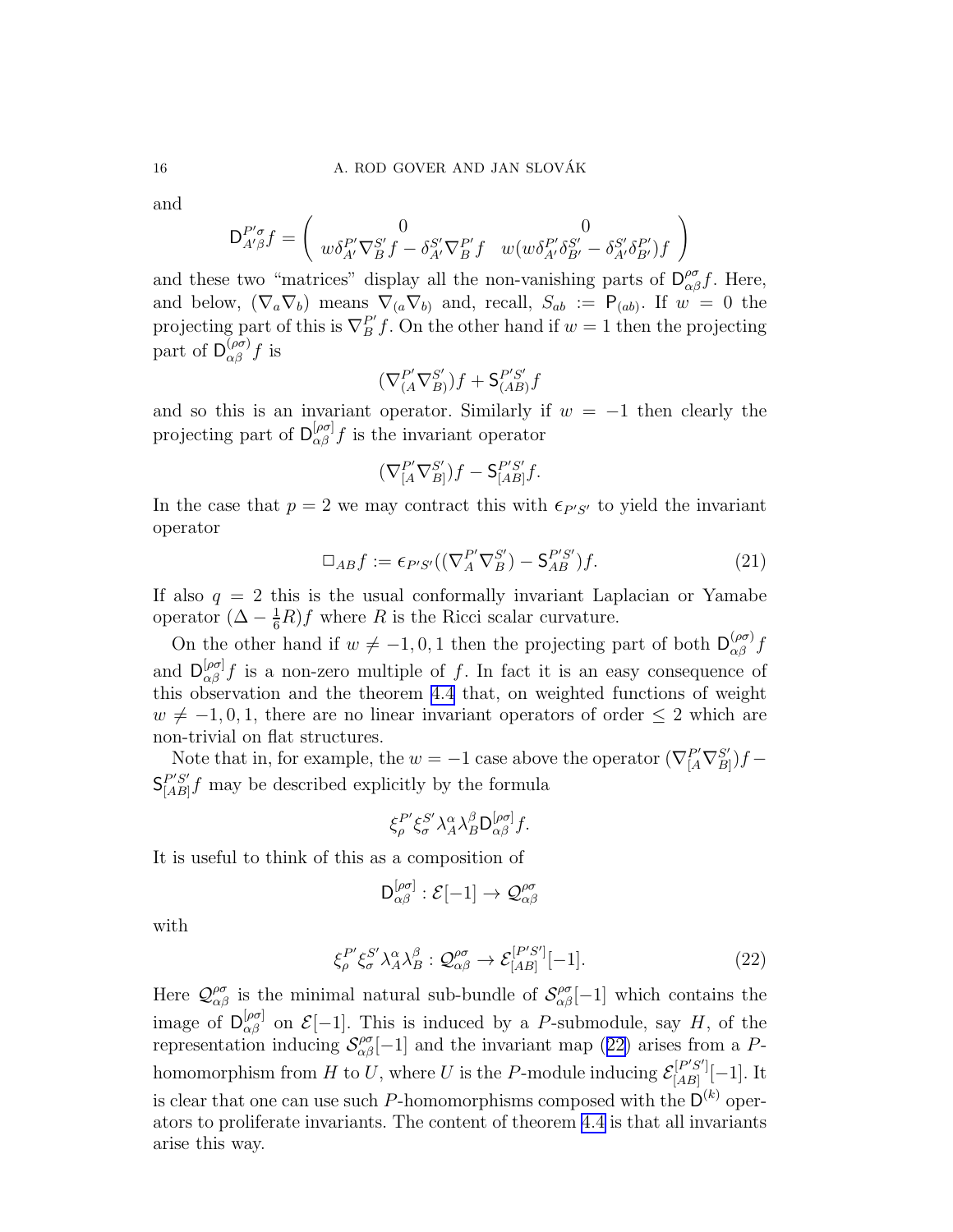An easy proposition. We will observe here that via the twistor-D operator we obtain a special description of the jet bundle associated to twistor subbundles.

Let V be any subbundle of a weighted twistor bundle and let us write  $D^{(k)}$ for the linear differential operator

$$
D^{(k)}: \mathcal{V} \to (\mathcal{E} \oplus \mathcal{S}_{\alpha}^{\rho} \oplus \mathcal{S}_{\alpha\beta}^{\rho\sigma} \oplus \cdots \oplus \mathcal{S}_{\underbrace{\alpha \cdots \alpha}_{k}}^{\rho \cdots \mu}) \otimes \mathcal{V}
$$

given by

$$
f \mapsto f \oplus \mathsf{D}_{\alpha}^{\rho} f \oplus \mathsf{D}_{\alpha\beta}^{\rho\sigma} f \oplus \cdots \oplus \mathsf{D}_{\alpha \cdots \gamma}^{\rho \cdots \mu} f.
$$

Recall that any kth order differential operator on a bundle factors through the associated bundle of k-jets. That is, any kth order linear invariant differential operator, taking values in a bundle  $\mathcal{U}, \mathcal{V} \to \mathcal{U}$ , is equivalent to a bundle morphism  $J^k(\mathcal{V}) \to \mathcal{U}$ . In particular,  $\mathsf{D}^{(k)}$  factors through a linear mapping on the kth jet prolongation  $J^k(\mathcal{V})$ . The image of  $\mathsf{D}^{(k)}$  fills a vector sub-bundle of  $(\mathcal{E} \oplus \mathcal{S}_{\alpha}^{\rho} \oplus \widetilde{\mathcal{S}}_{\alpha\beta}^{\rho\sigma} \oplus \cdots \oplus \mathcal{S}_{\alpha \cdots \gamma}^{\rho \cdots \mu}) \otimes \mathcal{V}$ , which we denote by  $\mathcal{J}^{k}(\mathcal{V})$ .

**Proposition 4.1.** Let  $V$  be any subbundle of a weighted twistor bundle of weight w. The operator  $D^{(k)}$  determines a bundle isomorphism,

$$
J^k(\mathcal{V}) \cong \mathcal{J}^k(\mathcal{V}).
$$

*Proof.* In view of the definition of  $\mathcal{J}^k(\mathcal{V})$ , the operator  $\mathsf{D}^{(k)}$  clearly determines a bundle epimorphism  $J^k(\mathcal{V}) \to \mathcal{J}^k(\mathcal{V})$ . That this is also injective follows by counting dimensions: Consider  $f \in \mathcal{E}[w]$ . Observe that the injecting part of

$$
D_{\underbrace{\alpha \cdots \gamma}_{k}}^{\rho \cdots \mu}f
$$

is of the form

$$
\underbrace{\nabla_{(a}\cdots\nabla_{d)}}_{k}f + \text{ (lower order terms).}\tag{23}
$$

All other parts of  $D_{\alpha \cdots \alpha}^{\rho \cdots \mu}$  $\lim_{\alpha \to \gamma} f$  are of order at most  $k-1$  and so, by repeated use of (23), can be expressed polynomially in terms of

$$
\underbrace{D_{\alpha\cdots\beta}^{\rho\cdots\sigma}f}_{\ell}
$$

for  $\ell \leq k-1$ . Thus

$$
\mathcal{J}^k(\mathcal{E}[w]) / \mathcal{J}^{(k-1)}(\mathcal{E}[w]) \cong (\odot^k \mathcal{E}_a) \otimes \mathcal{E}[w]
$$

but  $(\bigcirc^k \mathcal{E}_a) \otimes \mathcal{E}[w] \cong J^k(\mathcal{E}[w])/J^{k-1}(\mathcal{E}[w])$ . In fact it is easily seen that, by an almost identical argument, we have the more general result,

$$
\mathcal{J}^k(\mathcal{V})/\mathcal{J}^{(k-1)}(\mathcal{V}) \cong (\odot^k \mathcal{E}_a) \otimes \mathcal{V} \cong J^k(\mathcal{V})/J^{k-1}(\mathcal{V})
$$

and so, by induction on k, the fibre dimension of  $\mathcal{J}^k(\mathcal{V})$  is the same as the fibre dimension of  $J^k$  $(\mathcal{V})$ .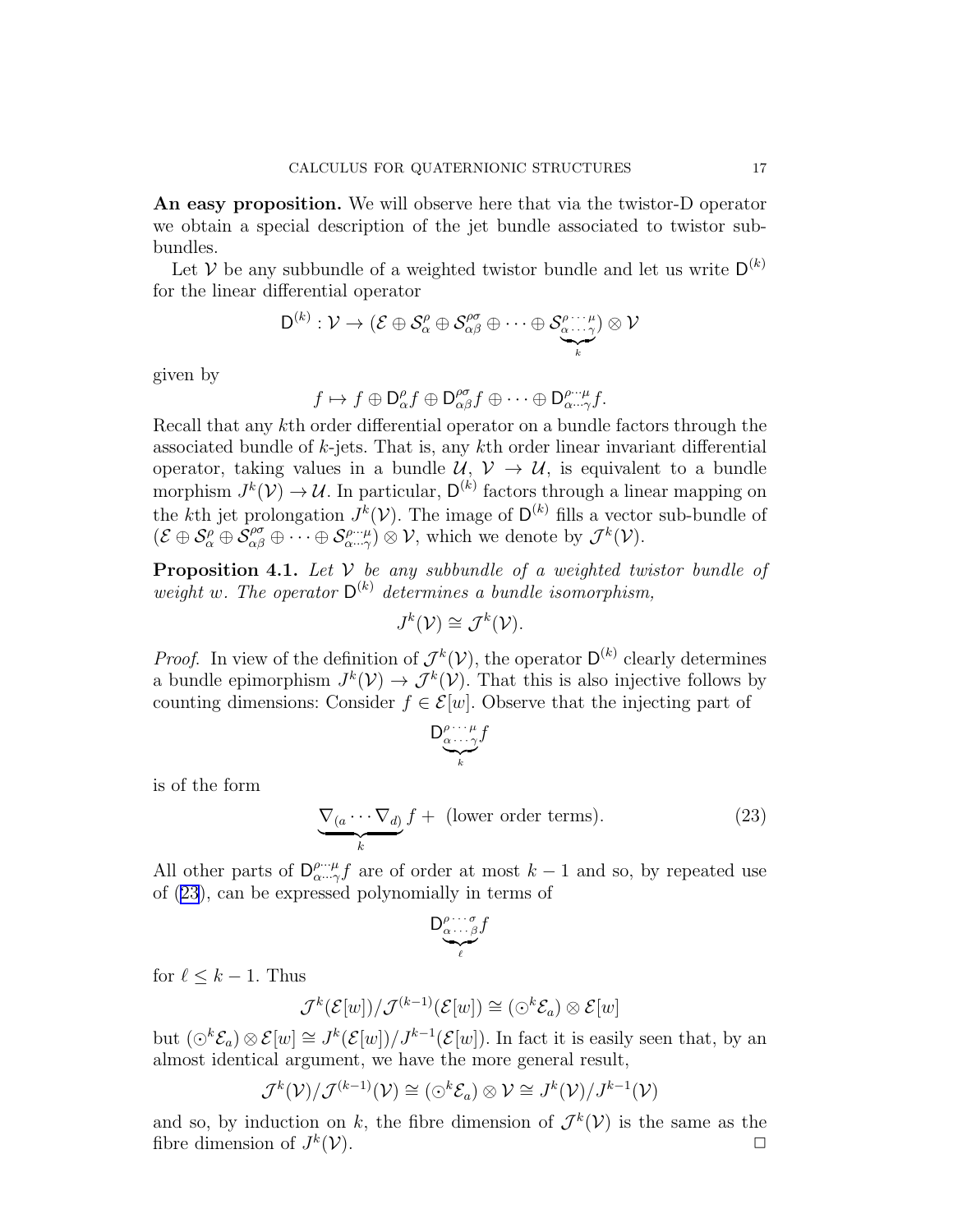Although the proposition above is inspiring we need to consider slightly more general structures to obtain all invariants. These are defined above theorem [4.4.](#page-22-0)

In the meantime we need to understand the general invariants of  $\nabla_{\xi}$ , viewed as affine connections. In order to distinguish them from the AG-invariants, we will call these *semi-invariants* in the sequel.

**Semi-invariants and their normal form.** As above, let  $V$  and  $U$  be finite dimensional P-modules, with V-irreducible, and let  $\mathcal V$  and  $\mathcal U$  be the corresponding natural bundles. A *coupled semi-invariant operator* (which we will often abbreviate to *semi-invariant*) on  $V$  taking values in  $U$  is a universal formula which is polynomial in the coordinate derivatives of the functions  $\Gamma_{(\xi)}$ and coordinate derivatives of the components of  $V$  (in some local frame) which is independent of the choice of local coordinates and frame (but may not be independent of the choice of scale  $\xi$ ). Thus, for each choice of scale  $\xi$ , a semiinvariant is a differential operator  $V \rightarrow U$  which may depend polynomially on the finite jets of the functions  $\Gamma_{(\xi)}$  as well as polynomially on the finite jets of  $\mathcal V$ . Note that a coupled invariant operator is a coupled semi-invariant operator which, in addition, is independent of the choice of scale  $\xi$ . As for invariants, semi-invariants will be deemed irreducible if they take values in irreducible natural bundle.

It is easy to write down some examples of such semi-invariants. The curvature  $R_{ab}^{\ \ c}$  and torsion  $T_{ab}^{\ c}$  of  $\nabla^{\xi}$  are polynomial in the finite jets of the functions  $\Gamma_{(\xi)}$  and it is a classical result that these objects are tensorial and so are semi-invariants. Thus the irreducible parts of these tensors are irreducible semi-invariants. The objects  $F_{ab}{}^c$  and  $U_{ab}{}^C_D$  are examples. In fact due to the invariance of the covariant derivative it is easily verified that any contraction involving covariant derivatives of  $v \in \Gamma(\mathcal{V})$  and covariant derivatives of the curvature  $R_{ab}^{\ \ c}$  and the torsion  $T_{ab}^c$  is a semi-invariant. For example

$$
v^a (\nabla_a v^c) (\nabla_c U_{deI}^{\ \ H}) U_{fgH}^{\ \ I}
$$

is a semi-invariant. We will write  $\text{contr}(\nabla^{\xi}, T, R, v)$  to symbolically indicate such contractions. We will observe that, in fact, all semi-invariants arise this way and this leads to a standard way of expressing semi-invariants.

Let us fix a scale  $\xi$ . Note that it follows easily from proposition [B.1](#page-36-0) and proposition [B.2](#page-37-0) that a semi-invariant may be expressed as a polynomial in the components of the covariant derivatives of the torsion and curvature of  $\nabla^{(\xi)}$ and the components of the covariant derivatives of the section  $v \in \Gamma(\mathcal{V})$ . At each point of the manifold a semi-invariant is a polynomial in the components of these tensors (that is the list of tensors which give, at that point, the various covariant derivatives of  $T_{ab}{}^c$ ,  $R_{ab}{}^c_d$  and v to the required order) which is covariant under the action of  $SL(p) \times SL(q)$ . Thus it follows from the complete reducibility of finite dimensional  $(SL(p) \times SL(q))$ -modules and Weyl's classical invariant theory [\[25](#page-43-0)] that any such semi-invariant can be expressed as a linear combination of basic semi-invariants of the form  $\text{contr}(\nabla^{\xi}, T, R, v)$  as claimed.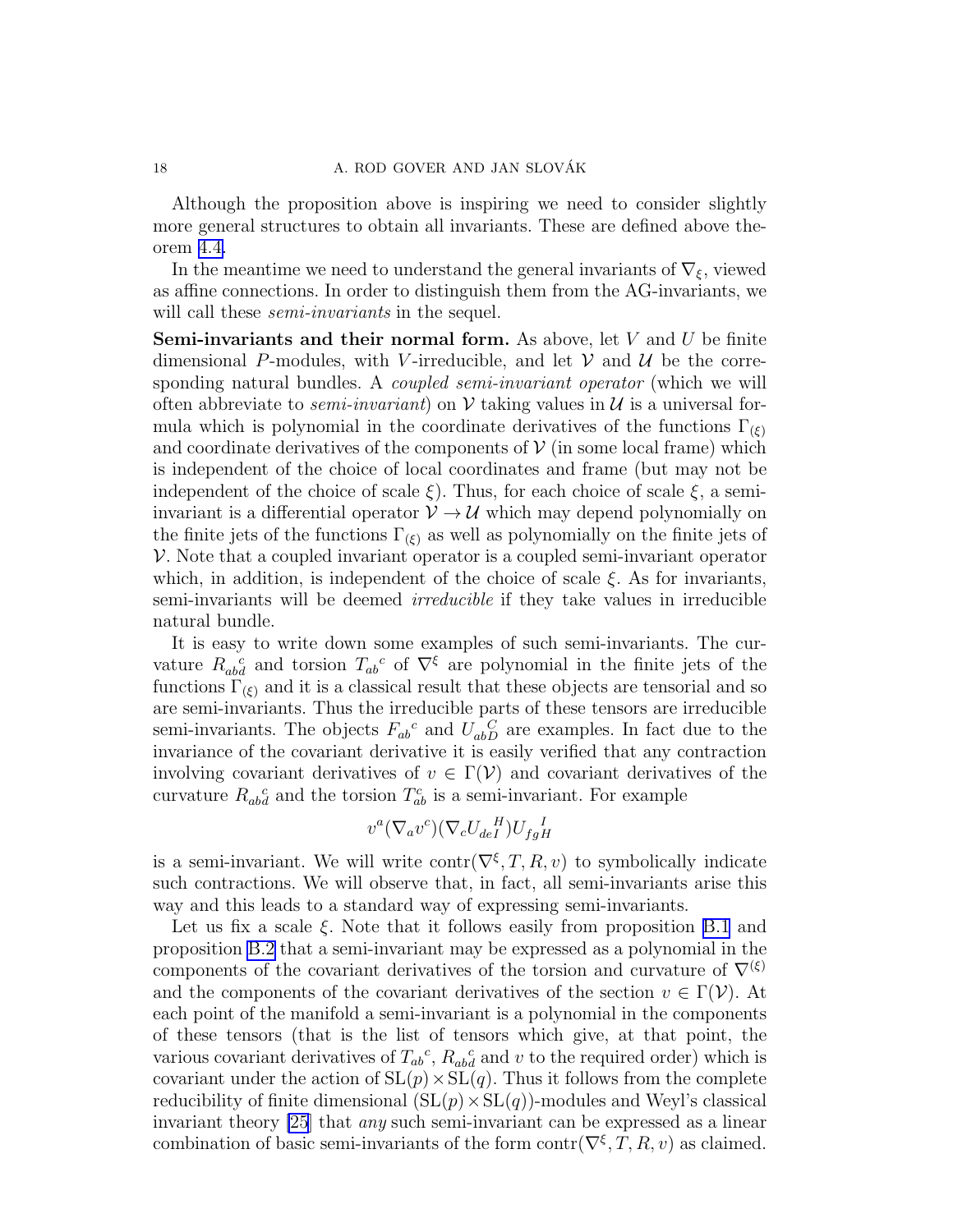<span id="page-18-0"></span>Consider then a semi-invariant expressed as a linear combination of contractions contr( $\nabla^{\xi}, T, R, v$ ). First observe that by substituting for  $R_{ab}^{\ \ c}$  using formulae([6\)](#page-7-0) and [\(7](#page-7-0)) we see that our typical semi-invariant may be re-expressed in terms of covariant derivatives of the objects  $v$  (with indices suppressed),  $T_{ab}^c$ ,  $U_{abD}^c$ ,  $U_{abD'}^c$  and  $P_{ab}$ . We might write contr $(\nabla^{\xi}, T, U, U', P, v)$  for the basic terms of this new expression. Finally we observe that the semi-invariant can be written as described in the following lemma which we regard as a normal form for semi-invariants.

**Lemma 4.2.** Any semi-invariant of order  $k$  may be expressed as a linear combination of contractions involving the tensors  $S_{a\cdots d} \in \bigcirc^m \mathcal{E}_a$  for  $0 \leq m \leq k$ , and various covariant derivatives of the objects  $T_{ab}^c$ ,  $U_{abD}^c$ ,  $U_{abD'}^c$ ,  $Q_{abc}$  and  $v \in \Gamma(\mathcal{V})$ .

Proof. Recall that

$$
Q_{abc} = \nabla_{[a} \mathsf{P}_{b]c} - \frac{1}{2} T_{ab}{}^e \mathsf{P}_{ec},
$$

(as in [\(16\)](#page-11-0)). Note that it is easily verified, by considering possible Young symmetrizersand using ([9\)](#page-8-0), that the  $(m-2)$ nd covariant derivative of  $P_{ab}$ ,

$$
\underbrace{\nabla_a \cdots \nabla_b}_{m-2} P_{cd},
$$

may, up to lower order terms which involve covariant derivatives of the curvature and torsion, be expressed as a linear combination of the tensors (cf. ([9\)](#page-8-0))

$$
S_{\underbrace{a\cdots d}_{m}}, \quad \underbrace{\nabla_a \cdots \nabla_b}_{m-3} \nabla_{[c} P_{d]e} \text{ and } \underbrace{\nabla_a \cdots \nabla_b \nabla_e}_{m-1} T_{cd}^e
$$

Thus, by replacing  $\nabla_{[c}P_{d]e}$  with  $Q_{cde} + \frac{1}{2}$  $\frac{1}{2}T_{cd}^{f}P_{fe}$  it is clear that the tensors  $\nabla_a \cdots \nabla_b P_{cd}$  may, up to lower order terms which involve covariant derivatives of the curvature and torsion, be expressed as a linear combination of the tensors

$$
S_{a \cdots d}, \quad \underbrace{\nabla_a \cdots \nabla_b}_{m-3} Q_{cde} \quad \text{and} \quad \underbrace{\nabla_a \cdots \nabla_b \nabla_e}_{m-1} T_{cd}^e.
$$

The lemma follows by first expressing the semi-invariant in the manner last described above and then repeatedly using this observation to replace all occurrences of covariant derivatives of  $P_{ab}$ , starting with the highest order.  $\Box$ 

The Main theorem. Note that the covariant derivatives of tensors and spinors can be expressed in terms of components of the covariant derivatives of  $P_{ab}$  and components of the twistor-D operator acting on appropriate twistors via the machinery of section [3.](#page-11-0) For example consider  $\nabla_a v_B$  where  $v_B \in \mathcal{E}_B[w]$ . Let  $v_\beta := Y_\beta^B v_B$  and we have

$$
\nabla_a v_B = \xi_\rho^{A'} \lambda_A^\alpha D_\alpha^\rho \lambda_B^\beta v_\beta.
$$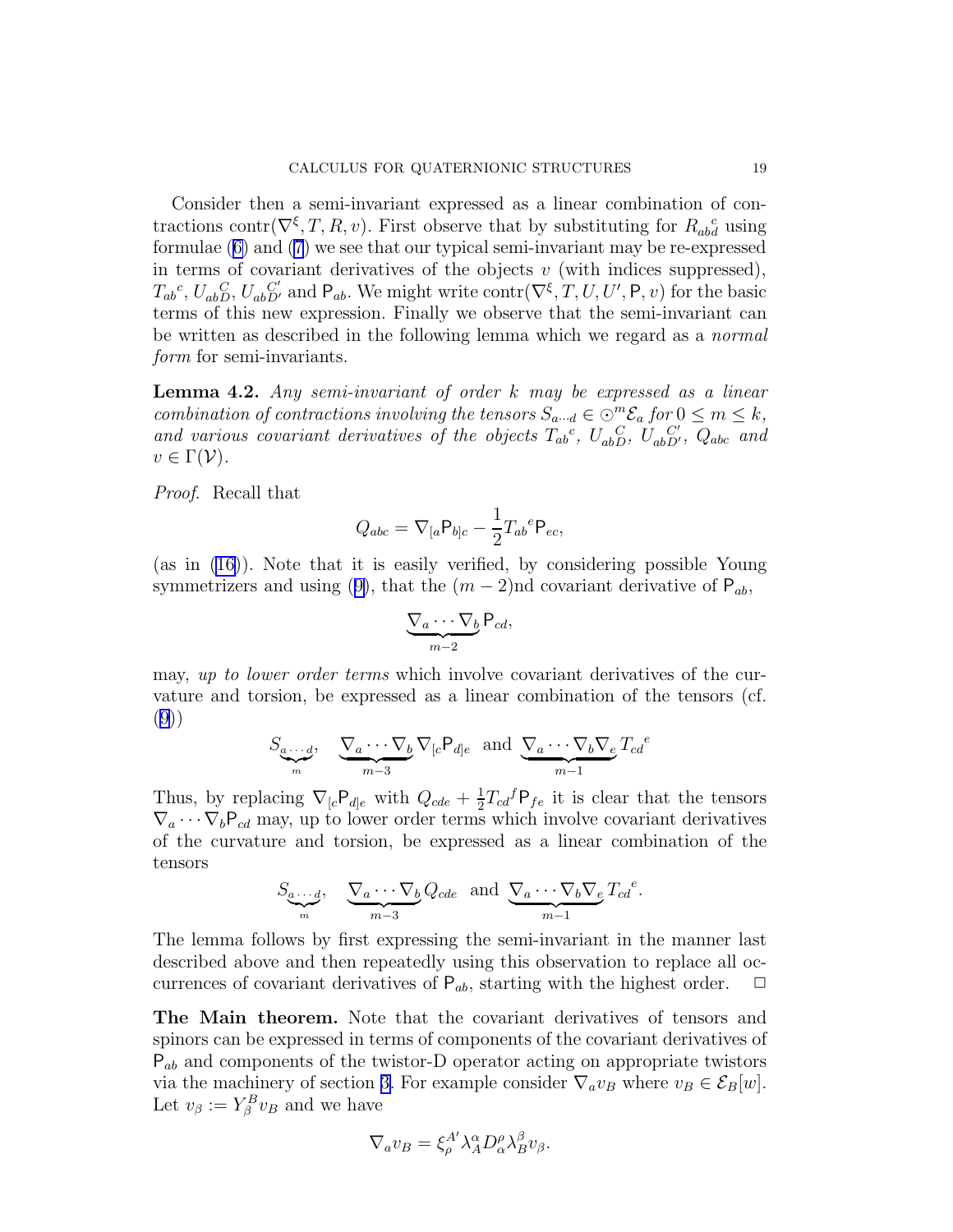<span id="page-19-0"></span>We now bring the  $\lambda_B^{\beta}$  to the left of the twistor-D operator using the appropriate identities from([18\)](#page-13-0) and [\(13](#page-10-0)). We obtain

$$
\nabla_a v_B = \xi_\rho^{A'} \lambda_A^\alpha \lambda_B^\beta (D_\alpha^\rho v_\beta).
$$

Thus

$$
\nabla_a \nabla_b v_C = \xi_{\rho}^{A'} \lambda_A^{\alpha} D_{\alpha}^{\rho} \xi_{\sigma}^{B'} \lambda_B^{\beta} D_{\beta}^{\sigma} \lambda_C^{\gamma} v_{\gamma}
$$
  
\n
$$
= \xi_{\rho}^{A'} \lambda_A^{\alpha} D_{\alpha}^{\rho} (\xi_{\sigma}^{B'} \lambda_B^{\beta} \lambda_C^{\gamma} (D_{\beta}^{\sigma} v_{\gamma}))
$$
  
\n
$$
= \xi_{\rho}^{A'} \lambda_A^{\alpha} \xi_{\sigma}^{B'} \lambda_B^{\beta} \lambda_C^{\gamma} (D_{\alpha}^{\rho} D_{\beta}^{\sigma} v_{\gamma}) - P_{AB}^{A'C'} X_{C'}^{\beta} \xi_{\sigma}^{B'} \lambda_C^{\gamma} (D_{\beta}^{\sigma} v_{\gamma})
$$
  
\n
$$
- P_{AC}^{A'C'} X_{C'}^{\gamma} \xi_{\sigma}^{B'} \lambda_B^{\beta} (D_{\beta}^{\sigma} v_{\gamma})
$$

Continuing in this fashion it is easily seen that

$$
\underbrace{\nabla_a \cdots \nabla_b}_{\ell} v_B
$$

may be expressed in terms of components of

$$
\underbrace{D^{\rho}_{\alpha}\cdots D^{\sigma}_{\beta}}_{\ell}v_{\gamma}
$$

and lower order terms which polynomially involve the components of

$$
\underbrace{D_{\alpha}^{\rho}\cdots D_{\beta}^{\sigma}}_{m}v_{\gamma},
$$

for  $m \leq \ell - 1$ , and the components of covariant derivatives, to order  $\ell - 2$ , of  $P_{ab}$ .

These observations lead us to the next lemma which is the key to the proof of the theorem in this section. As before let  $V$  be an irreducible natural bundle and recall that we may identify this with a twistor sub-bundle (lemma [2.2](#page-11-0)). Since we are suppressing the indices on the section  $v \in \mathcal{V}$  we will write  $\tilde{v} \in \tilde{\mathcal{V}}$ for the corresponding section of the appropriate twistor bundle. The section v is recovered explicitly by contracting  $\tilde{v}$  with the projectors  $\xi^{\mathcal{A}'}_{\alpha}$  and  $\lambda^{\alpha}_{\mathcal{A}}$ . (For example, in the example just above  $v = v_B \in \mathcal{E}_B[w]$  and  $\tilde{v} = v_\beta \in \mathcal{E}_B[w]$  with  $v_B = \lambda_B^{\beta} v_{\beta}.$ 

**Lemma 4.3.** A coupled invariant differential operator I of order  $(\ell, m)$  may be expressed as a universal polynomial expression in the components of  $D^{(\ell)}\tilde{v}$ and  $\mathsf{D}^{(k')}W$  where  $k' = \max(\ell - 1, m)$ .

In this lemma, and henceforth,  $\mathsf{D}^{(m)}W$  means  $\mathsf{D}^{(m)}$  applied to  $W_{\alpha\beta\delta}^{\rho\sigma\gamma}$ . This is to be distinguished from  $(D)^{(m)}W$  which we will use to mean simply an m-fold application of the twistor-D operator to  $W^{\rho\sigma\gamma}_{\alpha\beta\delta}$ .

*Proof.* We may suppose that at first we have chosen a scale  $\xi$  and the invariant is expressed in normal form as in lemma [4.2.](#page-18-0) We will first observe that, in rewriting this expression, covariant derivatives of  $T_{ab}{}^c$ ,  $U_{ab}{}^C_D$ ,  $U_{ab}{}^C_D'$ , and  $\hat{Q}_{abc}$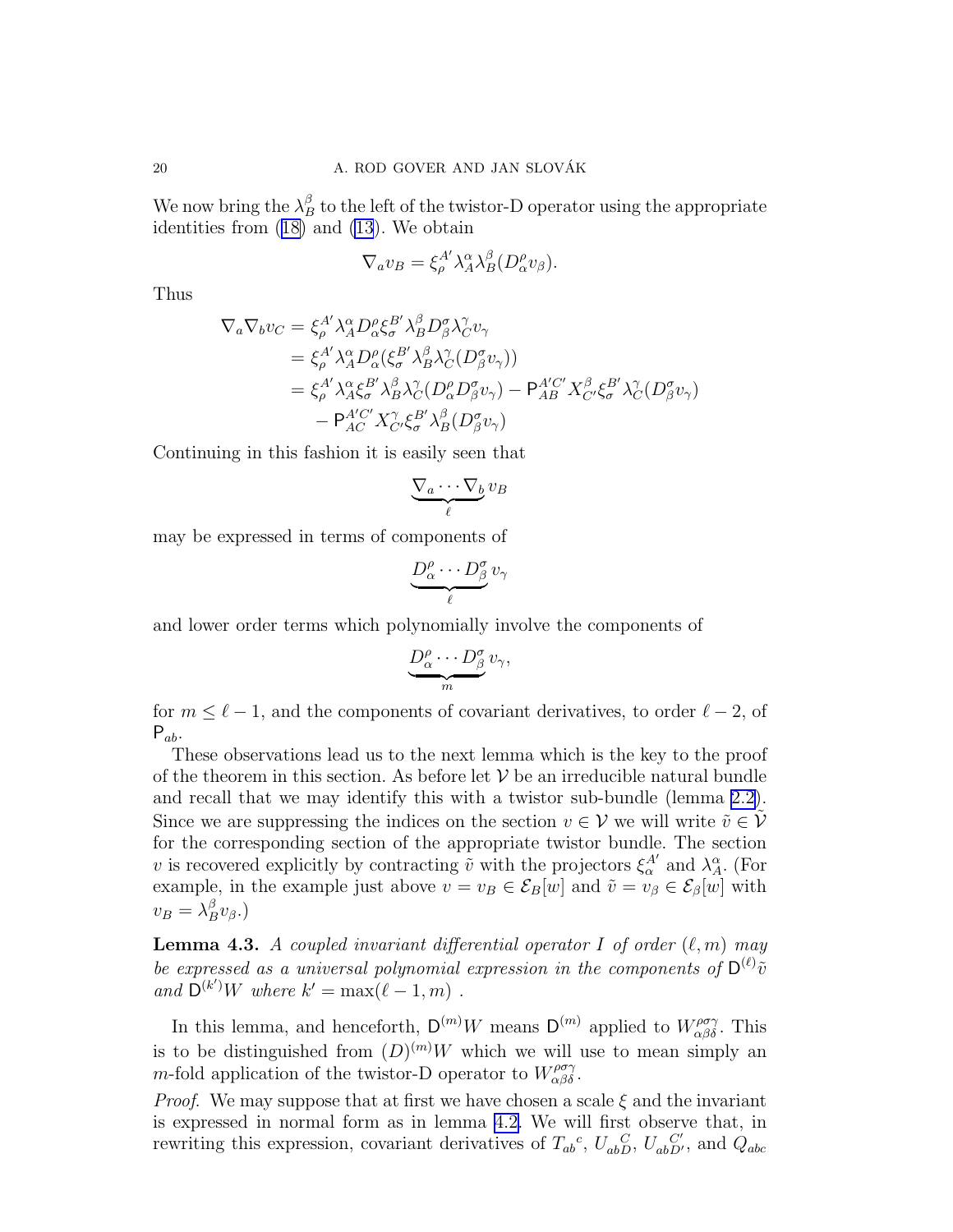may be eliminated in favour of components of  $\mathsf{D}^{(m)}W$  and lower order terms and similarly covariant derivatives of  $v \in \Gamma(\mathcal{V})$  may be

Note that each of the objects  $T_{ab}{}^c$ ,  $U_{ab}{}^C_D$ ,  $U'_{ab}{}^C_D$ , and  $Q_{abc}$  may be obtained linearly from  $W_{\alpha\beta\delta}^{\rho\sigma\gamma}$  via the projectors  $X_{A'}^{\alpha\gamma}$ ,  $Y_{\alpha}^A$ ,  $\xi_{\alpha}^A$ ,  $\lambda_A^{\alpha}$ . For example

$$
U_{abD}^{~~C} = \xi_{\rho}^{A'} \lambda_A^{\alpha} \xi_{\sigma}^{B'} \lambda_B^{\beta} Y_{\gamma}^{C} \lambda_D^{\delta} W_{\alpha\beta\delta}^{\rho\sigma\gamma}.
$$

We re-express the invariant as follows. We make the substitutions for each of  $T_{ab}^c$ ,  $\dot{U}_{abD}^c$ ,  $U_{abD'}^c$ ,  $Q_{abc}$  and v in terms of components of  $W_{\alpha\beta\delta}^{\rho\sigma\gamma}$  and  $\tilde{v}$ , and we replace each  $\nabla_a$  with  $\xi^A_\rho \lambda^{\alpha}_A D^{\rho}_\alpha$ . Next we further re-express by moving each  $X_{A'}^{\alpha}$ ,  $Y_{\alpha}^{A}$ ,  $\xi_{\alpha}^{A'}$  and  $\lambda_{A}^{\alpha}$  to the left of any twistor-D operators. The new expression for the invariant involves components of concatenations of twistor-D operators acting on  $W^{\rho\sigma\gamma}_{\alpha\beta\delta}$  and  $\tilde{v}$  and covariant derivatives of  $P_{ab}$  and various valence S-tensors. These covariant derivatives of  $P_{ab}$  all turn up via the identities([18\)](#page-13-0). From this observation it is immediately clear that the order of any of these covariant derivatives of  $P_{ab}$  is strictly less than  $k := max(\ell, m)$ . In fact, by elementary representation theory arguments, one can show that the order of any of these covariant derivatives of  $P_{ab}$  is  $\leq \ell - 2$  if  $\ell > m$ , and is  $\leq m-2$  otherwise. Now we replace, in the last expression for the invariant, each maximal order  $\nabla_a \cdots \nabla_c P_{de}$  with its expression in terms of the tensors  $S_{a\cdots e}$ ,  $\nabla_a \cdots \nabla_b Q_{cde}$ ,  $\nabla_a \cdots \nabla_c \nabla_f T_{de}^f$ , their transposes and lower order terms. Next we replace each occurrence of  $\nabla_a \cdots \nabla_b Q_{cde}$  and  $\nabla_a \cdots \nabla_c \nabla_f T_{de}^f$  with their expressions in terms of components of  $(D)^{k'}W$  and lower order covariant derivatives of  $P_{ab}$ . Continuing in this fashion it is clear that finally we are left with an expression involving only S-tensors and the components of concatenationsof the twistor-D operator on  $W_{\alpha\beta\delta}^{\rho\sigma\gamma}$  and  $\tilde{v}$ . It is easily seen using ([19](#page-13-0)) that this may be re-expressed in terms of components of  $D^{(\ell)}\tilde{v}$ ,  $D^{(m)}W$  and the components of the S-tensors.

Now let us write the invariant  $I$  as a sum of two parts

$$
I = A + B
$$

where the part  $A$  consists of all terms which involve no components of the S-tensors while  $B$  is the remaining part which consists of all terms which do involve the S-tensors. Let us choose a point  $q$  and consider changing the scale of  $\xi$  by a factor  $\Omega$  so that  $\Upsilon_a(q) = 0$ . Under such a transformation it is clear that, at  $q$ , the  $\tilde{A}$  part of  $I$  is invariant as the transformation of the components of an invariant twistor depends only on the first derivative of  $\Omega$ . On the other hand  $I$  is invariant under any transformation. Thus it follows that, under transformations such that  $\Upsilon_a(q) = 0$ , B must also be invariant. But on the other hand B vanishes in a normal scale  $\xi_q$  (see [\(40\)](#page-37-0) in section [B\)](#page-4-0) since in this scale all the S-tensors vanish at  $q$ . As observed in remark [B.3,](#page-38-0) such a scale can be achieved by a transformation with  $\Upsilon_a(q) = 0$ . Thus B must vanish at q. Since we may perform this calculation at any point it follows that B vanishes everywhere so  $I = A$  and the lemma is proved.  $\Box$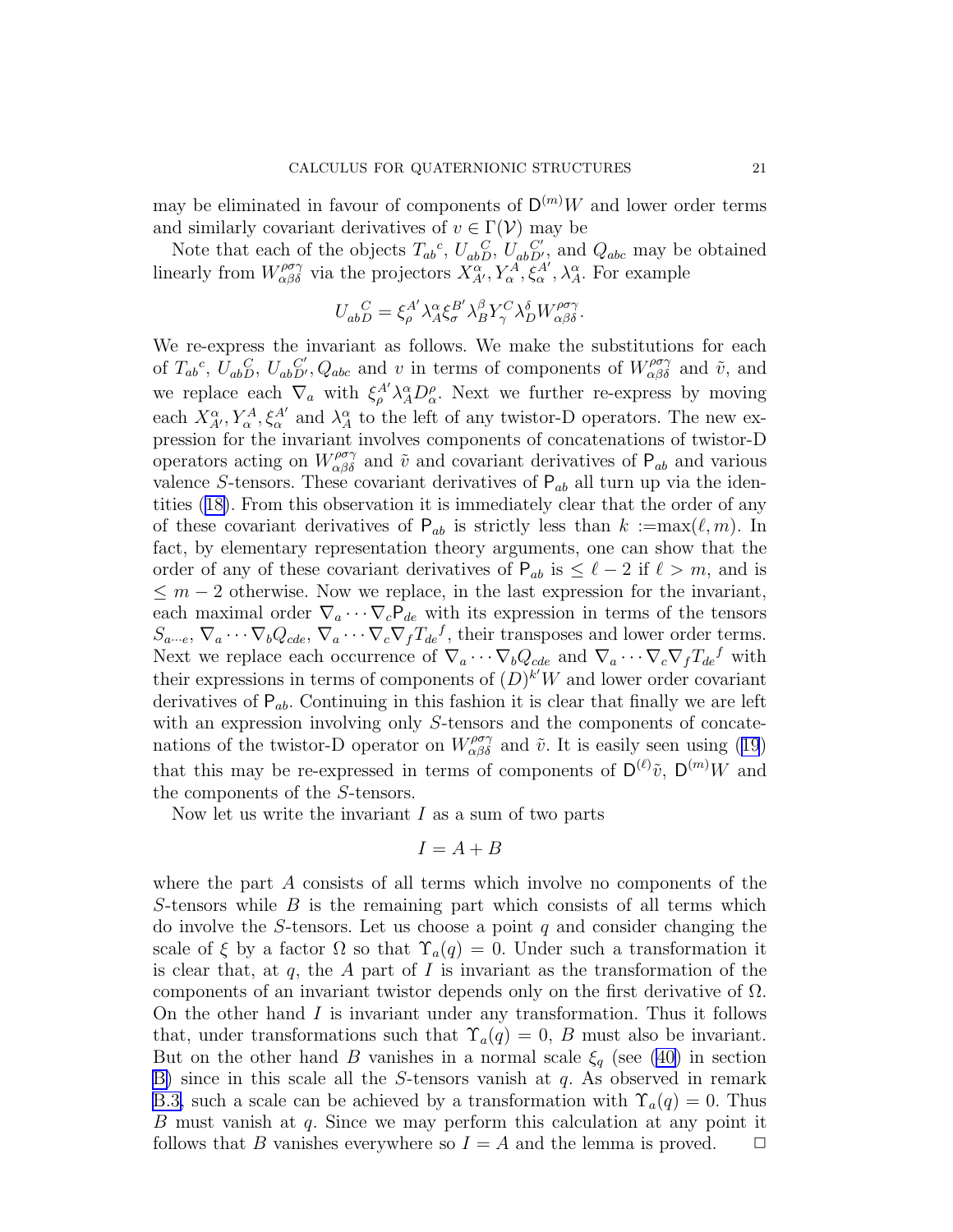#### 22 A. ROD GOVER AND JAN SLOVÁK

Before we can discuss the main theorem we will need some special notation. Recall that  $\mathcal{J}^{\ell}(\mathcal{V})$  was defined to be the subbundle of the natural bundle

$$
\mathcal{V}^{(\ell)}:=(\mathcal{E}\oplus\mathcal{S}_{\alpha}^{\rho}\oplus\mathcal{S}_{\alpha\beta}^{\rho\sigma}\oplus\cdots\oplus\mathcal{S}_{\alpha\cdots\gamma}^{\rho\cdots\mu})\otimes\tilde{\mathcal{V}}
$$

determined by the image of the invariant operator  $D^{(\ell)}$  on  $\tilde{\mathcal{V}}$ . Note that in general  $\mathcal{J}^{\ell}(\mathcal{V})$  will not itself be a natural bundle as the algebraic properties of its fibres vary over M. Suppose that  $\mu$  and  $V^{(\ell)}$  denote, respectively, the P-representation and representation space inducing the natural bundle  $\mathcal{V}^{(\ell)}$ displayed. If  $\tilde{v}$  is a section of  $\tilde{V}$  then  $D^{(\ell)}(\tilde{v})$  is a section of  $\mathcal{J}^{\ell}(\mathcal{V})$ . That is  $D^{(\ell)}(\tilde{v})$  is a function

$$
\mathsf{D}^{(\ell)}(\tilde{v}): \mathcal{G} \to V^{(\ell)}
$$

which is homogeneous,  $D^{(\ell)}(v)(x \cdot p) = \mu(p^{-1})D^{(\ell)}(v)(x), x \in \mathcal{G}$  and  $p \in P$ . Note that in general this function is not surjective. Note also that the image of  $\mathsf{D}^{(\ell)}$  depends on the underlying structure of M, that is on the normal Cartan bundle equipped by the normal Cartan connection.

Our next step is to construct a sort of smallest natural bundle which could accommodate the values of  $D^{(\ell)}$ . Let us fix a point  $q \in M$  and a coordinate neighbourhood  $Q = \mathbb{R}^{pq}$  centred at q (in fact we may forget about our manifold M and we work just over  $\mathbb{R}^{pq}$  for the while). Let us consider all possible normal Cartan connections on the trivial Cartan bundle  $\mathcal{G} = Q \times P$  and for each such normal Cartan connection  $\omega$ , let us write

$$
\mathcal{J}^\ell_o(\mathcal{V},\omega)
$$

to denote the span of the image of  $D^{(\ell)}(\tilde{v})$ , on the fibre of G over q, as we vary over all possible argument sections v. Note that  $\mathcal{J}^{\ell}_{o}(\mathcal{V}, \omega)$  is a well defined P-submodule of  $V^{(\ell)}$ . Now let

$$
\mathcal{J}^{\ell}_{o}(\mathcal{V}) := \langle \cup_{\omega} \mathcal{J}^{\ell}_{o}(\mathcal{V}, \omega) \rangle,
$$

the span of the union which is taken over all possible normal Cartan connections on  $\mathcal{G} \to Q$ . Then  $\mathcal{J}^{\ell}_{o}(\mathcal{V})$  is also a well defined P-submodule of  $V^{(\ell)}$  and the corresponding natural subbundle in  $\mathcal{V}^{(\ell)}$  is the smallest one containing all possible subbundles  $\mathcal{J}^{\ell}(\mathcal{V})$ .

Next we observe that we can consider a similar 'generic natural bundle' for the curvature. Write  $W^{(m)}$  for the P-module inducing

$$
(\mathcal{E}\oplus\mathcal{S}_{\alpha}^{\rho}\oplus\mathcal{S}_{\alpha\beta}^{\rho\sigma}\oplus\cdots\oplus\mathcal{S}_{\underbrace{\alpha\cdots\gamma}_{m}}^{\rho\cdots\mu})\otimes\mathcal{E}_{\delta\epsilon\vartheta}^{v\phi\zeta}.
$$

Then, for each normal Cartan connection,  $\mathsf{D}^{(m)}W$  takes values in  $W^{(m)}$  and the span of the image of  $\mathsf{D}^{(m)}W$  on the fibre of  $\mathcal G$  over  $q\in M$  is a P-submodule of  $W^{(m)}$  that we will denote  $\mathcal{J}_o^m(\mathcal{W}, \omega)$ . In analogy with the above we let

$$
\mathcal{J}^m_o(\mathcal{W}) := \langle \cup_\omega \mathcal{J}^m_o(\mathcal{W}, \omega) \rangle
$$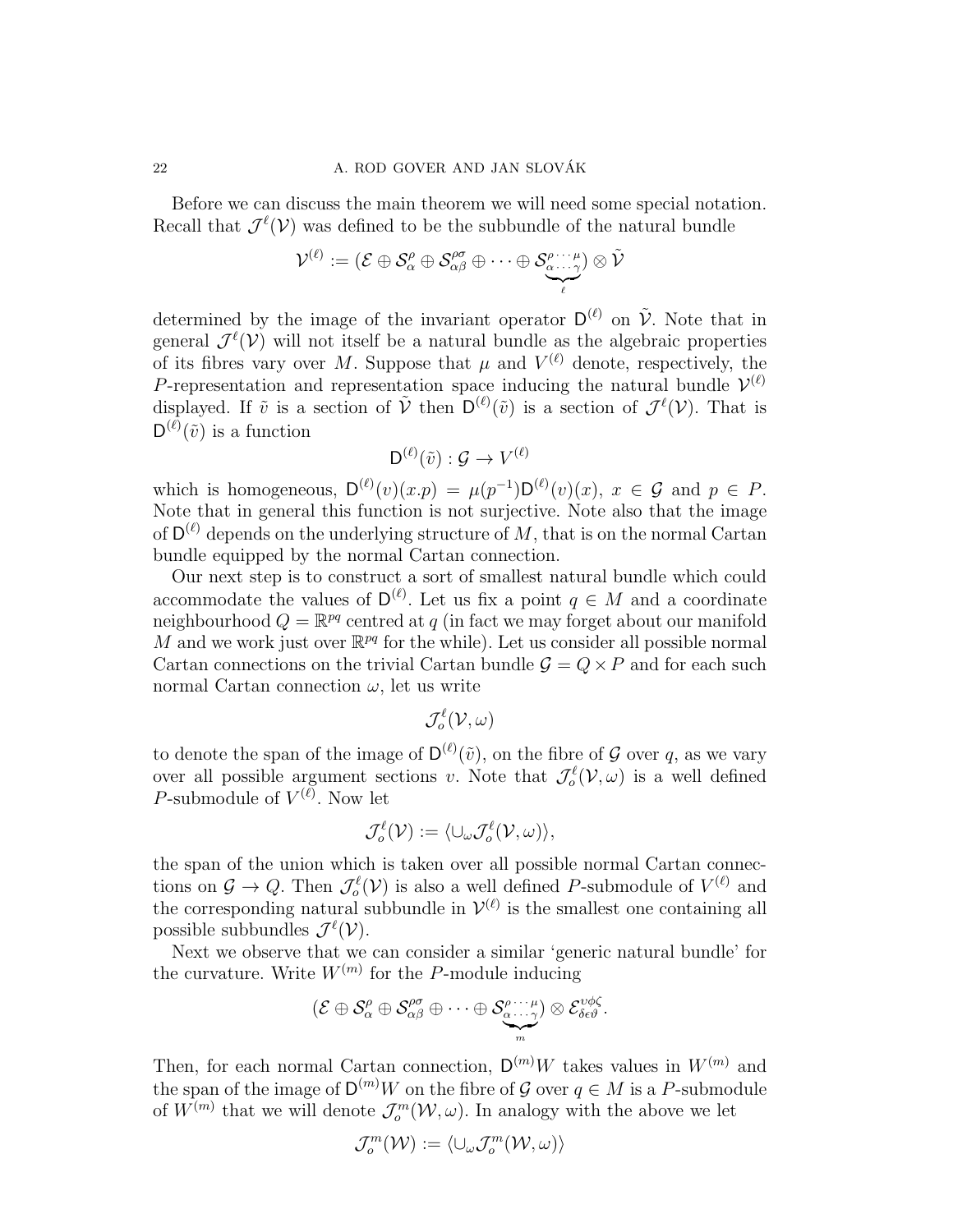<span id="page-22-0"></span>here the union is taken over all possible normal Cartan connections defined locally at the fixed point  $q \in M$ . This is clearly a P-submodule of  $W^{(m)}$ . Now write

$$
\mathcal{J}^{m,t}_{o}(\mathcal{W}):=\oplus_{i=0}^t\odot^i\mathcal{J}^m_{o}(\mathcal{W}).
$$

What we really need is a 'generic fibre' for a mixed case. Write

 $\mathcal{J}^{\ell,s,m,t}_o(\mathcal{V},\mathcal{W})$ 

for the P-submodule of  $(\odot^s V^{(\ell)}) \otimes (\oplus_{i=0}^t \odot^i W^{(m)})$  determined by the image of  $(\bigcirc^s(\mathsf{D}^{(\ell)}v))\otimes(\bigoplus_{i=0}^t\bigcirc^i\mathsf{D}^{(m)}W)$ , at  $q \in M$ , as we vary the normal Cartan connection and for each such connection vary  $\tilde{v}$  over all possible sections of  $\tilde{V}$ . Note that  $\mathcal{J}^{\ell,s,m,t}_{o}(\mathcal{V},\mathcal{W})$  is clearly a P-submodule of  $(\odot^s \mathcal{J}^{\ell}_{o}(\mathcal{V})) \otimes \mathcal{J}^{m,t}_{o}(\mathcal{W})$ . Note also that the previous 'generic fibres' are special cases of this,  $\mathcal{J}^{\ell,s,m,0}_{o}(\mathcal{V},\mathcal{W})=$  $\bigcirc^s \mathcal{J}^{\ell}_o(\mathcal{V})$  and  $\mathcal{J}^{\ell,0,m,t}_o(\mathcal{V},\mathcal{W}) = \mathcal{J}^{m,t}_o(\mathcal{W})$ .

The following is the main theorem of this section.

**Theorem 4.4.** A coupled invariant operator I which is homogeneous of degree s on an irreducible bundle  $\mathcal V$ , and taking values in the natural bundle  $\mathcal U$ , is equivalent to a P-homomorphism

$$
I_o: \mathcal{J}_o^{\ell,s,m,t}(\mathcal{V},\mathcal{W}) \to U.
$$

That is there is a  $1-1$  correspondence between such invariant operators I and homomorphisms  $I_0$  as indicated.

*Proof.*  $\Rightarrow$ : Let  $I(v, \omega)$  indicate the invariant I evaluated on a section v of V and some particular normal Cartan connection. Then  $I(v, \omega): \mathcal{G} \to U$  with the homogeneity property  $I(v,\omega)(x,p) = \sigma(p^{-1})I(v,\omega)(x)$  where  $\sigma$  denotes the inducing representation of  $P$  on  $U$ .

Lemma [4.3,](#page-19-0) combined with standard polarisation techniques, implies that there is a linear mapping  $\tilde{I}$ , defined on the whole P-module  $\odot^s V^{(\ell)} \otimes (\oplus_{i=0}^t \odot^i$  $W^{(m)}$ ) (notice that our operator is homogeneous in the arguments from  $V$ ) such that

$$
I(v,\omega)(x) = \tilde{I}((\bigcirc^s(\mathsf{D}^{(\ell)}\tilde{v})) \otimes (\bigoplus_{i=0}^t \bigcirc^i \mathsf{D}^{(m)}W(\omega))(x))
$$
(24)

for all  $x \in \mathcal{G}$ . The mapping  $\Phi(v, \omega) : \mathcal{G} \to \mathcal{J}_o^{\ell, s, m, t}(\mathcal{V}),$ 

$$
x \mapsto (\odot^s(\mathsf{D}^{(\ell)}\tilde{v})) \otimes (\oplus_{i=0}^t \odot^i \mathsf{D}^{(m)}W(\omega))(x)
$$

is P-equivariant too, and a general element in  $\mathcal{J}_o^{\ell,s,m,t}(\mathcal{V})$  is a finite linear combination  $\sum_j c_j \Phi(v_j, \omega_j)$ . Since  $\tilde{I}$  is linear, the equivariance of the compositions  $I(v_j, \omega_j) = \tilde{I} \circ \Phi(v_j, \omega_j)$  implies that the restriction  $I_o$  of  $\tilde{I}$  to  $\mathcal{J}_o^{\ell, s, m, t}(\mathcal{V})$ is  $P$ -equivariant, as required. This shows that all invariants  $I$  arise from a P-homomorphism as in the theorem.

 $\Leftarrow$ : The composition of  $I_o$  with  $(v, \omega) \mapsto (\bigcirc^s(\mathsf{D}^{(\ell)}\tilde{v})) \otimes (\bigoplus_{i=0}^t \bigcirc^i \mathsf{D}^{(m)}W)$ , for each  $v \in \Gamma(\mathcal{V})$  and normal Cartan connection  $\omega$ , is clearly a coupled invariant operator. This shows that all invariants I arise from a  $P$ -homomorphism as in the theorem. We complete the proof by showing that if  $I_o \neq 0$  then  $I \neq 0$ . If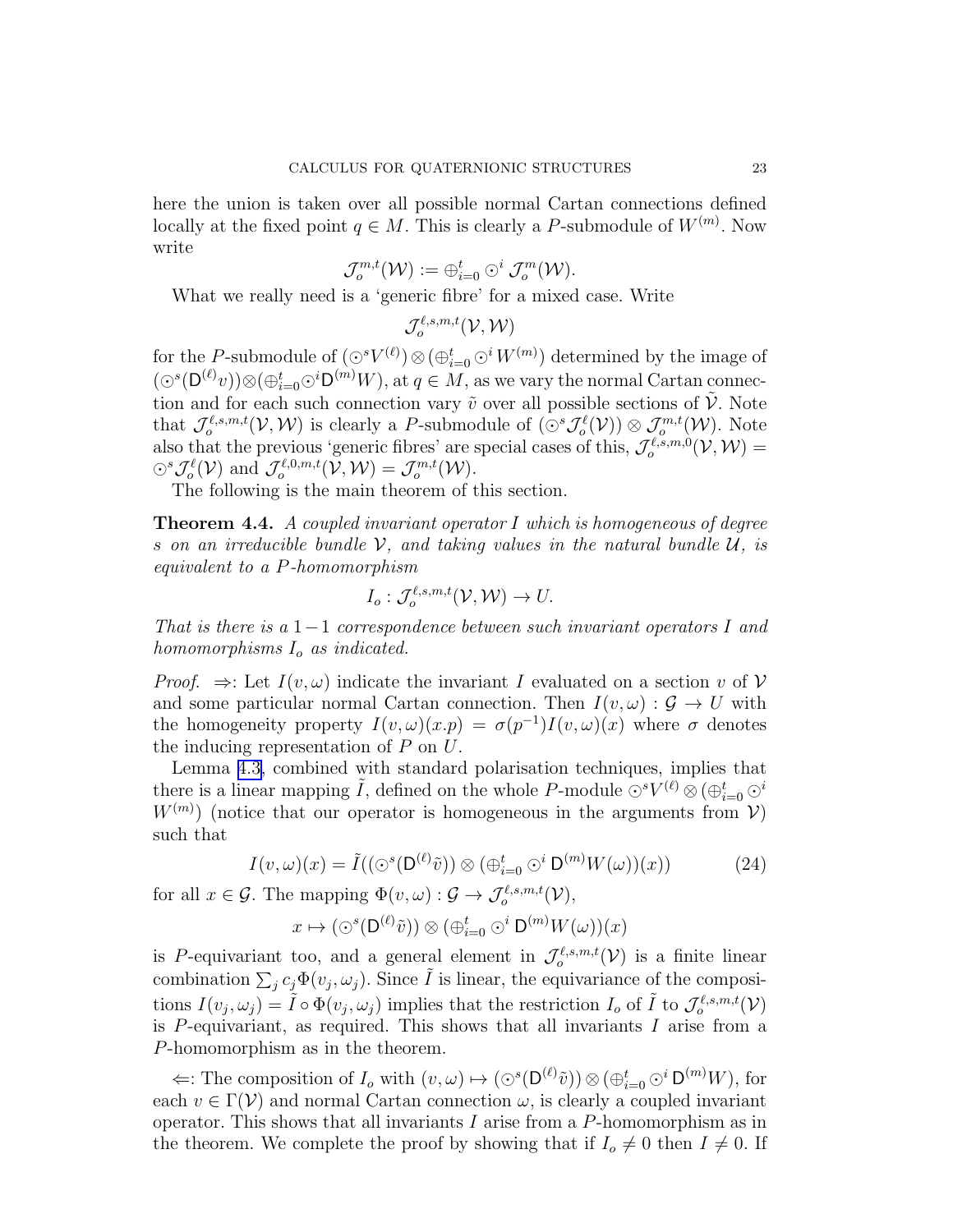<span id="page-23-0"></span> $I_o \neq 0$  then there exists an element of  $\mathcal{J}^{\ell,s,m,t}_o(\mathcal{V},\mathcal{W})$  such that  $I_o$  does not kill this element. As mentioned above a general element of  $\mathcal{J}^{\ell,s,m,t}_{o}(\mathcal{V},\mathcal{W})$  may be expressed by a finite linear combination  $\sum_j c_j \Phi(v_j, \omega_j)$ . Let this finite linear combination represent, in particular, the element not killed by  $I<sub>o</sub>$ . It follows that one of the  $\Phi(v_j, \omega_j)$  is not killed by  $I_o$ . That is there exists a section  $v = v_j$ and a Cartan connection  $\omega = \omega_i$  such that  $I_o(\Phi(v, \omega)) \neq 0$ . But this means the invariant differential operator which is  $I_0$  composed with  $\Phi$  is non-trivial. Thus we have shown that any non-trivial P-hom yields a non-trivial invariant operator as required.  $\Box$ 

### 5. New Invariant Operators

As we have discussed, the case  $p = q = 2$  corresponds to the usual fourdimensional conformal structures. Here we restrict attention to torsion-free AG-structures with  $p = 2$ ,  $q > 2$ . The main result is theorem [5.1](#page-24-0) which, for these geometries, gives curved analogues for all the non-standard operators between differential forms. We will deal with  $q > 2$  odd as well as even, but we would like to point out that the cases of  $q$  even are of particular interest as these include all the quaternionic geometries. That is, when  $q$  is even our formulae and results below describe invariant operators on the quaternionic geometries. This is in the spirit of our simultaneous treatment of AG-structures, so of course the formulae also give invariant operators for the other geometries (i.e. those corresponding to the 'real split form'  $SL(p+q, \mathbb{R})$  and we obtain similar operators when  $q$  is odd.

At this point it is worthwhile to review the examples exposed above and in particularthe operator  $\Box_{AB} f$  as displayed in ([21\)](#page-15-0). Although this second order invariant operator does not operate between forms it is closely related to the fourth order operators we construct below.

To describe the operators it is useful to have some efficient and concise notation for the bundles concerned. For this we will use Young diagrams[[10,](#page-42-0) [19](#page-42-0)]. We will use these to indicate projections onto irreducible representations of  $SL(m)$ . In our case we will in particular use these for representations of  $SL(p + q)$ , representations of  $SL(p) \times SL(q)$ , which are trivial with respect to the  $SL(p)$  factor, and the bundles these induce. (Here, as usual,  $SL(r)$ ) can mean either  $SL(r, \mathbb{R})$  or  $SL(r, \mathbb{C})$  depending on which structures we are considering. The comments here apply equally to both cases.) For example we could write  $\Box(\otimes^2 \mathcal{E}_A)$  or  $\Box \mathcal{E}_{AB}$  to mean  $\mathcal{E}_{(AB)}$ . In fact we will shorten this notation further and simply write  $\Box \mathcal{E}_A$  for this, that is  $\Box \mathcal{E}_A = \mathcal{E}_{(AB)}$ . In this notation the total number of boxes in the given Young diagram indicates the required tensor power of the bundle. For diagrams of height and width greater than 1 we adopt the convention that we symmetrized over sets of indices corresponding to rows of the diagram first and then with the result skew over sets of indices corresponding to the columns of the diagram. For instance suppose we start with some general valence 3 spinor  $A_{EFG} \in \mathcal{E}_{EFG}[w]$ . If we first symmetrized over the last two indices to form  $B_{EFG} := A_{E(FG)}$  and then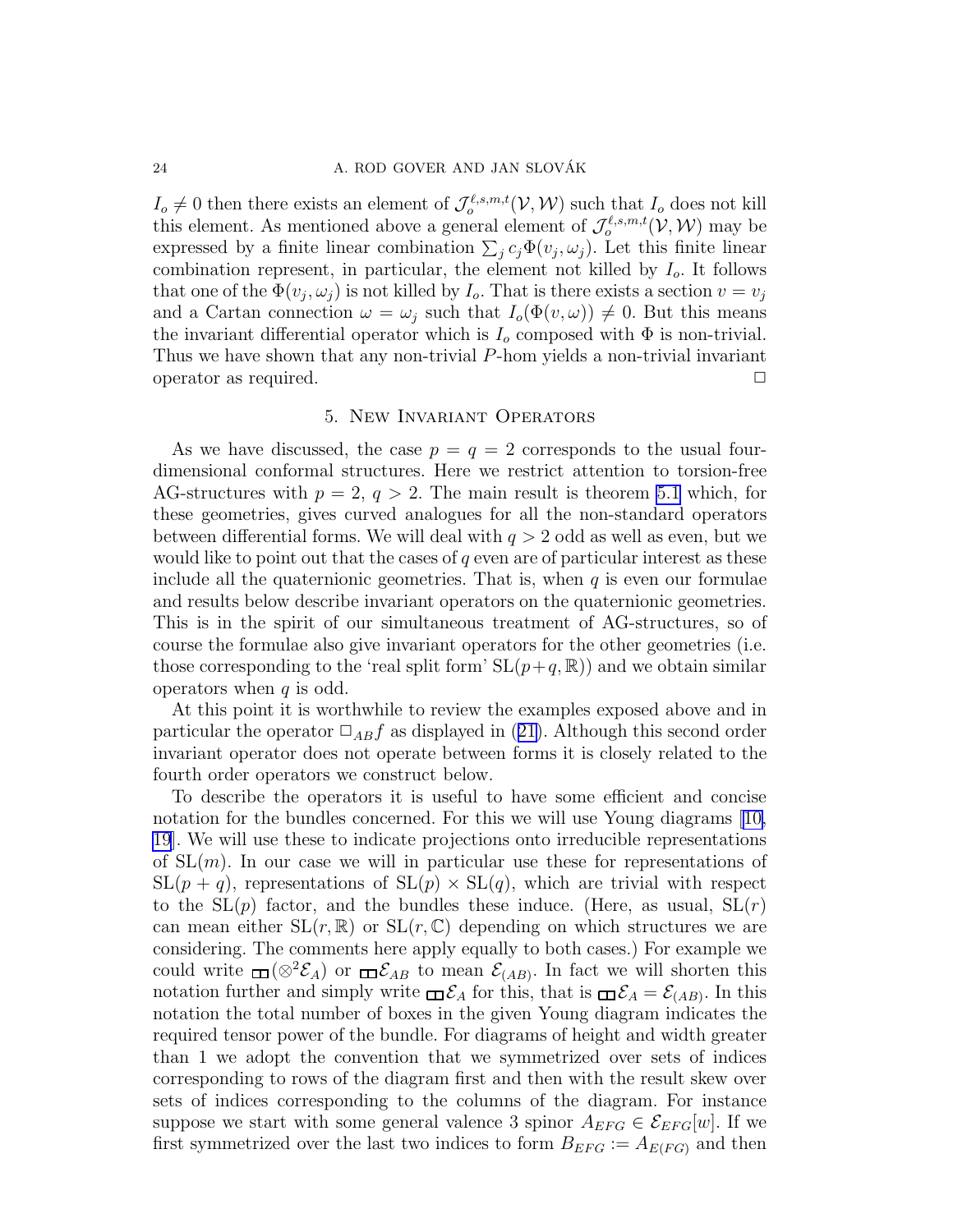<span id="page-24-0"></span>on this result skew on the first two indices to obtain  $C_{EFG} := B_{[EF]G}$ , then

$$
C_{EFG} \in (\mathbf{F}\mathcal{E}_F)[w].
$$

Although, for the sake of being concrete, we will suppose that this is the convention adopted, nothing we do actually depends on this choice of convention.

We will use this notation immediately in the construction of a special invariant operator. Recall that if  $\mathcal{E}^*[w]$  is any weighted twistor bundle then we have the invariant operator  $\mathsf{D}_{\alpha\beta\gamma\delta}^{\rho\sigma\mu\nu}$ :  $\mathcal{E}^*[w] \to \mathcal{F}_{\alpha\beta\gamma\delta}^{\rho\sigma\mu\nu} \otimes \mathcal{E}^*[w]$ . Equivalently we may view this as an operator

$$
D^{R'S'U'V'}_{\alpha\beta\gamma\delta} : \mathcal{E}^*[w] \to \mathcal{E}^{R'S'U'V'}_{\alpha\beta\gamma\delta} \otimes \mathcal{E}^*[w].
$$

Thus there is an invariant operator

$$
D_{\alpha\beta\gamma\delta} := \epsilon_{R'S'} \epsilon_{U'V'} D_{\alpha\beta\gamma\delta}^{R'S'U'V'} : \mathcal{E}^*[w] \to \mathcal{E}_{\alpha\beta\gamma\delta} \otimes \mathcal{E}^*[w-2].
$$

Note that  $D_{\alpha\beta\gamma\delta}$  inherits some symmetry from  $D_{\alpha\beta\gamma\delta}^{\rho\sigma\mu\nu}$ , in particular observe that  $D_{\alpha\beta\gamma\delta} = D_{\alpha\beta|\gamma\delta|}$ . For any  $0 \le k \le q-2$  and weight  $w \in \mathbb{R}$ , let us write  $\square_{\alpha\beta\gamma\delta}$  for the non-trivial composition of

$$
D_{\alpha\beta\gamma\delta} : (\begin{matrix} \ast \\ \ast \\ \ast \end{matrix}\n\begin{matrix} \vdots \\ \vdots \\ \vdots \end{matrix})[w] \rightarrow (\mathcal{E}_{\alpha\beta\gamma\delta} \otimes (\begin{matrix} \ast \\ \ast \\ \ast \end{matrix}\n\begin{matrix} \vdots \\ \vdots \\ \vdots \end{matrix})[w-2])
$$

with a Young projection

$$
(\mathcal{E}_{\alpha\beta\gamma\delta}\otimes(\mathop{\star}\limits^{\bullet}_{\bullet}\mathop{\mathrm{Hilb}}^{\bullet}\mathcal{E}_{\sigma})[w-2]\to(\mathop{\star}\limits^{\bullet}_{\bullet}\mathop{\star}\limits^{\bullet}\mathop{\mathrm{Hilb}}^{\bullet}\mathcal{E}_{\alpha})[w-2].
$$

This is clearly invariant for all  $w$ . Note also that it is an elementary exercise to verify that there is such a composition which is non-trivial and that it is unique up to a natural isomorphism of the image bundle. (For example, in the  $k = 0$  case the main point is to observe that  $\pm \pm 1$  turns up precisely once in the product  $\exists \otimes \exists$ .)

Before we state the theorem let us introduce one further item of notation. Let us write  $\mathcal{H}_{\alpha}$  for the subbundle of  $\mathcal{E}_{\alpha}$  which is naturally isomorphic to  $\mathcal{E}_{A}$ (c.f.  $\mathcal{F}^{\alpha}$  of section [3\)](#page-11-0). Here is the main result of this section.

**Theorem 5.1.** Let M be a torsion-free AG-structure,  $p = 2$ ,  $q > 2$ . For each integer k such that  $0 \leq k \leq q-2$  there is a fourth order invariant operator,

$$
\Box_{ABCD}: \left(\begin{smallmatrix} \color{blue}\color{black} \star \color{black} \\ \color{blue}\star \end{smallmatrix} \begin{smallmatrix} \color{blue}\star \; \star \\ \color{blue}\star \end{smallmatrix} \begin{smallmatrix} \color{blue}\star \; \star \\ \mathbf{E}\end{smallmatrix} \right) [-k] \rightarrow \left(\begin{smallmatrix} \color{blue}\star \; \color{blue}\star \; \star \\ \color{blue}\star \end{smallmatrix} \begin{smallmatrix} \color{blue}\star \; \star \\ \color{blue}\star \end{smallmatrix} \begin{smallmatrix} \boldsymbol{\Xi} \\ \mathbf{E}\end{smallmatrix} \right) [-k-2],
$$

which is non-trivial on flat structures.

For each k the operator is given by

$$
\Box_{\alpha\beta\gamma\delta} : (\begin{matrix} \ast \\ \ast \\ \ast \end{matrix}\begin{matrix} \vdots \\ \vdots \\ \ast \end{matrix}\begin{matrix} \mathcal{H}_{\varepsilon})[-k] \end{matrix} \rightarrow (\begin{matrix} \ast \\ \ast \\ \ast \end{matrix}\begin{matrix} \vdots \\ \vdots \\ \ast \end{matrix}\begin{matrix} \mathcal{H}_{\varepsilon})[-k-2].
$$

Before entering the proof of this theorem, we shall discuss the corresponding operators on the locally flat AG-structures since their existence is a key to our proof below.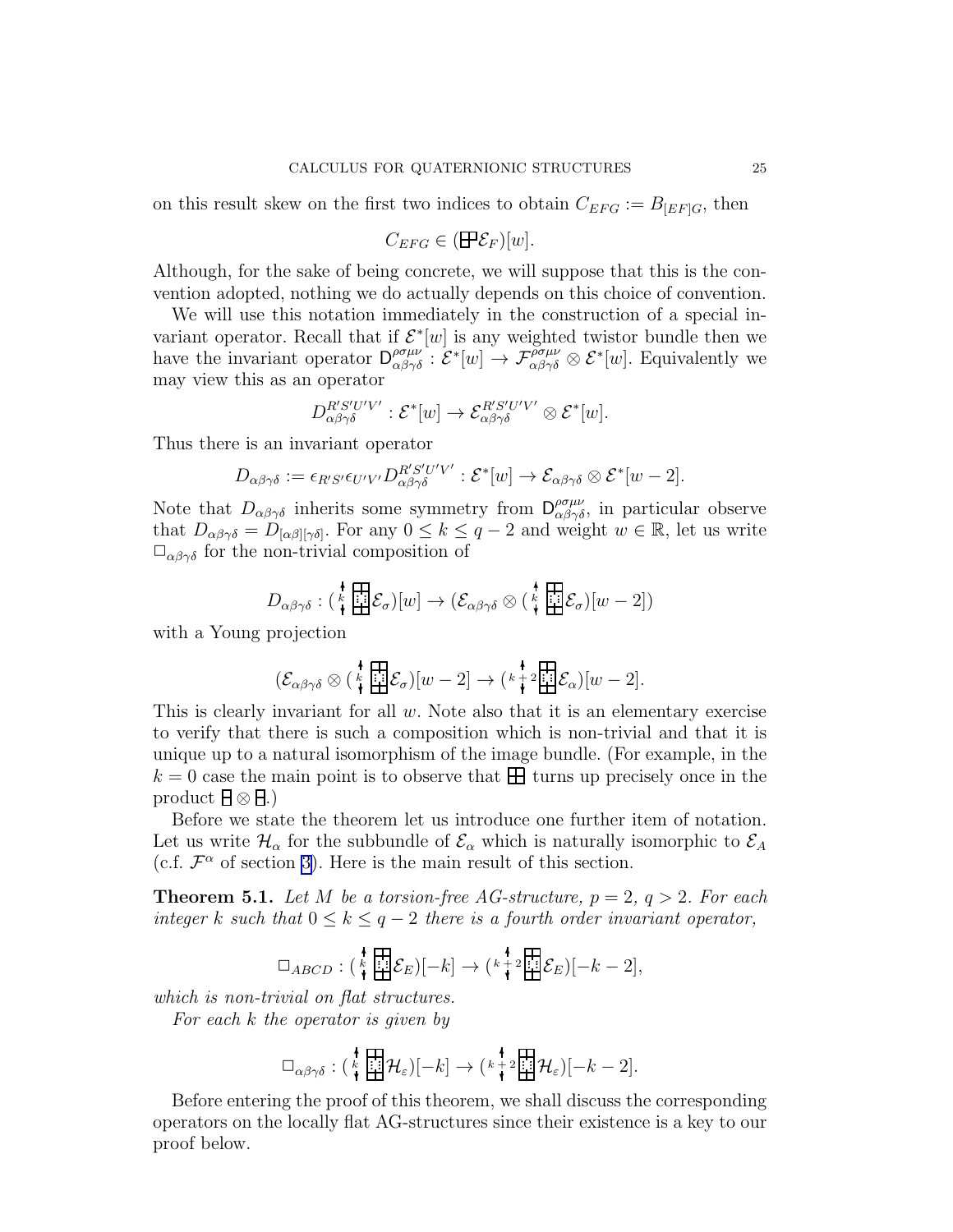Remark 5.2. The structure of linear invariant operators on the locally flat geometries is well understood in the literature. In particular, it follows from the theory of generalized Verma modules that, for each  $k$  as in the theorem, there is exactly one non-trivial operator, up to scalar multiples, between the bundles in question, see e.g. [\[4](#page-42-0)].

It is straightforward to deduce formulae for these operators: First observe that there are preferred scales in the flat geometries, namely those with  $P_{ab} =$ 0. The covariant derivatives commute for such scales  $\xi$ , and we will express our formuale in such a scale. Now for all  $0 \leq \ell \leq q-2$  the bundle

$$
\left(\begin{array}{c} \mathbf{I} \\ \mathbf{I} \\ \mathbf{I} \end{array}\right) = \mathcal{E}_A \left[\begin{array}{c} \mathbf{I} \\ \mathbf{I} \end{array}\right] = \mathcal{E}_A
$$

is an irreducible component of the  $2\ell$ -forms on M (appearing with mutliplicity one) and the operators between the bundles in the theorem are precisely the non-standard operators in the BGG-resolution of the functions, cf. the diagram in the end of Appendix [A](#page-0-0). Thus it is clear that the operators concerned are fourth order. At the same time, since no primed indices appear explicitly in our target modules, the operators must be given by  $\nabla_{ABCD} := \epsilon_{A'B'} \epsilon_{C'D'} \nabla_A^A \nabla_B^B \nabla_C^{C'} \nabla_D^{D'}$ , followed by an appropriate  $G_0$ -module homomorphism onto the target. (In the preferred scales all curvature vanishes so there is no possibilty of adding lower order terms.) Since the covariant derivatives commute there is only one non-trivial way to apply the Young projection  $\boxplus$  to the image of the operator  $\nabla_{ABCD}$ . Let us write  $\tilde{\Box}_{ABCD}$  for the composition of such a Young projection with the operator  $\nabla_{ABCD}$ , followed by the (again unique up to multiple) projection onto the desired target. It is clear then, that in such a preferred scale for the flat case, the operators of the theorem are given explicitly by the operator  $\tilde{\Box}_{ABCD}$ .

*Proof.* Now we are ready to prove theorem [5.1.](#page-24-0) Since  $\Box_{\alpha\beta\gamma\delta}$  is invariant we have only to demonstrate the claim of the second part of the theorem, namely that for each  $k$  as in the theorem and upon restriction to the subbundle

$$
\left(\begin{array}{c}\n\stackrel{\bullet}{\leftarrow} & \begin{array}{|c|}\n\end{array}\n\end{array}\right|\begin{array}{c}\n\stackrel{\bullet}{\leftarrow} & \begin{array}{|c|}\n\end{array}\n\end{array}\right|\begin{array}{c}\n-\frac{\bullet}{\leftarrow} & \begin{array}{|c|}\n\end{array}\right|\n\end{array}\right) = k
$$

of

$$
\left(\begin{array}{c} \star \\ \star \\ \star \end{array}\right) = \mathcal{E}_{\sigma}\left[-k\right]
$$

the invariant operator  $\Box_{\alpha\beta\gamma\delta}$  takes values in the subbundle

$$
\left(\begin{smallmatrix}k&1\\&1\end{smallmatrix}\right) \mathcal{H}_{\alpha}\left[-k-2\right] \cong \left(\begin{smallmatrix}k&1\\&1\end{smallmatrix}\right) \mathcal{H}_{A}\left[-k-2\right]
$$

of  $\left(k + 2\right)$   $\left[\frac{1}{k+2}, \frac{1}{k+1}\right]$   $\mathcal{E}_{\alpha}$  = 0. On the way we shall also prove that, upon restriction to the flat structures, the resulting operator coincides with the known invariant operator on homogeneous structures and so it is non-trivial and fourth order. The combination of these results establishes the theorem.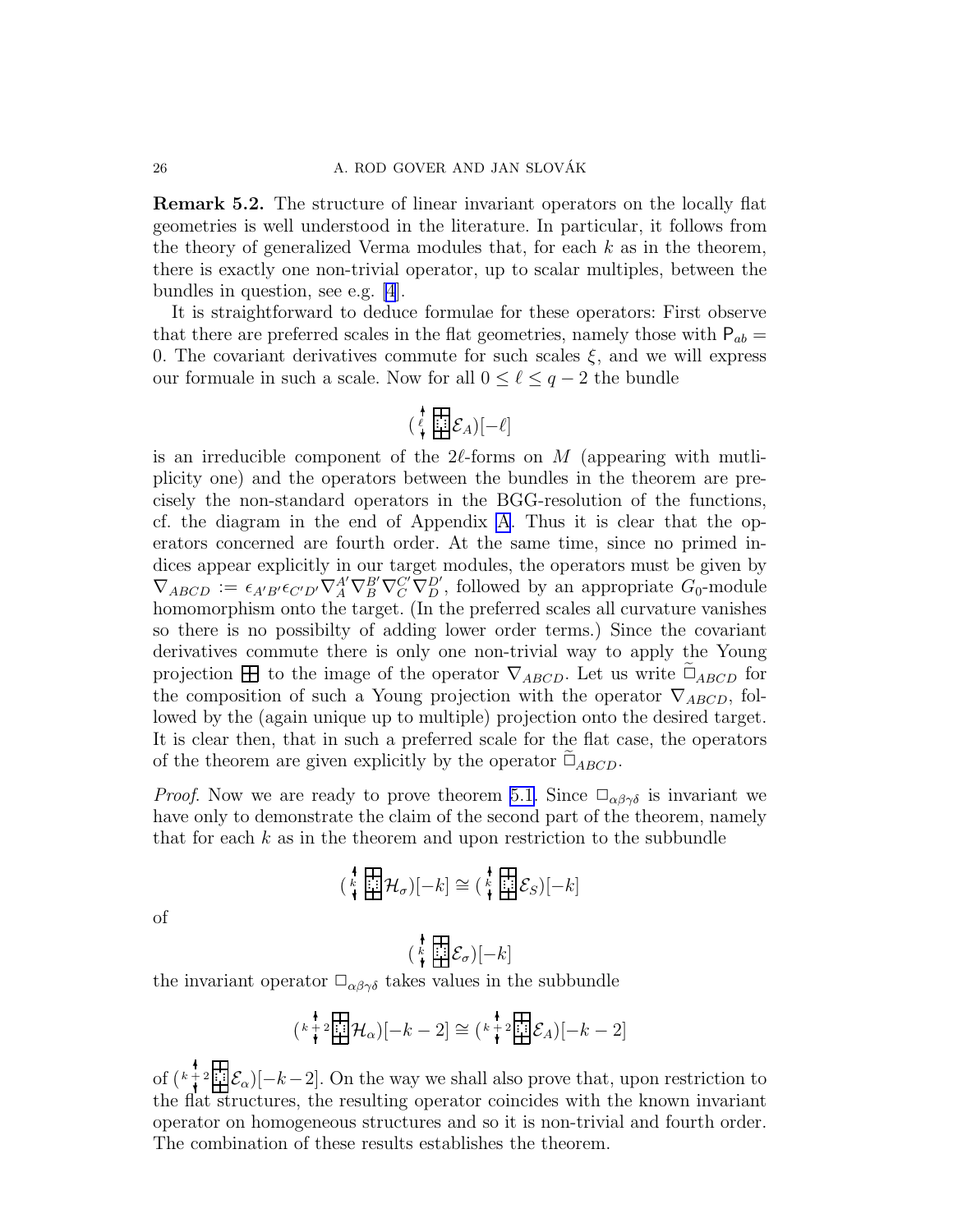<span id="page-26-0"></span>First we will do the whole task for flat AG-structures. For this case let us restrict to a scale  $\xi$  such that  $P_{ab} = 0$  on M. It follows immediately from the definition of  $\Box_{\alpha\beta\gamma\delta}$  in terms of  $D^{\rho}_{\alpha}$  and the definition of the latter in terms of  $\nabla_A^{R'}$ (see ([17\)](#page-13-0)) that the injecting part of

$$
\Box_{\alpha\beta\gamma\delta} : \left(\begin{array}{c} \star \\ \star \\ \star \end{array} \right] \mathcal{H}_{\rho}\left[\left|w\right] \right] \to \left(\begin{array}{c} \star \\ \star \\ \star \end{array} \right] \mathcal{E}_{\alpha}\left[\left|w-2\right] \right] \tag{25}
$$

is a fourth order operator which, up to a constant non-zero scale, is a composition of

$$
\nabla_{ABCD} : (\stackrel{k}{\ast} \boxplus \stackrel{k}{\leftrightarrow} \mathcal{E}_R)[w] \to (\mathcal{E}_{ABCD}) \otimes (\stackrel{k}{\ast} \boxplus \stackrel{k}{\leftrightarrow} \mathcal{E}_R)[w-2]
$$

with a Young projection

$$
(\mathcal{E}_{ABCD}) \otimes (\mathop{\star}\limits^{\mathop{\bigstar}\limits^{\mathop{\bigstar}\limits^{\mathop{\bigstar}\limits^{\mathop{\bigstar}\limits^{}}}}_{\mathop{\bigstar}\limits^{\mathop{\bigstar}\limits^{\mathop{\bigstar}\limits^{}}}} \mathop{\mathcal{E}}_R)[w-2] \to (\mathop{\star}\limits^{\mathop{\bigstar}\limits^{\mathop{\bigstar}\limits^{\mathop{\bigstar}\limits^{\mathop{\bigstar}\limits^{}}}}_{\mathop{\bigstar}\limits^{\mathop{\bigstar}\limits^{\mathop{\bigstar}\limits^{}}}} \mathop{\mathcal{E}}_A)[w-2].
$$

Since  $k + 2 \leq q$  the symmetries enjoyed by this are precisely the symmetries of (25) if one formally identifies the twistor indices of (25) with the upper case Roman indices in the obvious way. Now according to the comments in the remark above (and given our choice of scale  $\xi$ ), up to scale, all such Young projections yield the same non-trivial fourth order operators. In particular, the injecting part of the image

$$
\Box_{\alpha\beta\gamma\delta}\left((\begin{array}{c} \mathbf{t} \\ \mathbf{t} \\ \mathbf{t} \end{array})[ -k] \right) \tag{26}
$$

is a non-zero scalar multiple of the invariant operator  $\Box_{ABCD}$  in flat AGstructures. That is for

$$
f_{\rho\cdots\sigma}\in\Gamma(\mathop{\star}\limits^{\scriptstyle\bullet}\mathop{\overleftarrow{\mathrm{Hil}}}\limits^{\scriptstyle\bullet}\mathcal{H}_{\rho})[-k]),
$$

we have that

$$
\lambda_A^{\alpha} \cdots \lambda_D^{\gamma} \lambda_R^{\rho} \cdots \lambda_S^{\sigma} \Box_{\alpha \cdots \gamma} f_{\rho \cdots \sigma}
$$

is independent of the choice of scale  $\xi$  (which recall determines  $\lambda_A^{\beta}$ ) from within the preferred class of scales that have  $P_{ab} = 0$ . It follows that

$$
f_{\rho\cdots\sigma} \mapsto
$$
  

$$
(\Box_{\alpha\cdots\gamma}f_{\rho\cdots\sigma} - (Y_{\alpha}^A \cdots Y_{\gamma}^DY_{\rho}^R \cdots Y_{\sigma}^S)(\lambda_{A}^{\alpha'} \cdots \lambda_{D}^{\gamma'}\lambda_{R}^{\rho'} \cdots \lambda_{S}^{\sigma'})\Box_{\alpha'\cdots\gamma'}f_{\rho'\cdots\sigma'}
$$

gives an invariant operator

$$
\left(\begin{array}{c}\mathbf{1}\\\mathbf{1}\end{array}\right|\mathcal{H}_{\rho})[-k]\to\left(\begin{array}{c}\mathbf{1}\\\mathbf{1}\end{array}\right|\mathcal{E}_{\alpha}\right)[-k-2].
$$

It is immediately clear that this invariant operator is annihilated upon contraction with  $\lambda_A^{\alpha} \cdots \lambda_S^{\sigma}$ , where these  $\lambda_A^{\alpha}$ 's are determined by any scale  $\xi'$  from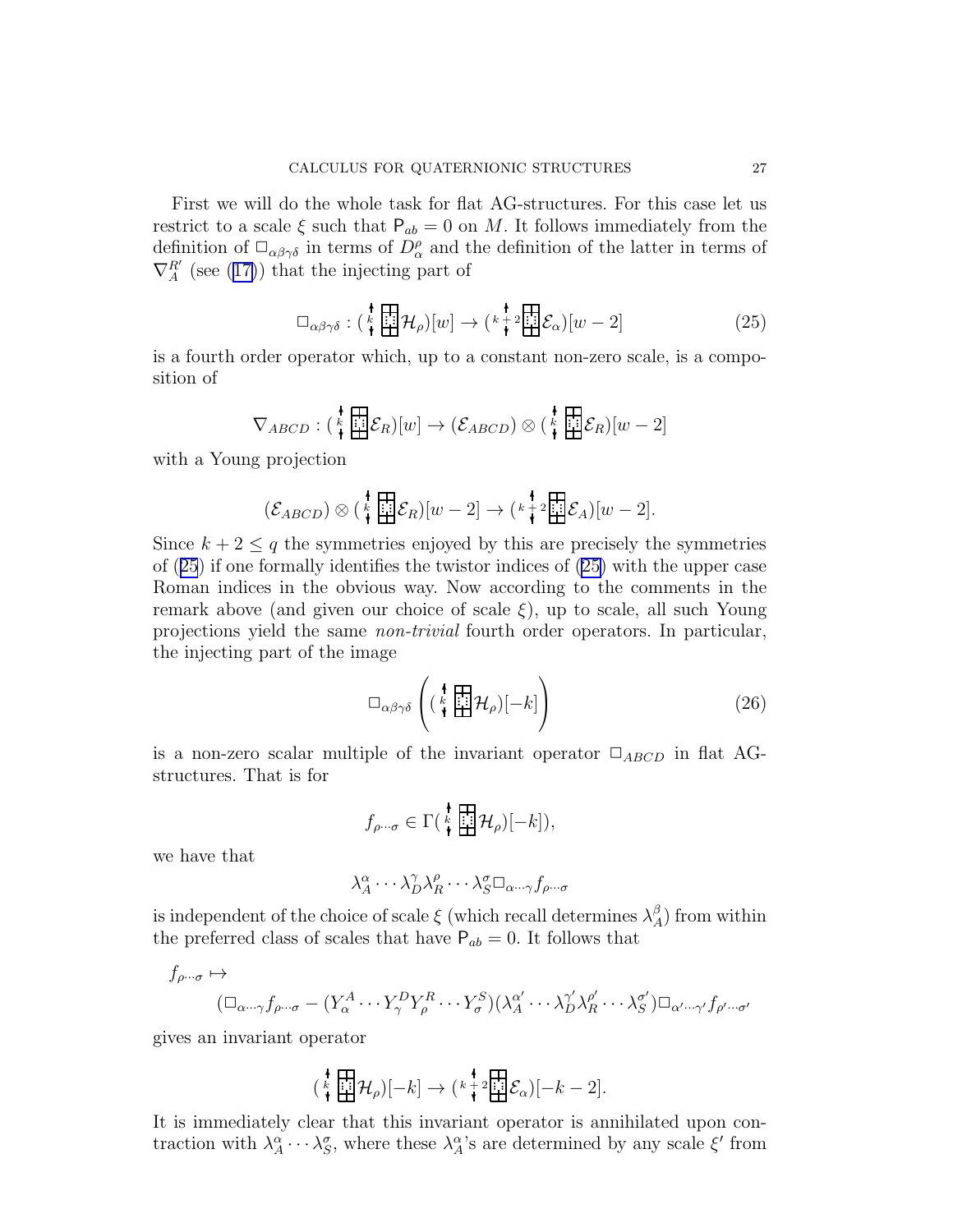<span id="page-27-0"></span>the preferred class. (That is we do not need  $\xi' = \xi$  as the operator is independent of the choice of scale.) Thus the operator vanishes when composed with any such projection onto the first composition factor of

$$
\left(\begin{smallmatrix} k+2\\ k+2 \end{smallmatrix}\underset{\blacksquare}{\overset{\blacksquare}{\mathbf{H}}}\mathcal{E}_{\alpha}\right)[-k-2].
$$

It follows immediately from theorem [C.1](#page-39-0) of appendix [C](#page-11-0) that the operator itself must vanish and so the theorem is established for flat structures.

It is clear from this result for the flat case, that on general (or curved) structures the principal part of the operator  $\Box_{\alpha\beta\gamma\delta}$  on

$$
(\begin{smallmatrix} \color{blue}\ast \\ \color{blue}\ast \\ \color{blue}\star \end{smallmatrix} \mathop{\overrightarrow{H}} \mathcal{H}_{\rho})[-k]
$$

is non-vanishing and has image in the required bundle. Now let us fix a point  $q \in M$  and a normal scale  $\xi_q$  (see Appendix [B\)](#page-4-0) and consider, at q, the composition of this operator with a projection to an irreducible part of the second composition factor. Notice that our choice excludes all occurrences of symmetrized derivatives of the Rho-tensors (that is the S-tensors), since these vanish under our choices. A typical result is given by

$$
X^{\alpha}_{A'} \lambda^{\beta}_{B} \cdots \lambda^{\sigma}_{S} \Box_{\alpha \beta \gamma \delta} f_{\rho \cdots \sigma}.
$$
 (27)

Such a part of the operator must vanish in the flat case and so can only involve the curvature and its covariant derivatives contracted into covariant derivatives of the section  $f_{R\cdots S}$ . The unprimed indices of this carry a Young symmetry of the type

$$
k+2
$$

Now, recall we are considering only torsion-free AG-structures. Thus, as dis-cussed in [A](#page-0-0)ppendix A, the only non-zero irreducible component in the  $\mathfrak{g}_0$ part of the curvature W of the normal Cartan connection is the completely trace-free spinor  $W_{ABC}^{A'B'D} = \tilde{U}_{ABC}^{A'B'D} = \tilde{U}_{(ABC)}^{[A'B']D}$  $(ABC)$  as the other parts vanish. This is equivalent to  $W_{AB\cdots F} := W_{ABC}^{A'B'D} \epsilon_{A'B'} \epsilon_{DE\cdots F}$  which we will call the Weyl spinor. Observe that this has a Young symmetry

$$
q-1 \overline{\mathbf{H}^{\mathbf{H} \mathbf{B}}}
$$

The  $\mathfrak{g}_1$ -part of the curvature W may be expressed polynomially and purely in terms of the first derivatives of the latter Weyl spinor (see Appendix [A\)](#page-0-0). Now, from order considerations and classical invariant theory it is clear that the typical term (27) must be a linear combination of contractions of the terms

$$
(\nabla_A^{A'} W_{BC\cdots E}) f_{G\cdots H} \text{ and } W_{BC\cdots E} \nabla_A^{A'} f_{G\cdots H}.
$$
 (28)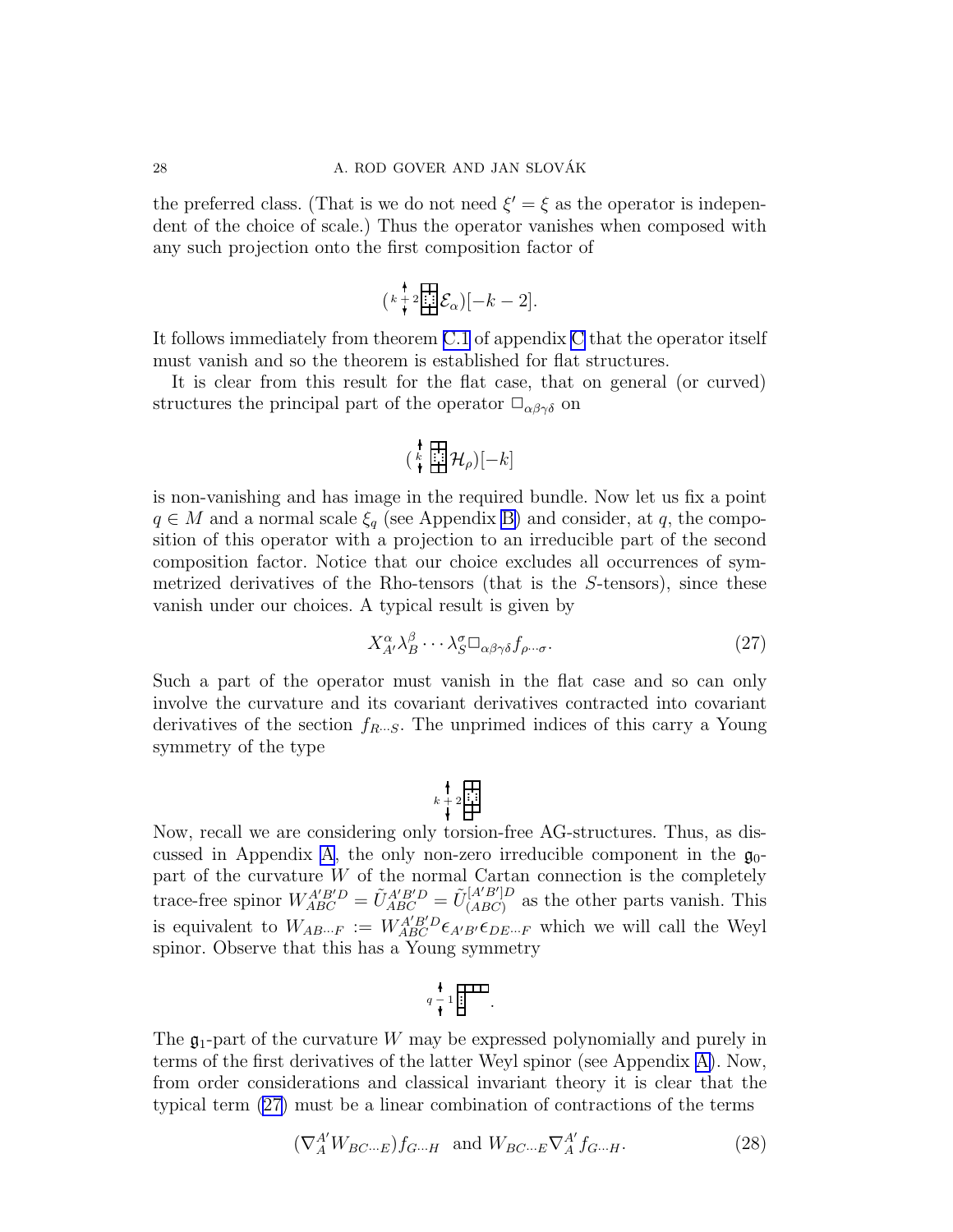<span id="page-28-0"></span>Considering only the unprimed indices, these terms take values in representations of  $SL(q)$  described by the tensor product of Young tableaux

$$
q \begin{array}{c} \mathbf{A} \\ \mathbf{B} \\ \mathbf{C} \end{array}
$$

However, we claim that the diagram

$$
k + 2 \frac{\text{[}}{\text{[}}\text{]}}{\text{[}}\tag{29}
$$

cannot turn up in this tensor product. To see this note that the only way that one could arrive at the diagram (29) by adding boxes to the diagram

 $q - 1$ 

is by first producing two full columns, then a further 
$$
2k+1
$$
 boxes in appropriate  
positions. Finally further full columns could be added. But, since  $q > 2$ , for  
any non-negative integer  $\ell$ ,  $q + 2 + 2k + 1 \neq 2q + 2k + 3 + \ell q$  so the outcome  
is impossible.

Thus the part([27](#page-27-0)) of the operator must vanish and, by the same argument, all irreducible parts of second composition factor (i.e. one away from the injecting part) must vanish. Thus, by the result (of appendix [C\)](#page-11-0) that in any compositionseries ([41\)](#page-39-0)  $V_t = 0 \implies V_{t+1} = 0$  combined with corollary [C.3,](#page-40-0) it follows that the the operator([26\)](#page-26-0) must take values in the first composition factor in the bundle

$$
\left(\begin{smallmatrix}k+2\\k+2\end{smallmatrix}\bigg|\begin{smallmatrix}\prod\limits_{i=1}^k \\ \prod\limits_{i=1}^k \end{smallmatrix}\right|\mathcal{E}_{\alpha}\right)\left[-k-2\right]
$$

and the theorem is proved.  $\Box$ 

### 6. Further Observations and Remarks

As mentioned above local twistors for 4-dimensional conformal spin structures have been described and investigated by Penrose and others[[9, 18, 20](#page-42-0)]. Analogous local twistor bundles for complex AG-structures were defined by Bailey and Eastwood in[[1\]](#page-42-0). The key to our progress here is the twistor-D operator of definition [3.1](#page-12-0). This enables a 'differentiation' which acts between local twistor bundles. Although this operator is new, it is very closely related to an operator  $D_{AP}$  between the so called tractor bundles of conformal geometryas described in  $|14|$  $|14|$  $|14|$  and  $|15|$  $|15|$  $|15|$ . Much of the calculus surrounding the tractor bundles goes back to Tracy Thomas whose ideas were recovered and extended in [\[2](#page-42-0)]. We will not elaborate in detail on these connections in the current work. However we briefly indicate here how the twistor-D operator may be used to define a tractor-D operator for AG-structures which agrees with the usual tractor-D operator, as described in [\[2](#page-42-0)], on 4-dimensional conformal spin geometries.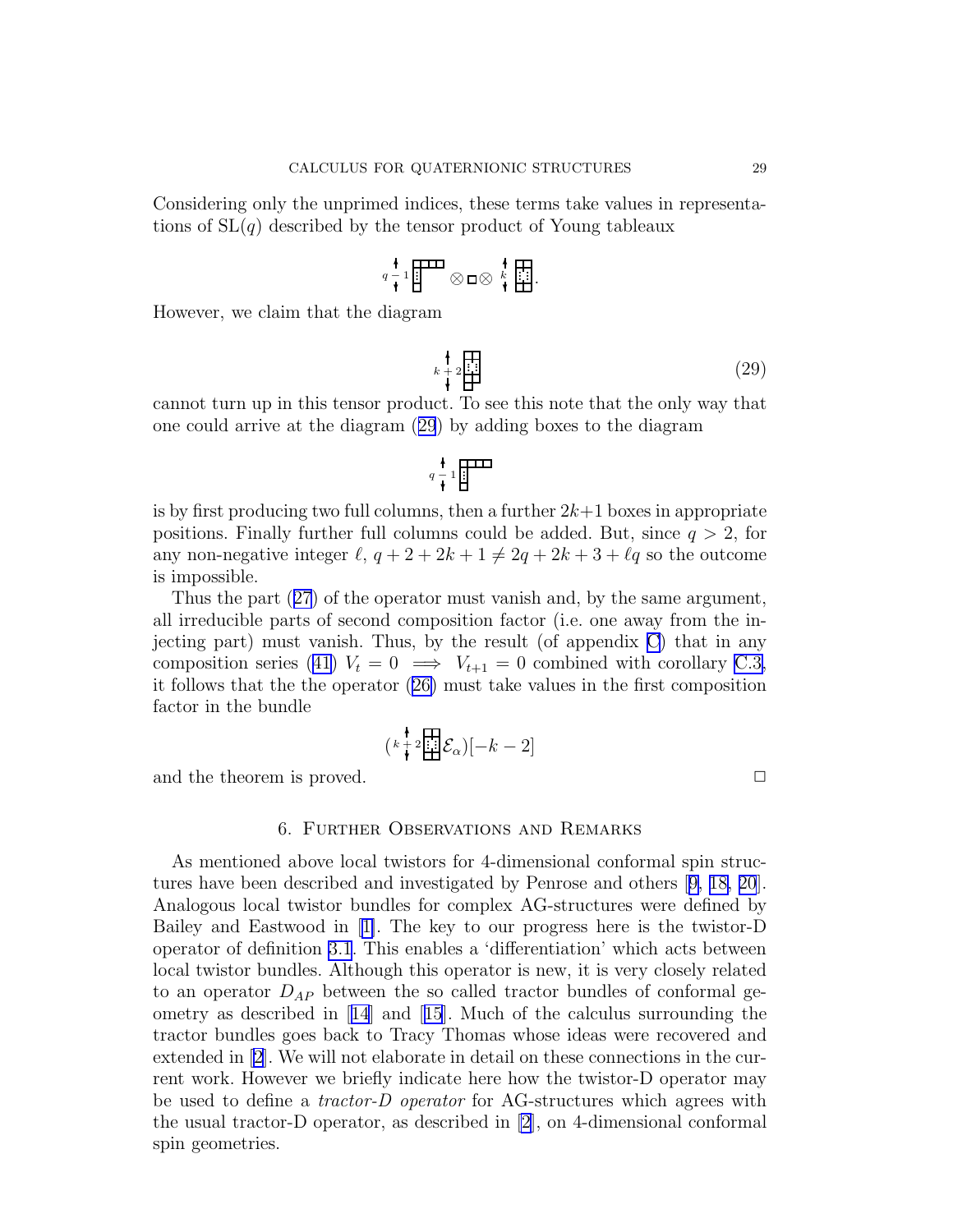The Tractor Calculus. Let us recall the natural bundles  $\mathcal{E}^{\alpha} \supset \mathcal{F}^{\alpha} \simeq \mathcal{E}^{A'}$ . Thus there is the tautological object  $X^{\rho \cdots \sigma}$  providing the identification of the top degree exterior product of  $\mathcal{F}^{\alpha}$  with a line bundle:

$$
\mathcal{F}^{[\rho \cdots \sigma]} = X^{\rho \cdots \sigma} \mathcal{E}[-1]. \tag{30}
$$

(In fact  $X^{\rho\cdots\sigma} = X_{R'}^{\rho} \cdots X_{S'}^{\sigma} \epsilon^{R'\cdots S'}$ .) We define a *tractor-D* operator,  $D_{\alpha\cdots\beta}$ , as follows,

$$
X^{\rho\cdots\sigma}D_{\alpha\cdots\beta}f:=\overbrace{D_{\alpha\cdots\beta}^{[\rho\cdots\sigma]}}^{p}f,
$$

for f (with indices suppressed) in  $\mathcal{E}_{\gamma \dots \delta}^{\mu \dots \nu}$  $\gamma^{\mu\cdots\nu}_{\cdots\delta}[w]$ . Thus, for example, the tractor-D maps  $\mathcal{E}[w]$  into completely skew valence p cotwistors of weight  $w-1$ ,  $\mathcal{E}_{[\alpha\cdots\beta]}[w-1]$ 1. Let us call  $\mathcal{E}_{[\alpha...\beta]}$  the *cotractor bundle*. We will use upper case Greek indices to indicate the abstract indices of the cotractor bundle and its tensor products and so forth. Thus, for example, we write

$$
\mathcal{E}_{\Theta} = \mathcal{E}_{\underbrace{[\alpha \cdots \beta]}_{p}},
$$

and similarly  $\mathcal{E}^{\Theta}$  for the dual tractor bundle.

The tractors and cotractors come from G-modules, so they are special cases of what we have called twistors above. In contrast to the fundamental twistors, their filtrations are of length  $p+1$ . We shall see in a moment, that we recover the tractors of the conformal Riemmanian geometries in the case  $p = 2 = q$ . **The**  $p = 2$  case: In this case the tractor bundle is  $\wedge^2 \mathcal{E}^{\alpha}$  and we have

$$
\mathcal{E}^{[\alpha\beta]} = \mathcal{E}^{[AB]} + \mathcal{E}^{AB'} + \mathcal{E}^{[A'B']}.
$$

Using the canonical volume form  $\epsilon^{A'B'}$ , this may be rewritten as

$$
\mathcal{E}^{\Theta} = \mathcal{E}^{[AB]} + \mathcal{E}_{B'}^{A}[-1] + \mathcal{E}[-1].
$$

In this tractor notation  $X^{\rho\sigma}$  of (30) is the canonical weight one tractor giving the injection  $\mathcal{E}[-1] \to \mathcal{E}^{\Theta}$  by  $f \mapsto fX^{\Theta}$ . In any choice of scale, we have

$$
X^{\Theta} = \left(\begin{array}{c} 0 \\ 0 \\ 1 \end{array}\right).
$$

In the cases  $q > 2$  no such simplification is available for the analogous canonical object  $Y_{\Theta}^{AB}$  which describes the injecting part of the cotractors. Nevertheless it is worthwhile noting that, in each choice of scale, it is given  $Y_{\Theta}^{CD} = (\delta_{[A}^{C} \delta_{B]}^{D}, 0, 0)$ . (Here, as above, we write the injecting part on the left here for consistency with[[2](#page-42-0)].)

Observe that in the  $q = 2$  case we completely recover the tractors from [\[2](#page-42-0)]. Inparticular,  $h_{\Theta\Lambda} = h_{\alpha\beta\gamma\delta}$  is precisely the tractor metric described in [[2](#page-42-0), [14\]](#page-42-0) and in this case  $Y_{\Theta}^{AB} = X_{\Theta} \epsilon^{AB}$  where  $X_{\Theta} := h_{\Theta} X^{\Lambda}$ .

Using the expansions of  $D_{\alpha\beta}^{\rho\sigma} f$  as in section [4,](#page-13-0) or otherwise it is easy to describe explicitly the form of the tractor-D operator for the  $p = 2$  structures.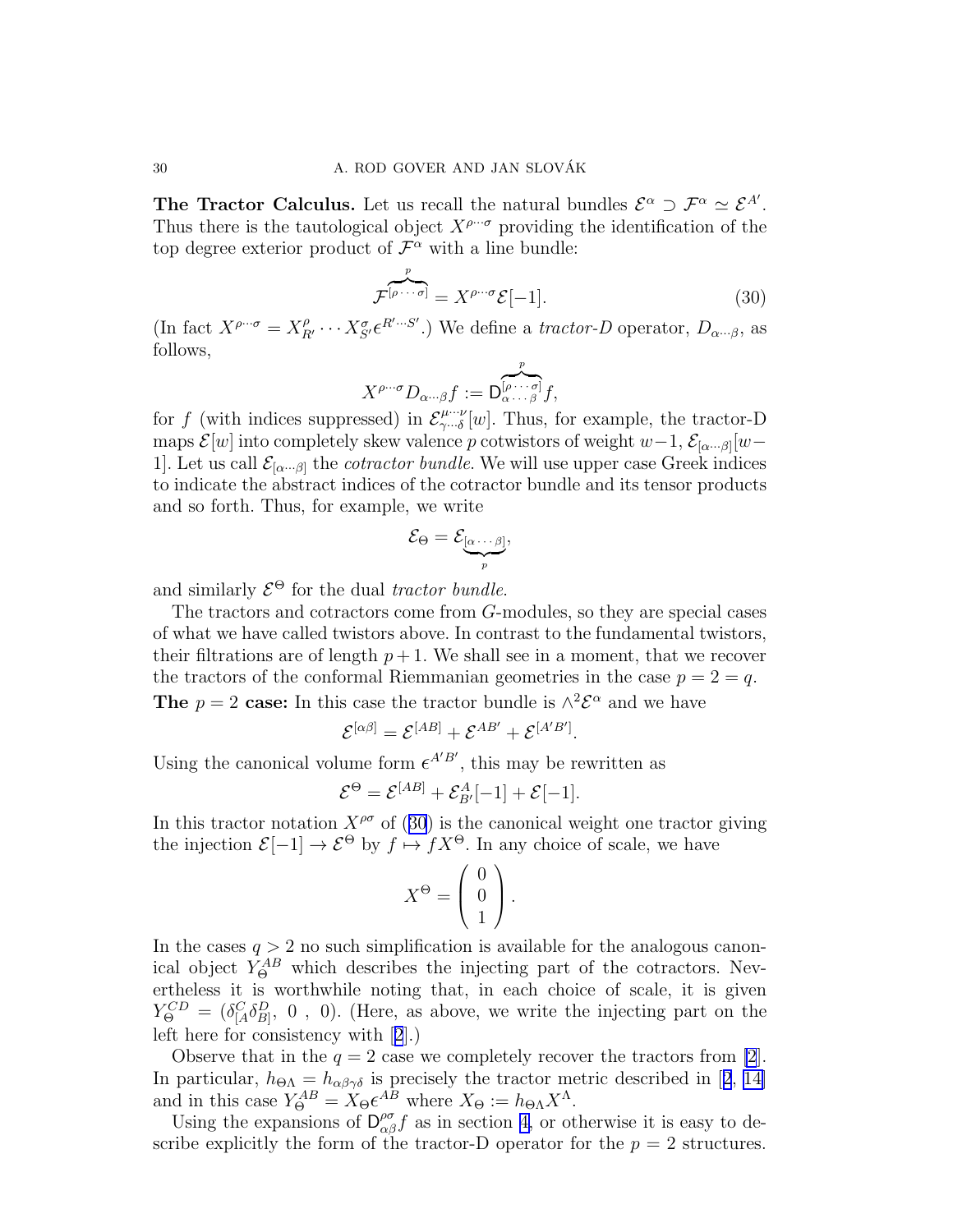Let  $D_{\Theta}$  be the differential operator which, in a given choice of scale, may be written  $\ddot{D}_{\Theta}f = (0, \nabla_a f, \nabla_a f)$  for f any weight w twistor (remember that tractor bundles may be thought of as twistor bundles). This is not itself invariant but in terms of this the invariant operator  $D_{\Theta}$  is given

$$
D_{\Theta}f = (w+1)\tilde{D}_{\Theta}f + Y_{\Theta}^{AB}\Box_{AB}f
$$

where, again, f is any tractor of weight w and  $\Box_{AB}$  is the operator given by theformula ([21](#page-15-0)) (of course  $\Box_{AB}$  is only invariant when  $w = -1$ ). It is easily verified that when  $q = 2$  this agrees with the usual formula for the tractor-D operator (apart from an overall factor of  $2, -$  compare for example the formulae in [\[15\]](#page-42-0)).

Salamon's complex. A subcomplex in the De Rham complex on a quaternionic manifold M was discussed in[[21\]](#page-42-0). It is just a matter of observation that such a subcomplex appears for all torsion-free AG-structures with  $2 = p < q$ . This occurs in the BGG resolution of the sheaf of constant functions, see Fig-ure 1 in [A](#page-0-0)ppendix A describing the special case  $p = 2$ ,  $q = 4$ . Observe that in that case we can obtain a longer complex if we bypass the bundle in the vertex of the triangle in Figure 1 via the second order operator indicated by the vertical arrow and then continue on the border of the triangle down to the top degree forms. All this follows immediately from the fact that the whole diagram, viewed row after row is a genuine resolution. In fact it is easily verified that this result is typical and there is an analogous lengthening of Salamon's subcomplex for all torsion-free AG-structures with  $2 = p < q$ . Using any scale, all the first order operators are always given by the appropriate projections of the exterior derivatives expressed in terms of covariant derivatives. The 'bridging' second order operator is given in general by

$$
u_{[A\cdots C]}^{(A'\cdots C')}\mapsto \nabla_S^{S'}\nabla_R^{(R'}u_{A\cdots C'}^{A'\cdots C')}\epsilon^{RA\cdots C}\epsilon_{S'R'}.
$$

## A. The Cartan connections of AG-structures

The AG-structures are specific examples of the so called Cartan geometries. In general, we have in mind certain deformations of homogeneous spaces  $G/P$ and the main defining objects are the Cartan connections on principal Pbundles  $\mathcal{G}$ . See [\[22](#page-42-0)] for a complete exposition of the general ideas.

The aim of this Appendix is to apply the general theory to the AG-structures and to provide some background for the main development in this article.

The *Cartan connections* are right invariant forms in  $\Omega^1(\mathcal{G}, \mathfrak{g})$  which reproduce the fundamental vector fields for the principal action of P, and provide isomorphisms  $T_u\mathcal{G} \to \mathfrak{g}$  for all  $u \in \mathcal{G}$ . The homogeneous cases are then just the left Maurer-Cartan forms  $\omega$  on  $G \to G/P$ . An important class among such structures is characterised by two requirements: the semi-simplicity of  $G$ , and the existence of the grading of the Lie algebra  $\mathfrak{g} = \mathfrak{g}_{-k} \oplus \cdots \oplus \mathfrak{g}_k, k \in \mathbb{Z}$ , with  $\mathfrak{p} = \mathfrak{g}_0 \oplus \cdots \oplus \mathfrak{g}_k$  (the so called |k|-graded Lie algebras). The Lie subgroup P corresponds then to the subalgebra  $\mathfrak p$  and it is always a semidirect product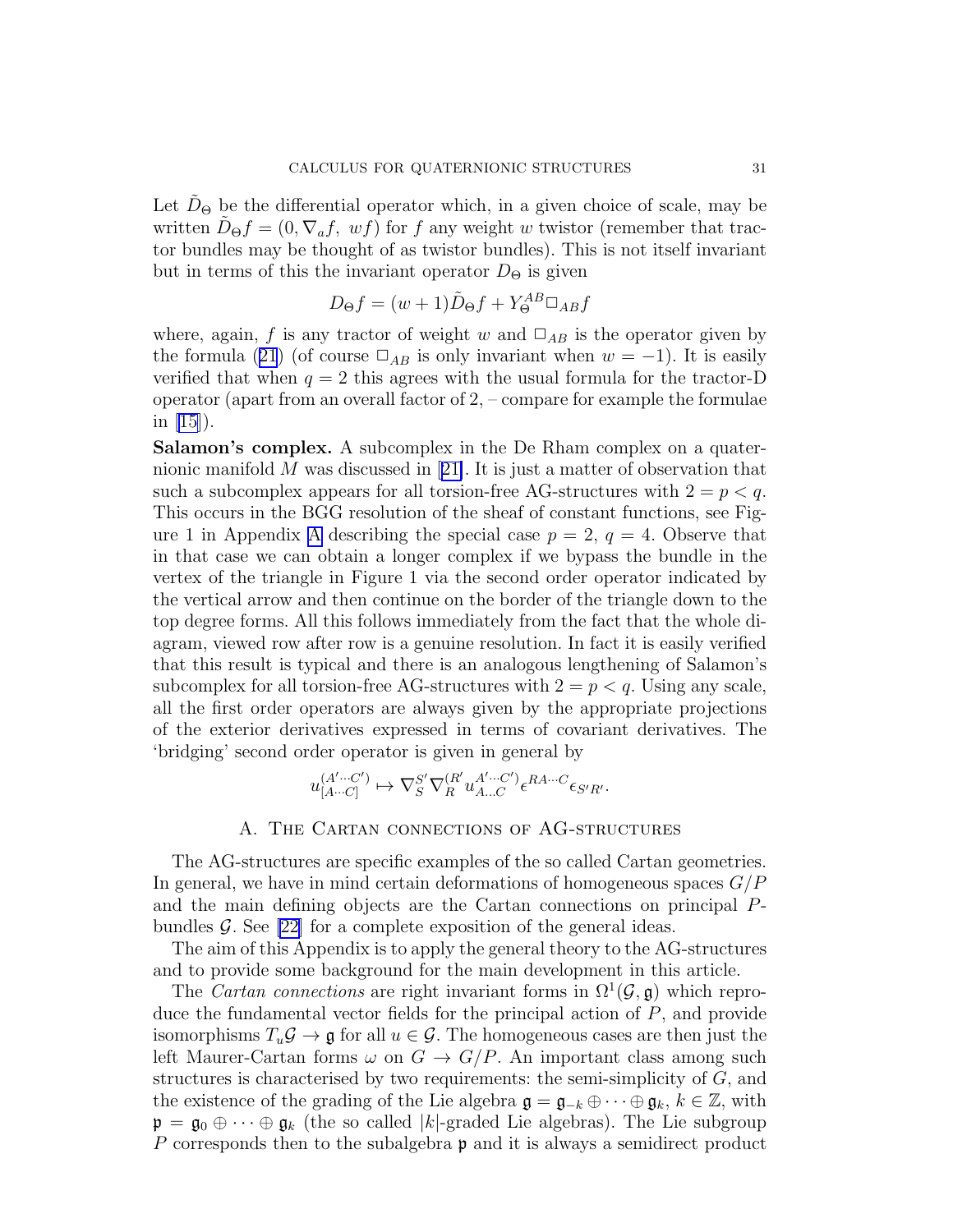of its reductive part  $G_0$  (with Lie algebra  $\mathfrak{g}_0$ ) and the nilpotent exponential image  $P_+$  of  $\mathfrak{g}_1 \oplus \cdots \oplus \mathfrak{g}_k$ . In all these cases, the corresponding geometries are defined in a way similar to classical G-structures and the canonical bundles G, together with the canonical Cartan connections, are constructed from such data. The obstruction against the local equivalence to the homogeneous spaces is given by the curvature of the Cartan connection, the two-form  $\kappa \in \Omega^2(\mathcal{G}, \mathfrak{g})$ defined by structure equation

$$
d\omega = -\frac{1}{2}[\omega, \omega] + \kappa.
$$

By definition, the curvature  $\kappa$  is a horizontal two-form and the presence of the absolute parallelism  $\omega$  itself enables us to view  $\kappa$  as the P-equivariant function

$$
\kappa:\mathcal{G}\to\mathfrak{g}_-^*\wedge\mathfrak{g}_-^*\otimes\mathfrak{g}
$$

where  $\mathfrak{g}_{-} = \mathfrak{g}_{-k} \oplus \cdots \oplus \mathfrak{g}_{-1}$  is identified with  $\mathfrak{g}/\mathfrak{p}$ . In our case, the algebra is |1|-graded and so the curvature splits into components  $\kappa_{-1}$  (the *torsion part*),  $\kappa_0$  (the *Weyl part*) and  $\kappa_1$ .

The canonical Cartan connections are normalised to have co-closed curvatures  $\kappa$ , i.e.  $\partial^* \circ \kappa = 0$ , with respect to the adjoint to the Lie algebra cohomology differential ∂. Such Cartan connections are constructed (including the bundle $\mathcal{G}$ ) from simple geometric data on the underlying manifold, see e.g. [[5\]](#page-42-0) or[[24\]](#page-42-0) for explicit constructions in the most general situations. A very detailed exposition is also available in[[26](#page-43-0)].

The best known examples are the conformal Riemannian structures and the projective geometries, and all |1|-graded cases behave very much similar to them, cf. [\[3](#page-42-0), [6](#page-42-0), [7\]](#page-42-0). The name  $AG-structures$  refers in general to all [1]-graded cases where the complexification of  $\mathfrak g$  is  $\mathfrak{sl}(p+q,\mathbb{C})$ . In fact, there are only four relevant series of geometric structures, cf. [\[16\]](#page-42-0):

- (1)  $\mathfrak{g} = \mathfrak{sl}(p+q,\mathbb{C})$  and  $\mathfrak{g}_0 = \mathfrak{sl}(p,\mathbb{C}) \oplus \mathfrak{sl}(q,\mathbb{C}) \oplus \mathbb{C}$ ,  $\mathfrak{g}_1 = \mathbb{C}^{q*} \otimes_{\mathbb{C}} \mathbb{C}^p$
- (2)  $\mathfrak{g} = \mathfrak{sl}(p+q,\mathbb{R})$  and  $\mathfrak{g}_0 = \mathfrak{sl}(p,\mathbb{R}) \oplus \mathfrak{sl}(q,\mathbb{R}) \oplus \mathbb{R}, \mathfrak{g}_1 = \mathbb{R}^{q*} \otimes_{\mathbb{R}} \mathbb{R}^p$
- (3)  $\mathfrak{g} = \mathfrak{sl}(p+q, \mathbb{H})$  and  $\mathfrak{g}_0 = \mathfrak{sl}(p, \mathbb{H}) \oplus \mathfrak{sl}(q, \mathbb{H}) \oplus \mathbb{R}, \mathfrak{g}_1 = \mathbb{H}^{q*} \otimes_{\mathbb{H}} \mathbb{H}^p$
- (4)  $\mathfrak{g} = \mathfrak{su}(p, p)$  and  $\mathfrak{g}_0 = \mathfrak{csl}(p, \mathbb{C}), \mathfrak{g}_1 = (\mathfrak{su}(p))^*$

A general calculus for differential geometry of all |1|-graded geometries was developed in[[6\]](#page-42-0), see also [\[23](#page-42-0)]. We are going to review briefly some of the general features of this and present explicit formulae for the AG-structures.

The intuitive explanation of what the geometries look like is as follows: In each case the tangent space is identified with the negative part  $\mathfrak{g}_{-1}$  of the Lie algebra g, as a  $G_0$ -module. The most natural choice of the Lie group  $G_0$  with Lie algebra  $\mathfrak{g}_0$  is the adjoint group of the  $\mathfrak{g}_0$ -module  $\mathfrak{g}_{-1}$ . This choice leads to a sort of minimal data and in all |1|-graded cases this amounts to a classical G-structure, i.e. a reduction of the general linear frame bundle to the structure group  $G_0$ . The Cartan bundle G and the Cartan connection  $\omega$  are then built out of these data.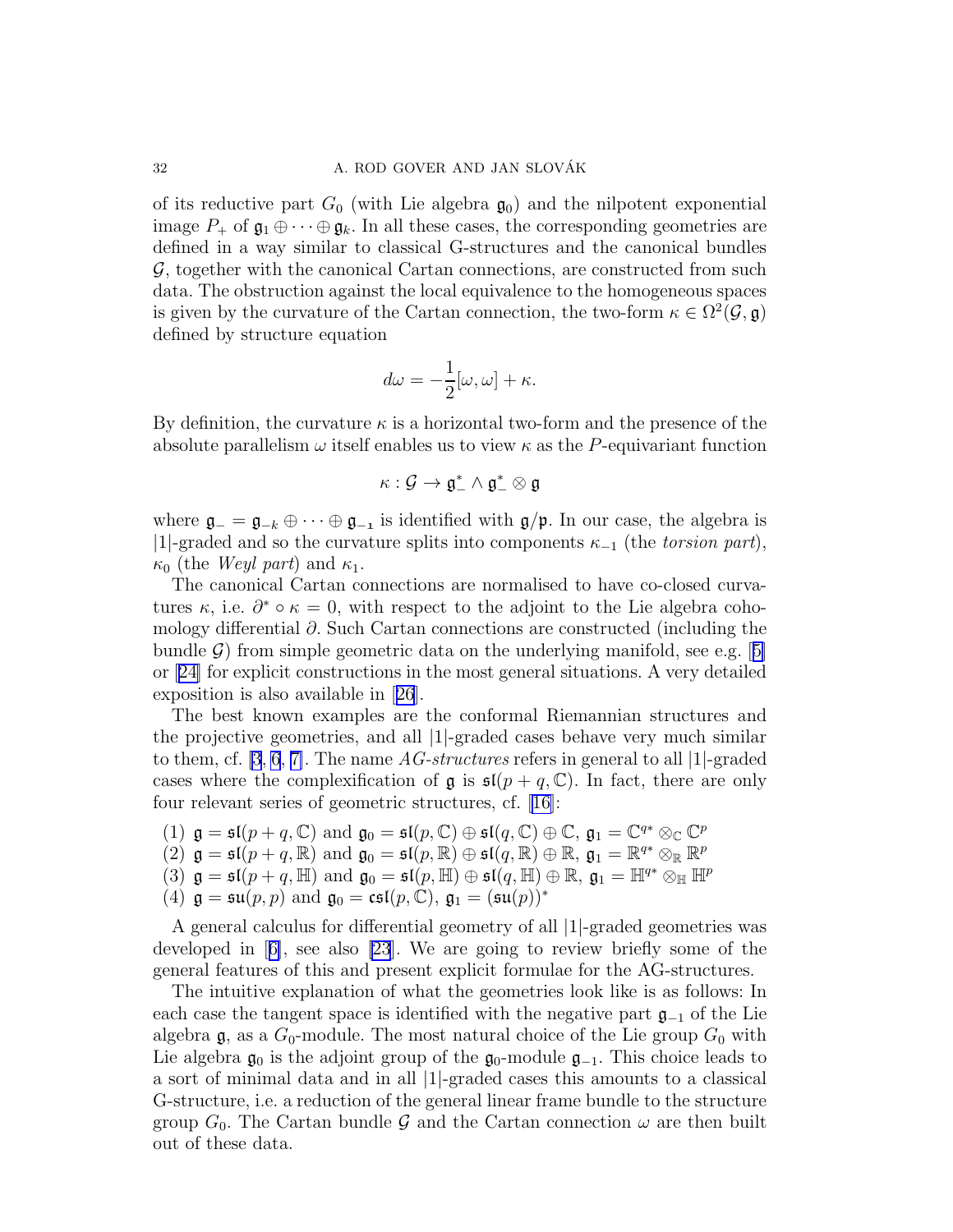In the case of  $\mathfrak{g} = \mathfrak{sl}(p + q, \mathbb{C})$  the structure group described above is a quotient  $\tilde{G}_0$  of  $G_0 = S(\mathrm{GL}(p,\mathbb{C}) \times \mathrm{GL}(q,\mathbb{C}))$ , where  $G_0 \to \tilde{G}_0$  is a  $(p+q)$ -fold covering. Thus, it is convenient to work with the whole  $G_0$  instead which, of course, adds some global structure to our geometries. It does not play any important role locally though. (In fact, the situation is similar to the spin structures on conformal Riemannian structures, cf. the case  $p = q = 2$ . In this paper, we are always assuming that this additional structure is given. Then the  $G_0$  structure yields an identification of the tangent space of the complex manifold  $M$  with the tensor product of two auxiliary (complex) vector bundles  $TM = \mathcal{E}^A \otimes \mathcal{E}_{A'}$ , together with the fixed isomorphism of their top degree exterior products, cf.[[1](#page-42-0)].

The real split form  $\mathfrak{g} = \mathfrak{sl}(p + q, \mathbb{R})$  leads exactly to the same description, except we replace complex manifolds and vector bundles by the real ones, and the reductive group  $G_0 = S(\mathrm{GL}(p,\mathbb{R}) \times \mathrm{GL}(q,\mathbb{R}))$  equals the minimal structure group  $\tilde{G}_0$  if  $p + q$  is odd, while  $G_0 \rightarrow \tilde{G}_0$  is a two-fold covering if  $p + q$  is even.

The other two real forms are more interesting and quite different, but we can still include them into the above framework if we deal with the complex P-modules and the complexified tangent bundle  $TM \times_{\mathbb{R}} \mathbb{C}$ . Thus we are using the same abstract index formalism for all these structures, but we have to keep in mind that it is, with p and q even, the quaternionic form  $\mathfrak{sl}(\frac{p}{2} + \frac{q}{2})$  $\frac{q}{2}, \mathbb{H}$ which corresponds then to the discussion of the cases with  $\mathfrak{g} = \mathfrak{sl}(p+q,\mathbb{R})$ . This is also compatible with the developments in [\[1](#page-42-0)],[[21\]](#page-42-0).

Let G be the Cartan bundle equipped with the normal connection  $\omega$ . The quotient bundle  $\mathcal{G}_0 = \mathcal{G}/\exp \mathfrak{g}_1$  is a principal fibre bundle with structure group  $G_0$ . Moreover, there is the family of global  $G_0$ -equivariant sections  $\sigma : \mathcal{G}_0 \to \mathcal{G}$ parameterised by one forms on M and each such section  $\sigma$  induces the linear connection  $\gamma^{\sigma} := \sigma^* \omega_0$  on M (viewed as a principal connection on  $\mathcal{G}_0$ ). The latter connection, together with the soldering form  $\theta := \sigma^* \omega_{-1}$  on  $\mathcal{G}_0$ , forms a Cartan connection in  $\Omega^1(\mathcal{G}_0, \mathfrak{g}_{-1} \oplus \mathfrak{g}_0)$ , and there is the  $\sigma$ -related Cartan connection  $\omega^{\sigma} \in \Omega^1(\mathcal{G}, \mathfrak{g})$ . The  $\mathfrak{g}_1$ -component of the latter connection  $\omega^{\sigma}$  has to vanish on  $T\sigma(T\mathcal{G}_0)$ , while the  $\mathfrak{g}_{-1}\oplus\mathfrak{g}_0$ -components of  $\omega$  and  $\omega^{\sigma}$  coincide. This implies that these Cartan connections are related by

$$
\omega^{\sigma} = \omega - P \circ \omega_{-1},\tag{31}
$$

where  $P: \mathcal{G} \to \mathfrak{g}_{-1}^* \otimes \mathfrak{g}_1$  enjoys the equivariance properties of a 2-tensor on M. The latter tensor is called the Rho-tensor defined by the choice of  $\sigma$ . The whole torsion part of the curvature  $\kappa$  of the Cartan connection  $\omega$  is constant on the fibres of  $\mathcal G$  and provides exactly the torsion shared by all connections  $\gamma^{\sigma}$ .

The absolute parallelism  $\omega$  defines the *horizontal vector fields*  $\omega^{-1}(X)$  for all  $X \in \mathfrak{g}_{-1}$ . Now, for each P-module V we have the natural vector bundles V associated to  $G$  and their sections may be viewed as P-equivariant functions  $s : \mathcal{G} \to V$ . The *invariant differential*  $\nabla^{\omega}$  given by the Cartan connection  $\omega$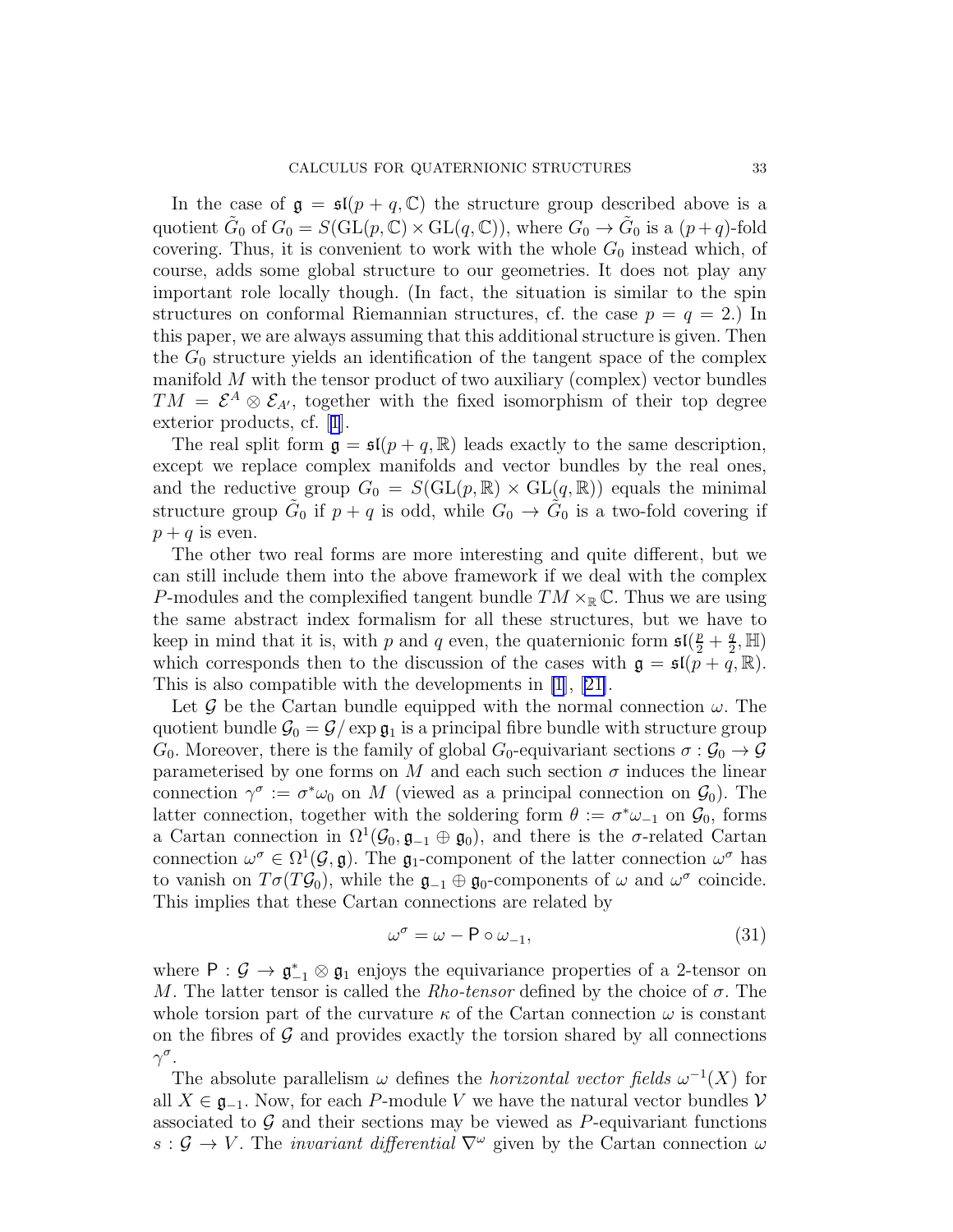is then the obvious differentiation in the directions of the horizontal vector fields:

$$
\nabla^{\omega}: C^{\infty}(\mathcal{G}, V) \to C^{\infty}(\mathcal{G}, \mathfrak{g}_{-1}^* \otimes V), \ \nabla_X^{\omega} s(u) = \omega^{-1}(X)(u).s
$$

In particular, in terms of these invariant derivatives the Ricci and Bianchi identities have the form

$$
(\nabla_X^{\omega} \circ \nabla_Y^{\omega} - \nabla_Y^{\omega} \circ \nabla_X^{\omega})s = \lambda(\kappa_{\mathfrak{p}}(X, Y)) \circ s - \nabla_{\kappa_{-1}(X, Y)}^{\omega}s \tag{32}
$$

$$
\sum_{\text{cycl}} \Big( [\kappa(X, Y), Z] - \kappa(\kappa_-(X, Y), Z) - \nabla_Z^{\omega} \kappa(X, Y) \Big) = 0 \tag{33}
$$

where  $\lambda$  means the representation of p in  $\mathfrak{gl}(V)$ ,  $X, Y, Z \in \mathfrak{g}_{-1}$ .

For irreducible P-modules V (and all those with trivial actions of  $\mathfrak{g}_1$ ) we can easily compare the invariant differentials with the covariant derivatives with respect to any section  $\sigma$ . We obtain

$$
(\nabla_X^{\omega} - \nabla_X^{\gamma^{\sigma}})s(u) = \lambda([X, \tau(u)]) \circ s(u)
$$
\n(34)

where  $\tau : \mathcal{G} \to \mathfrak{g}_1$  is defined by  $u = \sigma(p(u)) \exp \tau(u)$  and it measures the distance of u from the image  $\sigma(\mathcal{G}_0)$  in  $\mathcal{G}$ . Consequently, the transformation of the first derivatives in terms of the change of the scale is

$$
\nabla_X^{\hat{\gamma}} s = \nabla_X^{\gamma} s + \lambda([X, \Upsilon]) \circ s \tag{35}
$$

Let us work out this formula in our abstract index formalism. First of all we need formulae for brackets of elements in g. We shall write typical elements  $X \in \mathfrak{g}_{-1}, Y \in \mathfrak{g}_0$ , and  $Z \in \mathfrak{g}_1$  as

$$
X = v_{A'}^{A}, \ Y = (u_{B'}^{A'} \delta_A^B + u_A^B \delta_{B'}^{A'}), \ Z = w_A^{A'}.
$$

Notice that the convention for  $\mathfrak{g}_0$  follows the obvious embedding of  $\mathfrak{g}_0$  into the endomorphisms  $\mathfrak{g}_{-1}^* \otimes \mathfrak{g}_{-1}$ . In this notation, the brackets in the matrix Lie algebra g can be expressed by

$$
[Y, X] = -u_{A'}^{B'} v_{B'}^{A} + u_{B}^{A} v_{A'}^{B}
$$
  
\n
$$
[Y, Z] = u_{B'}^{A'} w_{A}^{B'} - u_{A}^{B} w_{B}^{A'}
$$
  
\n
$$
[X, Z] = -w_{C}^{A'} v_{B'}^{C} \delta_{A}^{B} + v_{C'}^{B} w_{A}^{C'} \delta_{B'}^{A'}
$$

Now, the expression  $\mathfrak{g}_{-1} \ni X \mapsto [X, \Upsilon] \in \mathfrak{g}_0$  with  $X = v^A_{A'}$  and  $\Upsilon = \Upsilon_B^{A'} \in$  $\mathfrak{g}_1$ , appearing in (34), can be be understood as

$$
v^A_{A'} \mapsto (-\Upsilon^{D'}_A \delta^{A'}_{C'} \delta^C_D + \Upsilon^{A'}_C \delta^D_A \delta^{C'}_{D'}) v^A_{A'}.
$$

Thus in order to obtain the formula (34) we have to act by the element  $(-\Upsilon_A^{D'}\delta_{C'}^{A'}\delta_D^C + \Upsilon_C^{A'}\delta_A^D\delta_{D'}^{C'})$ , viewed as a  $\mathfrak{g}_0$ -valued one-form with free indices  $A'$ , composed with the representation  $\lambda$ . This yields immediately the formulae in([4](#page-7-0)).

The Cartan connection  $\omega$  induces a connection on all natural bundles coming from G-modules and the corresponding covariant derivative  $\nabla$  is compared to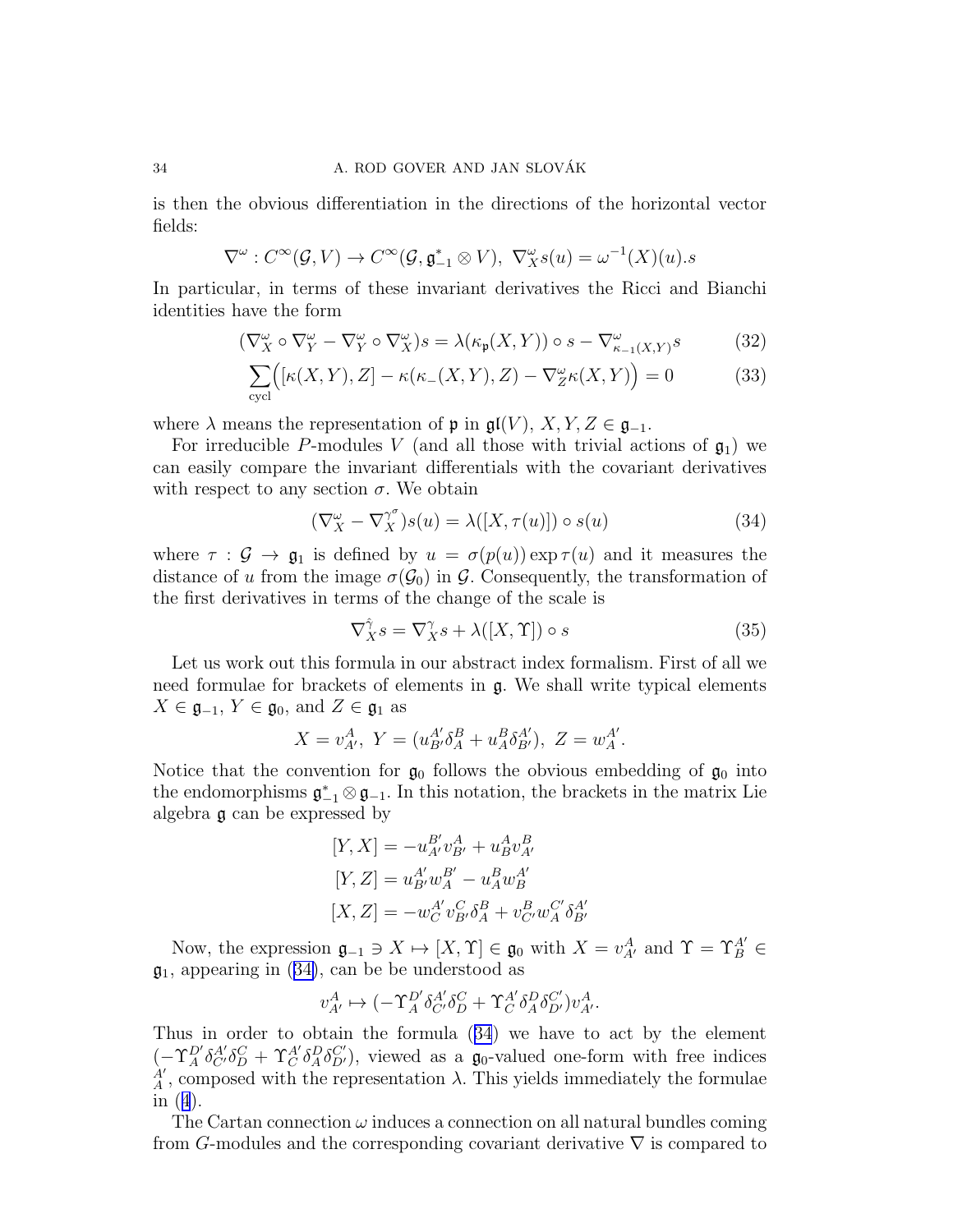<span id="page-34-0"></span>the invariant derivative (and covariant derivatives with respect to the linear connections  $\gamma^{\sigma}$  by the formula

$$
\nabla_X s = \nabla_X^{\omega} s + \lambda(X) \circ s
$$
  
=  $\nabla_X^{\gamma^{\sigma}} s - \lambda(\mathsf{P}.X) \circ s + \lambda(X) \circ s$ 

Again, the explicit formulae([14\)](#page-11-0),([15\)](#page-11-0) follow immediately.

The transformation rule for P under the change given by  $\Upsilon$  is then

$$
\hat{\mathsf{P}}.X = \mathsf{P}.X - \nabla_X \Upsilon - \frac{1}{2} [\Upsilon, [\Upsilon, X]] \tag{36}
$$

In our index formalism this yields exactly [\(10](#page-8-0)).

Next, let us discuss the normalising conditions on the curvatures. The general formula for the Lie algebra cohomology codifferential  $\partial^*$  (applied to twoforms in  $\mathfrak{g}_{-1}^* \wedge \mathfrak{g}_{-1}^* \otimes W$  for a  $\mathfrak{g}\text{-module } W$  reads

$$
\partial^*(Z_1 \wedge Z_2 \otimes v) = -Z_2 \otimes Z_1 \cdot v + Z_1 \otimes Z_2 \cdot v
$$

and so its evaluation on the torsion  $T_{ab}{}^c = F_{ABC'}^{A'B'C} + \tilde{F}_{ABC'}^{A'B'C}$  where  $F_{ABC'}^{A'B'C} =$  $F_{(AB)C'}^{[A'B']C}$  and  $\tilde{F}_{ABC'}^{A'B'C} = \tilde{F}_{[AB]C'}^{(A'B')C}$  yields

$$
\partial^*(T_{ab}{}^c) = 2(-T_{ABD'}^{D'B'C}\delta_{C'}^{A'} + T_{DBC'}^{A'B'D}\delta_A^C).
$$

The vanishing of this expression is equivalent to the vanishing of all traces of the objects  $F_{(AB)C'}^{[A'B']C}$ ,  $F_{[AB]C'}^{A'B'C}$ .

Similarly, the evaluation of the codifferential on the  $\mathfrak{g}_0$ -component  $U_{ABD'}^{A'B'C'}\delta_C^D +$  $\tilde{U}_{ABC}^{A'B'D}\delta_{D'}^{C'}$  of the curvature  $\kappa$  yields

$$
\partial^*(\kappa_0) = 2(-U_{ABD'}^{D'B'A'} + \tilde{U}_{DBA}^{A'B'D})
$$

and the condition  $\partial^* \kappa_0 = 0$  is equivalent to the vanishing of the two contractions on the right hand side.

By the construction and the general theory, the curvatures  $\kappa^{\sigma}$  of the Cartan connections  $\omega^{\sigma}$  are  $\sigma$ -related to the sum of torsions and curvatures of the induced linear connections  $\gamma^{\sigma}$  on  $\mathcal{G}_0$ . At the same time, the relation between  $\kappa^{\sigma}$  and  $\kappa$  is

$$
(\kappa^{\sigma} - \kappa)(u)(X, Y) = \partial \mathsf{P}(u)(X, Y) + \nabla_{X}^{\omega} \mathsf{P}(u).Y - \nabla_{Y}^{\omega} \mathsf{P}(u).X + \mathsf{P}(u) \circ \kappa_{-1}^{\sigma}(u)(X, Y).
$$
\n(37)

Our description of the curvature of the twistor connection, see [\(16\)](#page-11-0), is an immediate consequence of this formula. Furthermore, the  $\mathfrak{g}_0$ -component of this expression yields exactly our formula [\(6\)](#page-7-0).

The general theory also shows that the whole curvature vanishes if and only if its harmonic part vanishes and this in turn can be computed explicitly by the Kostant's version of Bott-Borel-Weil theorem. In our case this means that the whole curvature is determined by the two components  $F$  and  $\tilde{F}$  of the torsion if  $2 < p \leq q$ . In the case  $p = 2 < q$  only one of the torsions survives,  $\tilde{F}$ , and there appears another invariant component of  $\tilde{U}_{ABC}^{A'B'D}$ , namely the completely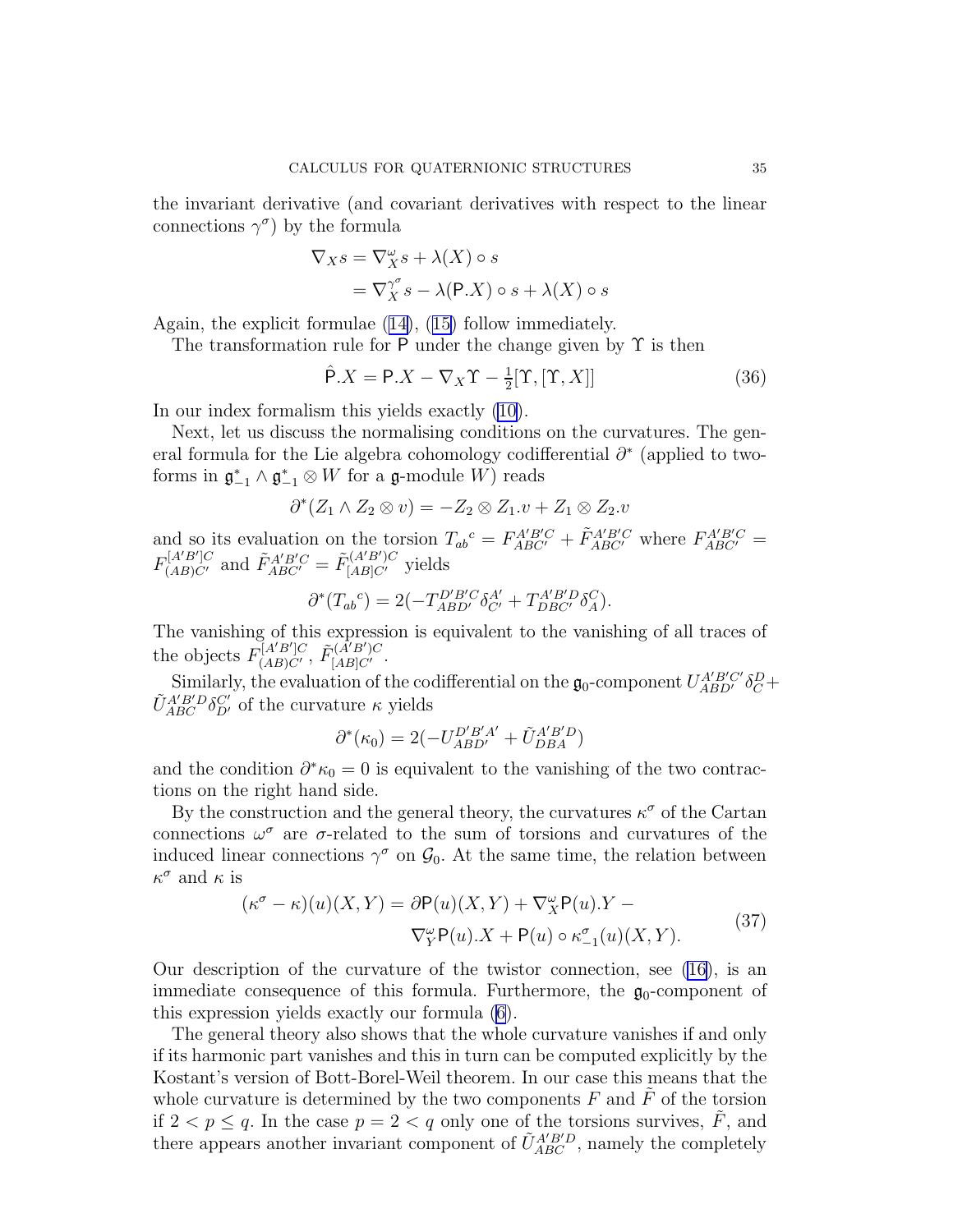<span id="page-35-0"></span>trace-free part of  $\tilde{U}^{[A'B']D}_{(ABC)}$  $(ABC)$ . Let us also notice, that if the torsion happens to vanish, then the latter component of the Weyl curvature is constant along the fibres of  $\mathcal{G} \to \mathcal{G}_0$  and there is no other non-zero component in the Weyl part of the curvature. Moreover, in this case, the  $\mathfrak{g}_0$ -component of the Bianchi identity (33) yields for all  $X, Y, Z \in \mathfrak{g}_{-1}$ 

$$
-\partial \kappa_1(X, Y, Z) = \sum_{\text{cycl}} \nabla_Z \kappa_0(X, Y).
$$

An easy computation reveals that the right hand side is in the kernel of  $\partial$ . Because there is no cohomology in that place, the latter equation has a unique solution for  $\kappa_1$  in terms of the derivatives of the only non-zero component in  $\kappa_0$ , i.e. of the Weyl spinor  $\tilde{U}_{(ABC)}^{[A'B']}$ -<sup>[АЪ]</sup><br>(ABC)

The invariant linear operators between natural bundles over locally flat AG-structures are in bijective correspondence with the homomorphisms of generalized Verma modules. Thus they are well known from representation theory. In particular, all cases with the so called regular infinitesimal character are obtained by the translation of the standard De Rham resolution of the sheaf of constant functions. This is the source of the celebrated Bernstein-Gelfand-Gelfand resolutions (briefly BGG resolutions).

The complete BGG resolution of  $\mathcal E$  in the special case  $p = 2, q = 4$  (i.e. the lowest dimensional interesting quaternionic geometry) is shown on Figure 1. The long arrows on the left hand side denote the non-standard operators. One of the aims of our development is to provide tools for extending such operators to curved geometries. In fact, there are several methods available, but mostly they fail if applied to non-standard operators. Also the arrows along the side of the triangle joining  $\mathcal E$  and  $(\overline{\dim} \mathcal E^{A'})[-1]$  are worth mentioning. Namely, they form the Salamon's subcomplex on quaternionic structures.

## B. Normal forms for AG-structures

Given a choice of scale one has a connection  $\nabla^{\xi}$  on M and for each point  $q \in M$  one can define normal coordinates  $x^i$  in a neighbourhood of q. Up to a general linear transformation, such coordinates may be characterized by the conditions that (1),  $x^{i}(q) = 0$ , that (2) the vectors  $\partial/\partial x^{i}|_{q}$  give a  $G_0$ -frame at q and that (3) the coefficients  $\Gamma_{(\xi)}$  of  $\nabla^{\xi}$ , in these coordinates, satisfy

$$
\Gamma^i_{jk} x^j x^k = 0 \tag{38}
$$

in the neighbourhood where the coordinates are defined. Note that

$$
\Gamma^i_{(jk)}(q) = 0,
$$

and so, at  $q$ ,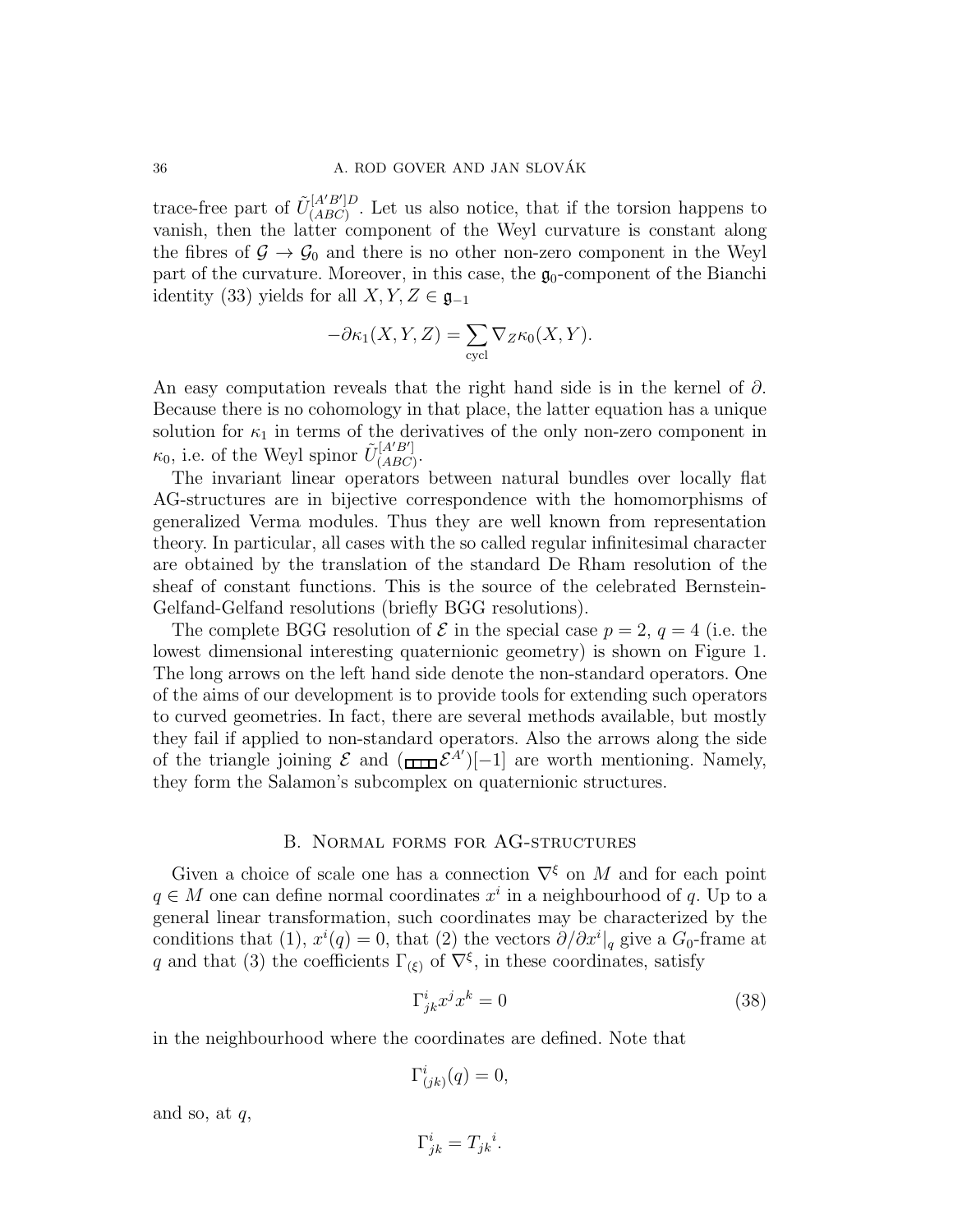<span id="page-36-0"></span>

FIGURE 1.

Similarly differentiating [\(38\)](#page-35-0) with respect to the normal coordinates and evaluating at q we obtain that  $\partial_i \Gamma^i_{jk}(q) = 0$ . It follows easily that, at  $q \in M$ ,

$$
\partial_k \Gamma_{ij}^{\ell} = 2R_{k(ij)}{}^{\ell} + \frac{1}{6} (3\partial_k T_{ij}{}^{\ell} + 2\partial_{(i} T_{j)k}{}^{\ell}) + \frac{1}{2} T_{m[k}{}^{\ell} T_{j]i}{}^{m} + \frac{1}{2} T_{m[k}{}^{\ell} T_{i]j}{}^{m}.
$$

The partial derivatives on the right hand side, of the above, may be replaced with covariant derivatives at the expense of adding more terms quadratic in the (undifferentiated) torsion. By an obvious inductive argument one can easily continue in this manner and recover the following established result.

**Proposition B.1.** In terms of the normal coordinates for  $\nabla^{\xi}$ , based at  $q \in$ M, the coefficients of the Taylor series of the  $\Gamma_{(\xi)}$  are given by polynomial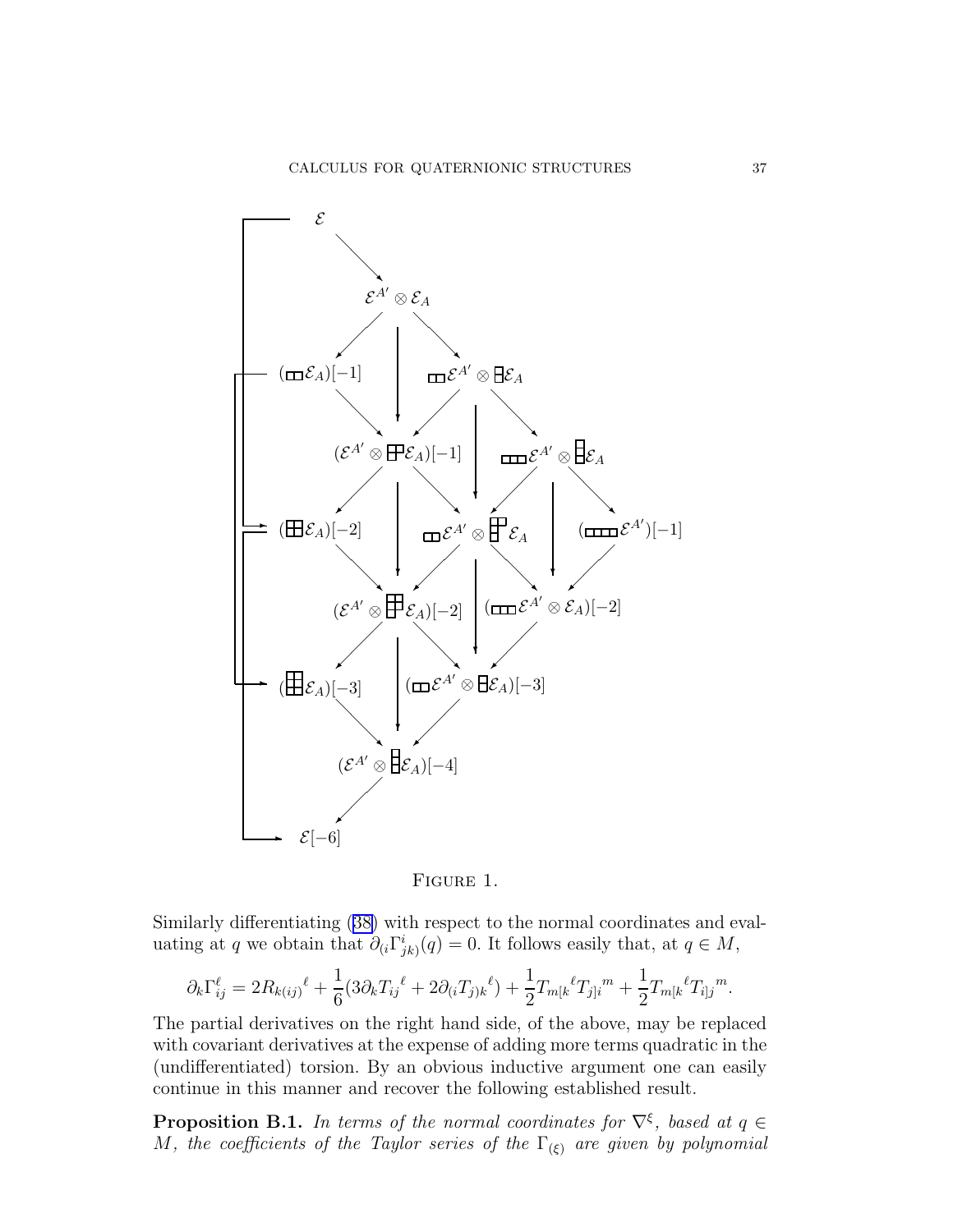<span id="page-37-0"></span>expressions involving the components of the  $\nabla^{\xi}$  covariant derivatives of the curvature and torsion of  $\nabla^{\xi}$ .

Clearly for any choice of scale  $\xi$  and  $q \in M$  we can find a  $G_0$  family of such normal coordinates.

Fix a choice of scale and normal coordinates in a neighbourhood of  $q \in$ M. Let  $u^a$  be a tangent vector at q and  $u^i$  its components in the normal coordinates. Suppose this is extended to a section of the tangent bundle in a neighbourhood of  $q$  by parallel transporting  $u^a$  along the geodesics through  $q$ . Then  $x^i \nabla_i^{\xi} u^a = 0$  and it is an elementary exercise using this to show that the coefficients of Taylor series of  $u^a$ , about q and in the normal coordinates, are given by polynomials in the components  $u^{i}(q)$  and the

$$
\Gamma_{ij}^i, \underbrace{k \cdots \ell}_{t}(q), \tag{39}
$$

for  $t = 0, 1, \cdots$ . (Here  $\Gamma^i_{ij}, \ldots \ell := \partial_\ell \cdots \partial_k \Gamma^i_{ij}$  and the polynomials just described are homogeneous of degree 1 in the components  $u^{i}(q)$ .) It follows that the coefficients of the Taylor series of the *normal*  $G_0$ -frame, corresponding to the normal coordinates, are polynomial in coefficients  $\Gamma_{jk}^{i}$  and their normal coordinate derivatives at  $q$ . This frame is obtained by parallel transporting the frame  $\partial/\partial x^i|_q$  along the geodesics through q. It follows easily that the coefficients of the connection  $\nabla^{\xi}$  in this normal  $G_0$ -frame have normal coordinate Taylor series with coefficients also polynomial in the variables (39). We have a corresponding result for normal spin frames. These are constructed as follows. Choose spin frames for  $\mathcal{E}^{A}(q)$  and  $\mathcal{E}_{A'}(q)$  consistent with the  $G_0$ -frame  $\partial/\partial x^i|_q$ at q given by the normal coordinates. Now using the spin connections  $\nabla^{\xi}$  parallel transport these frames along the geodesics through  $q$ . This determines normal  $G_0$ -frames for  $\mathcal{E}^A(q)$  and  $\mathcal{E}_{A'}$  in a neighbourhood of q. Let  $\Gamma^A_{Bi}$  and  $\Gamma^{A'}_{Bi'}$ be the coefficients of the spin connections with respect to these frames, where the index *i* refers to the normal coordinates (and the indices  $A, B, A', B'$  here are concrete indices). These coefficients are linear combinations of the coefficients of the normal  $G_0$ -frame. Thus, with the proposition above we have the following.

**Proposition B.2.** Given a scale  $\xi$ , and normal coordinates at  $x^i$ , based at  $q \in M$ , let  $\Gamma^A_{Bi}$  and  $\Gamma^{A'}_{Bi'}$  be the coefficients of the spin connections with respect to the normal spin frame. The coefficients of the Taylor series of these functions are given by polynomial expressions involving the components of the  $\nabla^{\xi}$ covariant derivatives of the curvature and torsion of  $\nabla^{\xi}$ .

Given the point  $q \in M$  we can can also normalise the scale, at least formally. Using the equation([10\)](#page-8-0), and by considering formal power series, it is easily verified that one can choose a scale so that

$$
S_{\underbrace{(a\cdots ef)}}(q) = 0\tag{40}
$$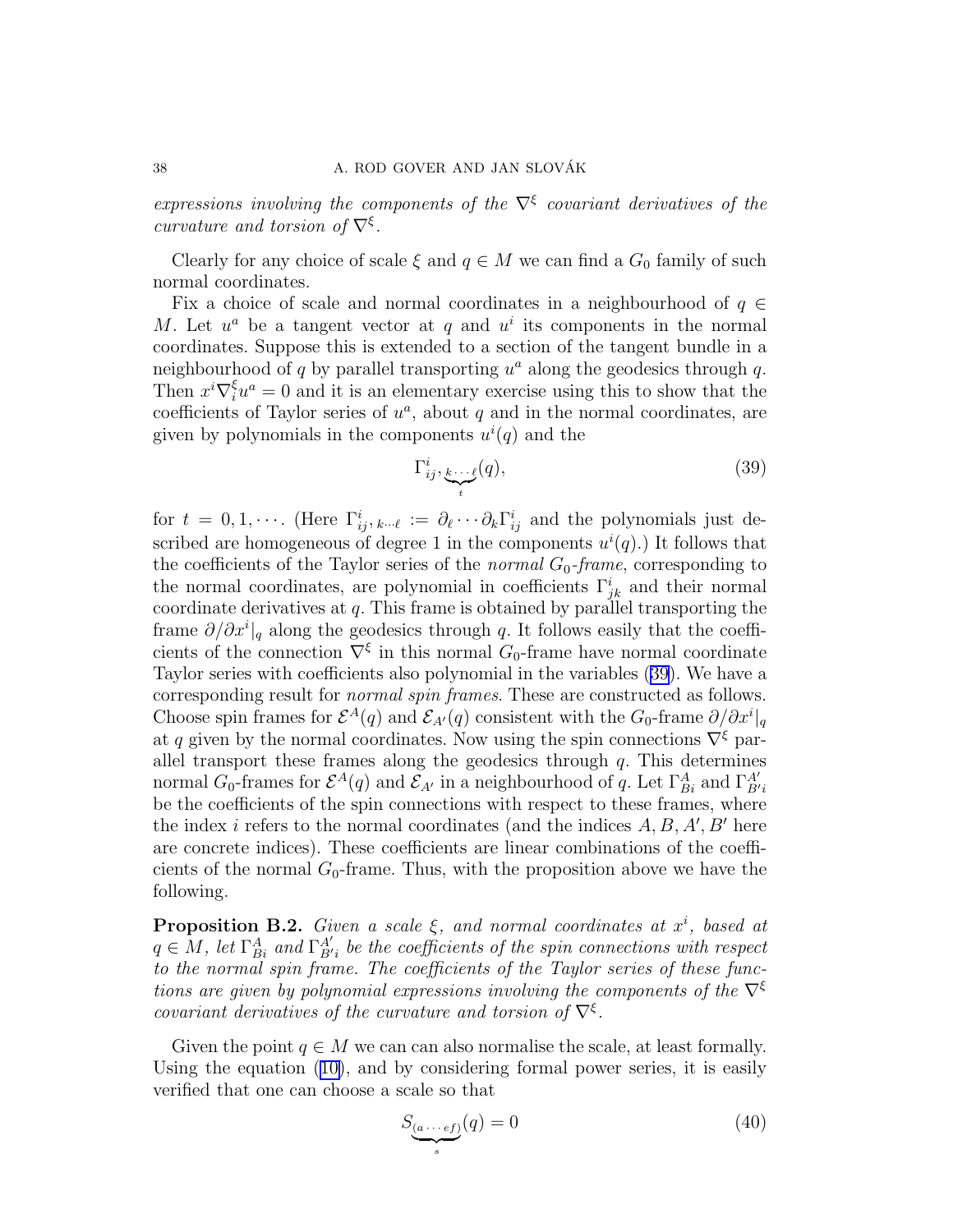<span id="page-38-0"></span>for  $s = 2, 3, \dots, r$  for any given  $2 \leq r \in \mathbb{N}$ . Let us suppose that we have chosen and fixed  $r$  so that it is sufficiently large for our calculations and denote this preferred scale  $\xi_q$ .

**Remark B.3.** In fact it is clear from the form of  $(10)$  that the condition  $(40)$ leaves the 1-jet at q of  $\xi_q$  completely free. Thus beginning with any scale  $\xi$  and an arbitrary point  $q \in M$ , one can achieve a normal scale based at  $q, \xi_q$  by a transformation  $\xi_q = \Omega \xi$  where  $\Upsilon_a(q) = 0$ .

Although we will not use it directly here it is worth observing that, in this scale the Taylor series of proposition [B.1](#page-36-0) simplifies somewhat. Recall the de-composition([6\)](#page-7-0) of the curvature. It is clear that the jets of the curvature  $R_{ab}^{(\xi)}$  $\frac{(\xi)}{ab}$  d are given linearly by the jets of the tensor  $U_{ab}^{(\xi)}$  $\frac{d}{dt}$  and the jets of the Rho-tensor  $P_{ab}^{(\xi)}$ . Considering various Young projectors acting on  $\nabla_a \nabla_b \cdots \nabla_d P_{ef}^{(\xi_p)}$  one easily concludes that, at  $q \in M$ , this tensor is determined by  $\nabla_a \nabla_b \cdots \nabla_d P_{[ef]}^{(\xi_p)}$  $\genfrac{[}{]}{0pt}{1}{[ef]},$  $\nabla_a\nabla_b\cdots\nabla_{[d}\mathsf{P}_{e\mid f}^{(\xi_p)}$  $\epsilon_{el}^{(\xi_p)}$  and lower order terms. But, by [\(9](#page-8-0))  $\mathsf{P}_{[ef}^{(\xi)}$  $\int_{[ef]}^{(5)}$  is given by a linear formula in terms of a  $\nabla^{\xi}$  derivative of the torsion. Thus we obtain the following simplification to the above proposition.

**PropositionB.4.** Let  $q \in M$  and  $\xi_p$  be a scale such that ([40\)](#page-37-0) is satisfied. Let  $x^i$  be normal coordinates for  $\nabla^{\xi_p}$  based at q. Then, in terms of these coordinates, the coefficients of the Taylor series of the  $\Gamma_{(\xi_p)}$  (to order r+1) are given by polynomial expressions in the components of the covariant derivatives of the torsion  $T_{ab}^{(\xi_p)}$  $a_{ab}^{(\xi_p)_c}$  of  $\nabla^{\xi_p}$  and the components of the covariant derivatives of the tensors  $U_{ab}^{(\xi_p)}$  $\epsilon_{ab-d}^{(\xi_p)}$  and  $\nabla_{[a}P_{b]c}^{(\xi_p)}$  $\genfrac{}{}{0pt}{}{\left( \zeta p\right) }{b\right] }c$  .

# C. Composition series

In the following discussion we will review several notions and terms for representations of a group  $H$ . We have, for the most part, not said anything about the nature of this group since an explicit description of the group is not required for most of the results here. Of course for application of these results to the other parts of this article one may take  $H$  to be a parabolic  $P$ in one of real Lie algebras  $G$  as discussed in the introduction. We would also like to point out that in this case the terms introduced (such as "composition series" and "injecting part" etcetera) can be adapted in an obvious way to the natural bundles that  $P$  induces and indeed to differential operators that take values in such natural bundles. Throughout the article we have used this observation without other mention.

Suppose V is an  $H$ -module for some group  $H$ . Let W be an  $H$ -submodule of V then we have an exact sequence

$$
0 \to W \to V \to U \to 0
$$

where U is the required quotient. Following Buchdahl (see also [\[2](#page-42-0)]) it is often convenient to express this as a composition series in the following schematic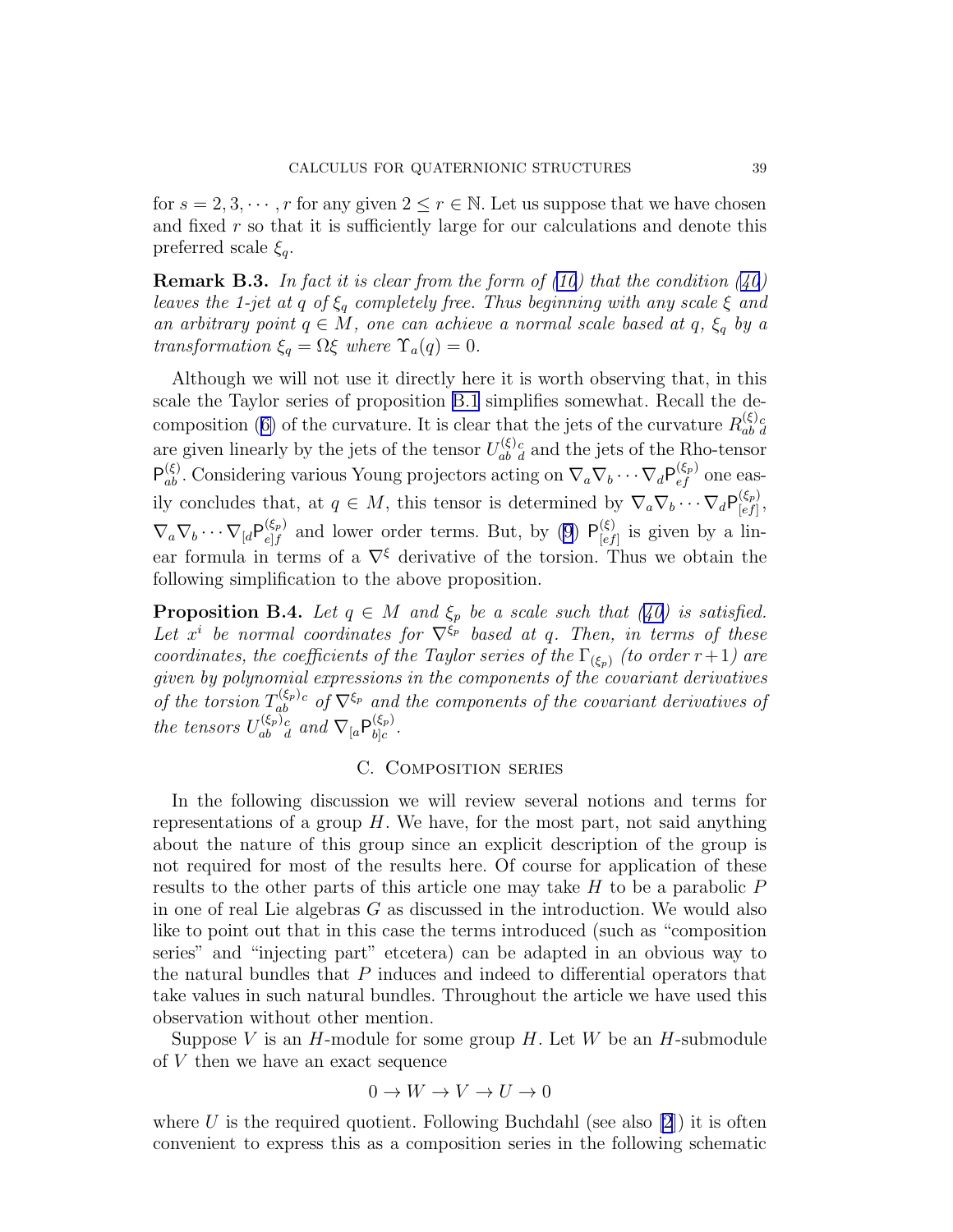manner,

$$
V = U + W.
$$

Suppose now that  $V$  is any non-trivial finite dimensional module for the group H. We construct a composition series of V as follows. Let  $V_1^1$  be an irreducible submodule of  $V$ . If there is a non-trivial submodule of  $V$  in a complement to  $V_s^1$  then there is at least one irreducible one which may denote  $V_1^2$ . Continuing in this manner suppose that  $\{V_1^1, V_1^2, \cdots, V_1^{m_1}\}$  is a *maximal* set of such submodules, meaning that there are no non-trivial submodules of V in a complement to  $V_1 := \bigoplus_{i=1}^{m_1} V_1^i$ . We call  $V_1$  the first composition factor of V, while the irreducible submodules  $V_1^i$   $(i \in \{1, \dots, m_1\})$  in this, will be described as *injecting parts* of V.

Now let  $U_2 := V/V_1$ . Then  $U_2$  is an H-module and so we may similarly choose a set of irreducible submodules of this,  $V_2^i$ ,  $i = 1, \dots, m_2$ , such that this set is maximal in  $U_2$ . We write  $V_2$  for the first composition factor of  $U_2$ , that is  $V_2 = \bigoplus_{i=1}^{m_2} V_2^i$ .

Now we may consider  $U_3 := U_2/V_2$  and seek a maximal set of irreducible submodules of this (which we denote  $V_3^i$ ,  $i = 1, \dots, m_3$ ) and so on. Note that at any stage  $V_t = 0$  if and only if  $U_t = 0$ . Since the  $U_{t+j}$ , for  $j \ge 1$ , are quotients of  $U_t$  it follows that  $V_t = 0$  implies  $V_{t+j} = 0$  for all  $j \geq 1$ . In fact since V is assumed finite dimensional it clear that there exists some positive integer r such that  $V_{r+1} = 0$  while  $V_r \neq 0$ . With that determined the *composition series* of  $V$  is given,

$$
V = (\bigoplus_{i=1}^{m_r} V_r^i) + (\bigoplus_{i=1}^{m_{r-1}} V_{r-1}^i) + \dots + (\bigoplus_{i=1}^{m_1} V_1^i). \tag{41}
$$

We describe  $V_k = \bigoplus_{i=1}^{m_k} V_k^i$  as the  $k^{th}$  composition factor of V. The  $V_r^i$  (i  $\in$  $\{1, \dots, m_r\}$  will be called the *projecting parts* of V. (It is usual to describe  $V_r + V_{r-1} + \cdots + V_1$  as the composition series for V. For our purposes it is convenient to choose a decomposition of the composition factors as indicated.)

We have the following results.

**Theorem C.1.** Suppose an H-module V has a composition series as in  $(41)$ . Then for S an H-submodule of V we have

$$
S \cap V_1 = 0 \Leftrightarrow S = 0.
$$

*Proof.* The implication  $\Leftarrow$  is clear. Suppose now S is an <u>irreducible</u> Hsubmodule such that  $S \cap V_1 = 0$ . Then  $S = 0$  since  $\{V_1^1, \dots, V_1^{m_1}\}$  is a maximal set of irreducible submodules of  $V$ . Now suppose  $S$  is any  $H$ -submodule such that  $S \cap V_1 = 0$ . Then an irreducible H-submodule S' of S is an irreducible Hsubmodule of V such that  $S' \cap V_1 = 0$ . Thus by the established result  $S' = 0$ . Thus S has no non-trivial irreducible submodules and so  $S = 0$  as claimed.  $\Box$ The following indicates that a composition series is unique up to some possible choice for the splitting of each part into irreducibles.

<span id="page-39-0"></span>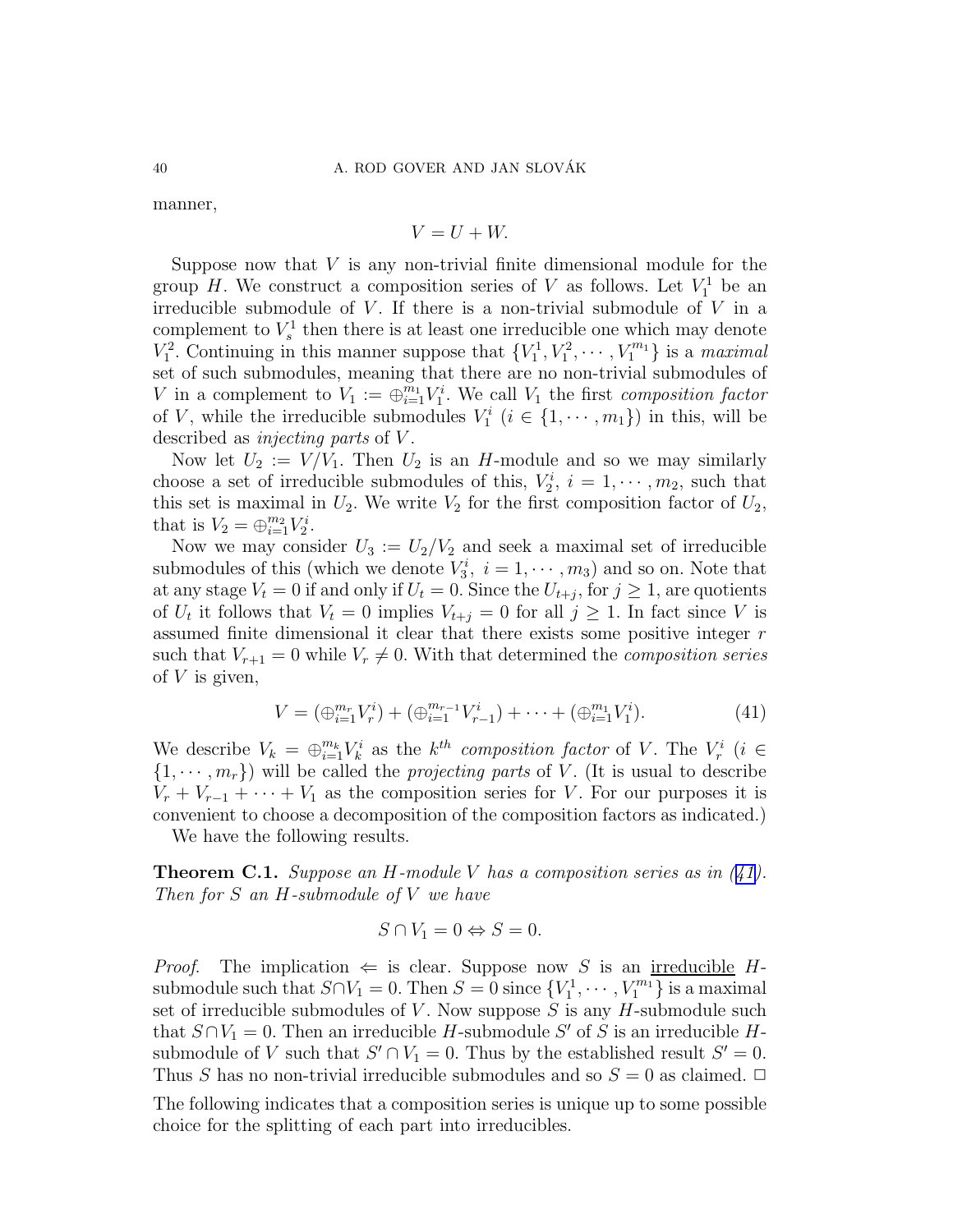<span id="page-40-0"></span>**Corollary C.2.** Suppose an H-module V has a composition series as in  $(41)$ and also a composition series

$$
V = (\bigoplus_{i=1}^{\tilde{m}_{\tilde{r}}}\tilde{V}_{\tilde{r}}^i + (\bigoplus_{i=1}^{\tilde{m}_{\tilde{r}-1}}\tilde{V}_{\tilde{r}-1}^i) + \cdots + (\bigoplus_{i=1}^{\tilde{m}_1}\tilde{V}_1^i)
$$

then  $\tilde{r} = r$ ,  $\tilde{m}_1 = m_1, \cdots, \tilde{m}_r = m_r$  and  $V_1 = \tilde{V}_1 := \bigoplus_{i=1}^{m_1} \tilde{V}_1^i, \cdots, V_r =$  $\tilde{V}_r := \bigoplus_{i=1}^{m_r} \tilde{V}^i_r$ . Furthermore in each composition factor  $V_k$  one can arrange the numbering of the  $V_k^i$  so that for each  $i \in \{1, \dots, m_k\}$   $V_k^i \cong \tilde{V}_k^i$ . If for any i the module  $V_k^i$  occurs with multiplicity one in  $V_k$  then we get  $V_k^i = \tilde{V}_k^i$ .

Proof. The first part of this is immediate by repeated application of the theorem while the last part follows from Schur's lemma.  $\Box$ 

From this in turn we get the following corollary.

**CorollaryC.3.** Let V be an H-module with composition series as in  $(41)$  $(41)$ . If S is an H-submodule of V then S has a composition series

$$
S = (\bigoplus_{i=1}^{\ell_{rs}} S_{r_s}^i) + (\bigoplus_{i=1}^{\ell_{(rs-1)}} S_1^i) + \cdots + (\bigoplus_{i=1}^{\ell_1} S_1^i)
$$

where for each  $k \in \{1, \dots, r_s\}$  and  $i \in \{1, \dots, \ell_k\}$  there is some  $j \in \{1, \dots, m_k\}$ such that

$$
S_k^i\cong V_k^j,
$$

with equality if  $V_k^j$  $\mathcal{K}_k^j$  occurs with multiplicity one in  $V_k$ .

Thus all homomorphisms between finite dimensional  $H$ -modules V and W are determined by the composition series for  $V$  and  $W$ , at least up to an isomorphism ambiguity due to the multiplicity of irreducible components in each part.

We are in particular interested in the composition series of  $P$  modules which are the restriction to P of irreducible G modules and also their P-submodules. Recall that  $P$  is a maximal parabolic in a group  $G$  which is a real form of the complex semisimple groups  $SL(p + q, \mathbb{C})$ . In this case some aspects of the composition series are rather easily described.

Let  $V_{\alpha}$  be the dual to the standard representation of G. Then we have an exact sequence of P-modules

$$
0 \to V_A \to V_\alpha \to V_{A'} \to 0. \tag{42}
$$

Let  $Y^A_\alpha$  be the canonical element of  $V^A \otimes V_\alpha$  giving the injection  $V_A \to V_\alpha$ and  $X_{A'}^{\alpha}$  be the canonical element of  $V_{A'} \otimes V^{\alpha}$  giving the surjection  $V_{\alpha} \to V_{A'}$ . (This notation is borrowed from the notation for the corresponding objects for bundles these modules induce.) Let us also write  $H_{\alpha}$  for the image of  $V_A$ in  $V_{\alpha}$ .

Now irreducible G-modules may be described by Young diagrams. Using notation as in section [5](#page-23-0) we may write for example

$$
\mathbf{Y}(b)V_\alpha,
$$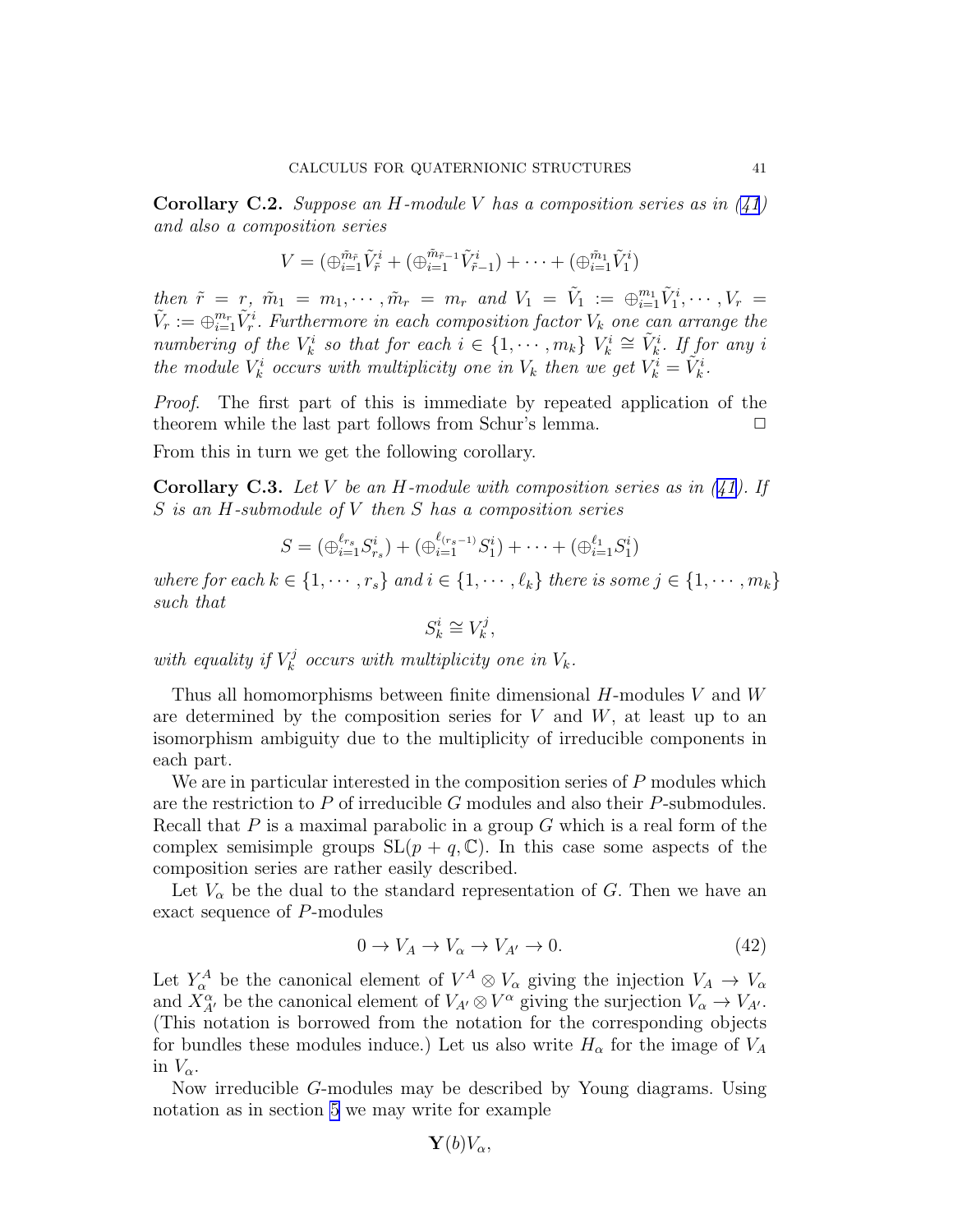where  $\mathbf{Y}(b)$  indicates a Young diagram with a total of b boxes. (We will suppose the height of this diagram is no greater than  $p+q$  so this module is not trivial.) Elements of this module consist of vectors which carry b indices,

$$
v_{\underbrace{\alpha\cdots\gamma}_{b}},
$$

and a symmetry indicated by the Young diagram. Regard this now as a Pmodule by restriction and consider the subspace of vectors that have the property that they are X-saturated, that is they are annihilated upon contraction with  $X_{A'}^{\alpha}$  on any index,

$$
0 = X_{A'}^{\alpha} v_{\alpha\beta\cdots\gamma} = X_{A'}^{\beta} v_{\alpha\beta\cdots\gamma} = \cdots = X_{A'}^{\gamma} v_{\alpha\beta\cdots\gamma}.
$$

The space of such vector clearly forms a P-submodule of  $\mathbf{Y}(b)V_{\alpha}$ . Considering each index in turn it is clear that it is a submodule of  $\otimes^b H_\alpha$ . Thus it is precisely the submodule

$$
\mathbf{Y}(b)H_{\alpha}.
$$

Of course this may be trivial but in any case

$$
\mathbf{Y}(b)H_{\alpha} \cong \mathbf{Y}(b)V_A
$$

and so it is irreducible. Thus if this is not zero then it gives the unique injecting part of  $\mathbf{Y}(b)V_{\alpha}$  (which is therefore also the first composition factor). If the height of the diagram  $\mathbf{Y}(b)$  is no greater than q then we are in this situation, that is  $\mathbf{Y}(b)V_A \neq 0$ , and we shall henceforth assume this is the case since it is sufficient for our purposes. The quotient

$$
(\mathbf{Y}(b)V_{\alpha})/V_1
$$

may clearly be identified with the direct sum of the distinct images of  $\mathbf{Y}(b)V_{\alpha}$ under the mapping given by contraction with one  $X_{R'}^{\rho}$ . Each of these distinct images carries a Young symmetry on its twistor indices (that is the greek indices) and, reasoning essentially as for the previous case, one sees that the irreducible parts of the second composition factor are the subspaces of images that are annihilated by any (further) contraction with  $X_{S'}^{\sigma}$ . One can clearly continue in this manner to determine the entire composition series. For the purposes of this article we only explicitly require an understanding of this to the level described. Let us just finally observe that given a choice of splitting ofthe sequence ([42](#page-40-0)), or equivalently a choice of  $\lambda_B^{\beta}$  such that  $\lambda_B^{\beta} Y_{\beta}^A = \delta_B^A$ it follows immediately from the observations here that we may describe these parts of the composition series as follows. The injecting part of  $\mathbf{Y}(b)V_{\alpha}$  may be identified with the space of vectors  $\lambda_A^{\alpha} \lambda_B^{\beta} \cdots \lambda_C^{\gamma} v_{\alpha \beta \cdots \gamma}$  for  $v_{\alpha \beta \cdots \gamma} \in \mathbf{Y}(b) V_{\alpha}$ . The second composition factor may similarly be identified with the vector space of objects consisting of vectors in  $\mathbf{Y}(b)V_{\alpha}$  contracted into  $(b-1)$   $\lambda_R^{\rho}$ 's and one  $X_{R'}^{\rho}$ . The corresponding result for induced bundles is used in section [5](#page-23-0).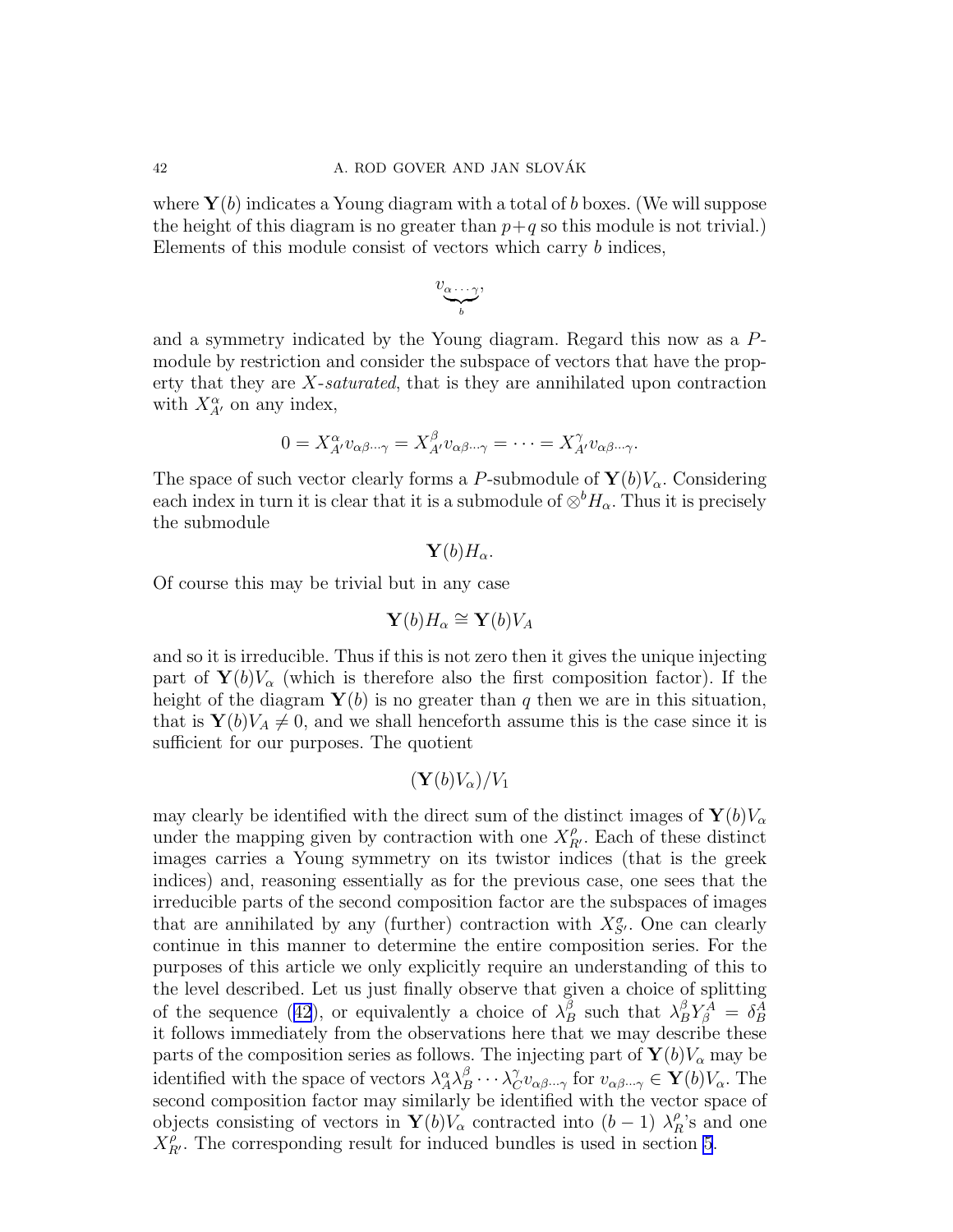#### **REFERENCES**

- <span id="page-42-0"></span>[1] T.N. Bailey and M.G. Eastwood, Complex paraconformal manifolds: their differential geometry and twistor theory, Forum Math. 3 (1991), 61–103
- [2] T.N. Bailey, M.G. Eastwood and A.R. Gover, The Thomas structure bundle for conformal, projective and related structures, Rocky Mountain Journal of Math. 24 (1994), 1–27.
- [3] R.J. Baston, Almost Hermitian symmetric manifolds, I: Local twistor theory, Duke Math. J. 63 (1991), 81–111
- [4] Boe, Brian D.; Collingwood, David H. Multiplicity free categories of highest weight representations. I, II. Commun. Algebra 18, No.4, 947-1032, 1033-1070 (1990)
- [5] A. Cap, H. Schichl, *Parabolic geometries and canonical Cartan connections*, Preprint ESI 450, electronically available at www.esi.ac.at
- [6] A. Čap, J. Slovák, V. Souček, *Invariant Operators on Manifolds with Almost Hermitian* Structures. I. Invariant Differentiation, Acta Math. Univ. Commenianae 66, No. 1 (1997), 33-69, electronically available at www.emis.de
- [7] A. Čap, J. Slovák, V. Souček, *Invariant Operators on Manifolds with Almost Hermitian* Structures. II. Normal Cartan Connections, Acta Math. Univ. Commenianae, 66, No. 2 (1997), 203-220, electronically available at www.emis.de
- [8] A. Cap, J. Slovák, V. Souček, *Invariant Operators on Manifolds with Almost Hermitian* Structures, III. Standard Operators, to appear
- [9] K. Dighton, An introduction to the theory of local twistors, Int. J. Theor. Phys. 11 (1974) 31–43.
- [10] W. Fulton, J. Harris, Representation Theory. A First Course, GTM 129, RIM, Springer-Verlag, New York, 1991
- [11] S.G. Gindikin, Generalized conformal structures, Twistors in mathematics and physics, LMS Lecture Notes 156, Cambridge, 1990, 36-52
- [12] A.B. Goncharov, Generalized conformal structures on manifolds, Selecta Math. Soviet. 6 (1987), 308-340
- [13] A.R. Gover, Invariants of projective geometries. Mathematische Annalen, 306 (1996) 513–538.
- [14] A.R. Gover, Invariant theory for conformal geometry, in progress.
- [15] A.R. Gover, Aspects of parabolic invariant theory, Supp. Rend. Circ. Matem. Palermo, to appear.
- [16] S. Kobayashi, T. Nagano, On filtered Lie algebras and geometric structures I, II, J. Math. Mech. 13 (1964), 875–907; 14 (1965), 513–521
- [17] I. Kolář, P.W. Michor, J. Slovák, Natural operations in differential geometry, Springer, Berlin, New York, 1993
- [18] R. Penrose & M.A.H. MacCallum, Twistor theory: an approach to the quantization of fields and space-time, Phys. Rep.  $6C$  (1972) 241–315.
- [19] R. Penrose and W. Rindler, Spinors and Space-time vol. I, Cambridge University Press, Cambridge, 1984.
- [20] R. Penrose and W. Rindler, Spinors and Space-time vol. II, Cambridge University Press, Cambridge, 1986.
- [21] S.M. Salamon, *Differential geometry of quaternionic manifolds*, Ann. scient. Ec. Norm. Sup. 4e série, 19 (1986), 31-55
- [22] R.W. Sharpe, Differential Geometry (Cartan's Generalizations of Klein's Erlangen Program), Springer, GTM, New York, Berlin, 1997
- [23] J. Slovák, On the geometry of almost Hermitian symmetric structures, Proceedings of the Conference Differential Geometry and Applications, 1995, Brno, Masaryk University, Brno 1996, 191–206